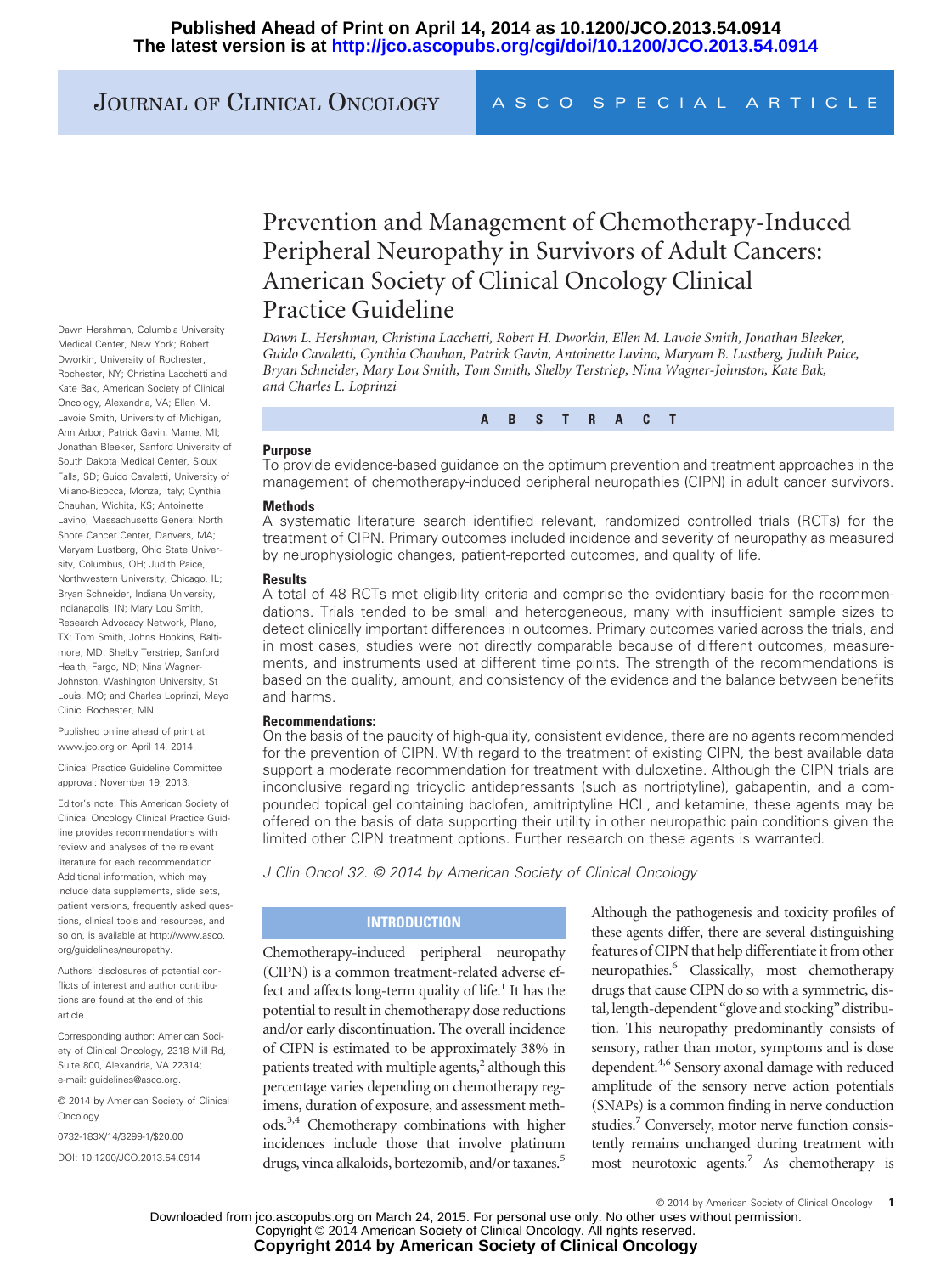# **THE BOTTOM LINE**

### **GUIDELINE QUESTION**

**What are the optimum prevention and treatment approaches in the management of chemotherapy-induced neuropathies in adult cancer survivors?**

# *Target Population*

● Adult cancer survivors with chemotherapy-induced neuropathies (CIPNs)

# *Target Audience*

● Health care practitioners who provide care to cancer survivors

# *Recommendations*

● The following recommendations are evidence based, informed by small randomized controlled trials, and guided by clinical experience. The recommendations were developed by a multidisciplinary group of experts. Ratings for benefits, harms, evidence quality, and recommendation strength are provided in Table 3 (see Appendix Table A1, online only, for rating definitions).

# *Prevention of CIPN*

- There are no established agents recommended for the prevention of CIPN in patients with cancer undergoing treatment with neurotoxic agents. This is based on the paucity of high-quality, consistent evidence and a balance of benefits versus harms.
- Clinicians should not offer the following agents for the prevention of CIPN to patients with cancer undergoing treatment with neurotoxic agents:
- Acetyl-L-carnitine (ALC)
- Amifostine
- Amitriptyline
- CaMg for patients receiving oxaliplatin-based chemotherapy
- Diethyldithio-carbamate (DDTC)
- Glutathione (GSH) for patients receiving paclitaxel/carboplatin chemotherapy
- Nimodipine
- Org 2766
- All-*trans*-retinoic acid
- rhuLIF
- Vitamin E

Venlafaxine is not recommended for routine use in clinical practice. Although the venlafaxine data support its potential utility, the data were not strong enough to recommend its use in clinical practice, until additional supporting data become available. No recommendations can be made on the use of *N*-acetylcysteine, carbamazepine, glutamate, GSH for patients receiving cisplatin or oxaliplatin-based chemotherapy, goshajinkigan (GJG), omega-3 fatty acids, or oxycarbazepine for the prevention of CIPN at this time.

# *Treatment of CIPN*

- For patients with cancer experiencing CIPN, clinicians may offer duloxetine *No recommendations can be made on the use of:*
- ALC, noting that a positive phase III abstract supported its value, but this work has not yet been published in a peer-reviewed journal, and a prevention trial suggested that this agent was associated with worse outcomes.
- Tricyclic antidepressants; however, based on the limited options that are available for this prominent clinical problem and the demonstrated efficacy of these drugs for other neuropathic pain conditions, it is reasonable to try a tricyclic antidepressant (eg, nortriptyline or desipramine) in patients suffering from CIPN after a discussion with the patients about the limited scientific evidence for CIPN, potential harms, benefits, cost, and patient preferences.
- Gabapentin, noting that the available data were limited regarding its efficacy for treating CIPN. However, the panel felt that this agent is reasonable to try for selected patients with CIPN pain given that only a single negative randomized trial for this agent was completed, the established efficacy of gabapentin and pregabalin for other forms of neuropathic pain, and the limited CIPN treatment options. Patients should be informed about the limited scientific evidence for CIPN, potential harms, benefits, and costs.

(continued on following page)

**<sup>2</sup>** © 2014 by American Society of Clinical Oncology **JOURNAL OF CLINICAL ONCOLOGY** JOURNAL OF CLINICAL ONCOLOGY

Downloaded from jco.ascopubs.org on March 24, 2015. For personal use only. No other uses without permission. Copyright © 2014 American Society of Clinical Oncology. All rights reserved.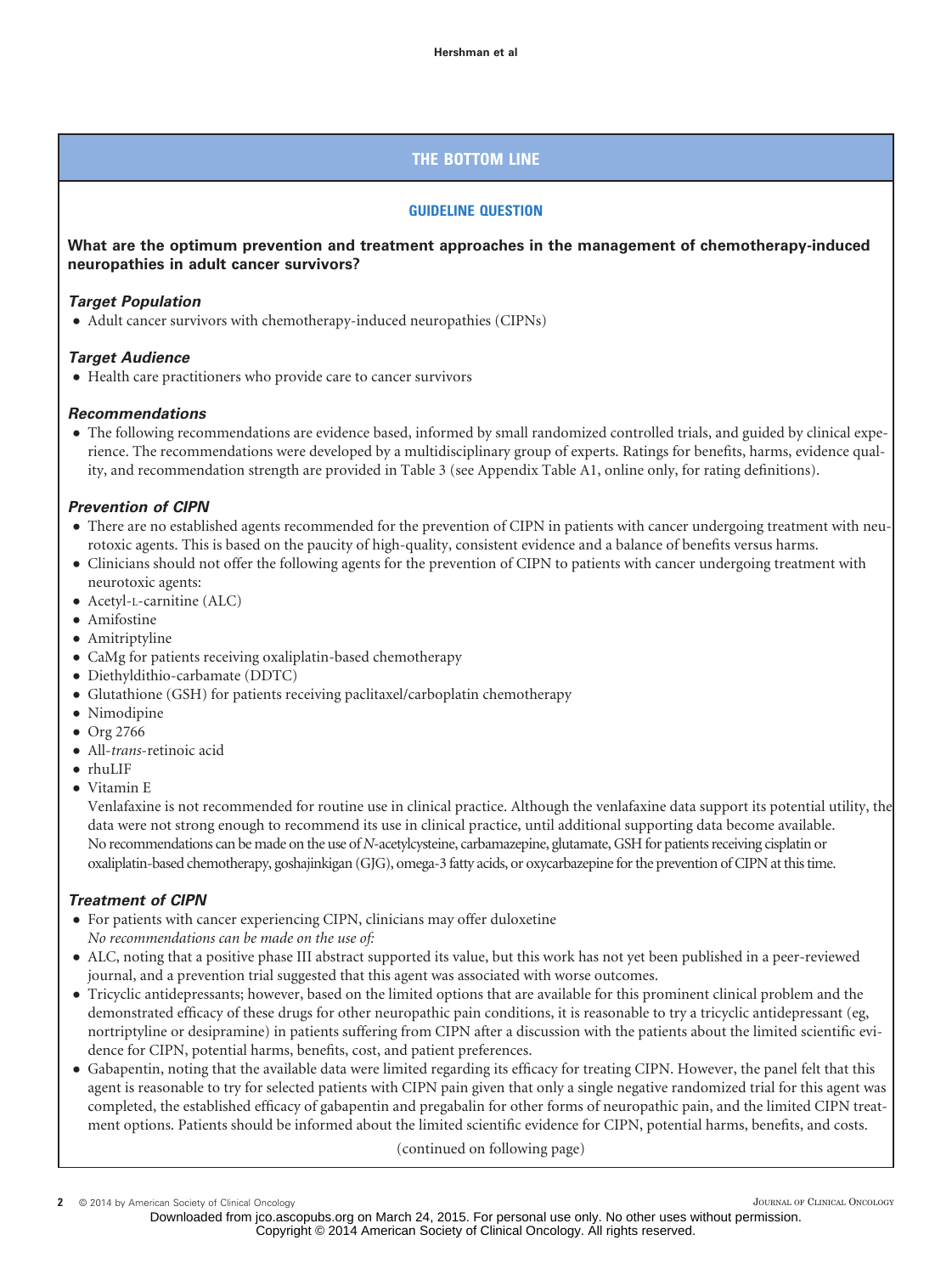# **THE BOTTOM LINE (CONTINUED)**

● A topical gel treatment containing baclofen (10 mg), amitriptyline HCL (40 mg), and ketamine (20 mg), noting that a single trial indicated that this product did decrease CIPN symptoms. Given the available data, the panel felt that this agent is reasonable to try for selected patients with CIPN pain. Patients should be informed about the limited scientific evidence for the treatment of CIPN, potential harms, benefits, and costs.

**Note: The guide for rating recommendations and strength of evidence is provided in Appendix Table A1 (online only).**

continued, symptoms get progressively worse, without improvement between doses. When cumulative oxaliplatin-induced peripheral neuropathy develops, it is reported to be partially reversible in approximately 80% of patients and completely resolves in approximately 40% at 6 to 8 months after cessation of treatment.<sup>7</sup> However, signs and symptoms may continue to develop and progress for an additional 2 to 6 months post-therapy, a phenomenon known as "coasting."7 Paclitaxel peripheral neuropathy also improves in most patients in the months after cessation of treatment, but continues to be a prominent long-term problem in a subset of patients.<sup>1,8,9</sup>

Some neuropathy-inducing chemotherapy agents, such as taxanes and oxaliplatin, cause an acute neuropathy syndrome in addition to CIPN. Despite being a clinically distinct form and not necessarily being peripheral in distribution, this chemotherapy-induced acute neuropathy is addressed in this guideline. Oxaliplatin-induced acute neurotoxicity is characterized by a unique spectrum of acute motor and sensory symptoms occurring in the hours to days following infusion.10-12 These symptoms include sensitivities to touching cold items, discomfort swallowing cold liquids, throat discomfort, and muscle cramps. Patients with more severe acute neuropathy appear to also be at an increased risk of experiencing more severe chronic peripheral neuropathy.7,13 Paclitaxel-induced acute neuropathy consists of an acute pain syndrome, which usually develops within 1 to 3 days of paclitaxel administration and largely resolves within a week.<sup>14</sup> This pain complex had classically been labeled as a form of arthralgia/ myalgia, but there are no good data to support that this pain syndrome arises from a pathologic process related to joints or muscles,<sup>14,15</sup> and detailed descriptive data support that this syndrome is likely a form of acute neuropathy. $14$  This syndrome occurs in the majority of patients and is more prominent in patients receiving higher individual paclitaxel doses.<sup>14,16</sup>

Many of the agents chosen to undergo evaluation for the treatment and prevention of CIPN were agents with a record of efficacy for other common neuropathic pain conditions, such as painful diabetic peripheral neuropathy and postherpetic neuralgia. This has been done despite CIPN being relatively distinct from other forms of neuropathic pain in many ways, including pathophysiology and symptomatology.<sup>17</sup> The purpose of this systematic review and evidence-based guideline is to systematically review RCTs reported in the literature, compare outcomes among trials, and provide guidance on the effectiveness of prevention and treatment options for CIPN in adults with a history of cancer.

### **CLINICAL PRACTICE GUIDELINES**

Practice guidelines are systematically developed statements that assist practitioners and patients in making decisions about care. Attributes of good guidelines include validity, reliability, reproducibility, clinical applicability, flexibility, clarity, multidisciplinary process, review of evidence, and documentation. Guidelines may be useful in producing better care and decreasing cost. Specifically, utilization of clinical guidelines may provide:

- 1. Improvements in outcomes
- 2. Improvements in clinical practice
- 3. A means for minimizing inappropriate practice variation
- 4. Decision support tools for practitioners
- 5. Points of reference for health professional orientation and education
- 6. Criteria for self-evaluation
- 7. Indicators and criteria for external quality review
- 8. Assistance with reimbursement and coverage decisions
- 9. Criteria for use in credentialing decisions
- 10. Identification of areas where future research is needed

# **GUIDELINE QUESTION**

What are the optimum prevention and treatment approaches in the prevention/management of CIPNs in adult cancer survivors?

# **METHODS**

#### *Panel Composition*

To address the clinical question, an Expert Panel with multidisciplinary representation in medical oncology, community oncology, nursing, pain research, genetics, neurology, pharmacology, patient representation, and guideline methodology was convened. The Expert Panel was led by two Co-chairs who had the primary responsibility for the development and timely completion of the guideline. The Expert Panel members are listed in Appendix Table A2 (online only).

#### *Guideline Development Process*

The Expert Panel members, who met via teleconference and corresponded through e-mail:, were asked to contribute to the development of the guideline, provide critical review, interpret evidence, and finalize the guideline recommendations based on consideration of the evidence. Members of the Expert Panel were responsible for drafting the penultimate version of the guideline, which was then circulated for external review. All ASCO guidelines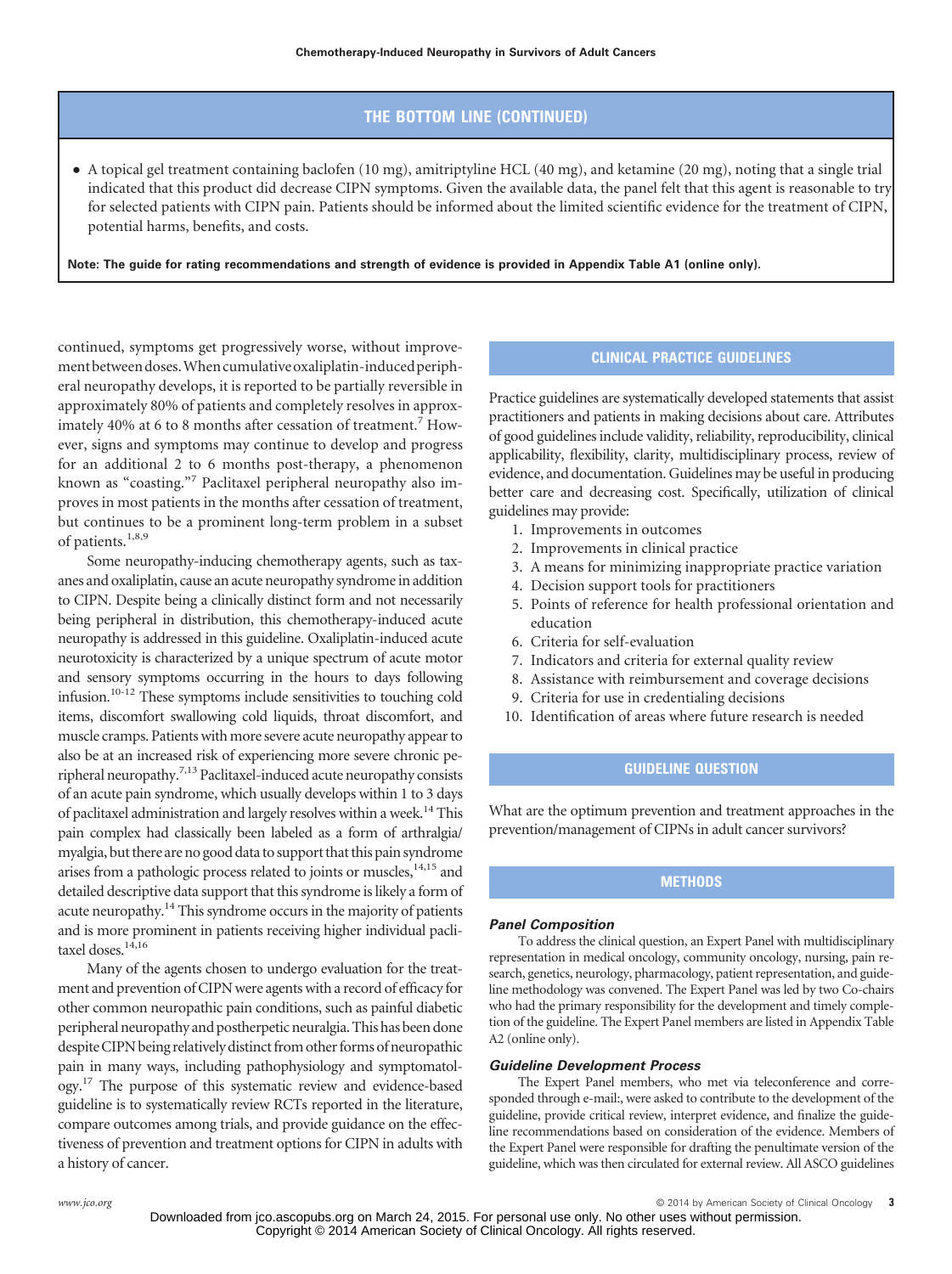are reviewed and approved by the ASCO Clinical Practice Guideline Committee before publication.

#### *Guideline Disclaimer*

The clinical practice guidelines and other guidance published herein are provided by the American Society of Clinical Oncology, Inc. ("ASCO") to assist providers in clinical decision making. The information therein should not be relied on as being complete or accurate, nor should it be considered as inclusive of all proper treatments or methods of care or as a statement of the standard of care. With the rapid development of scientific knowledge, new evidence may emerge between the time information is developed and when it is published or read. The information is not continually updated and may not reflect the most recent evidence. The information addresses only the topics specifically identified therein and is not applicable to other interventions, diseases, or stages of diseases. This information does not mandate any particular course of medical care. Further, the information is not intended to substitute for the independent professional judgment of the treating provider, as the information does not account for individual variation among patients. Recommendations reflect high, moderate or low confidence that the recommendation reflects the net effect of a given course of action. The use of words like "must," "must not," "should," and "should not" indicate that a course of action is recommended or not recommended for either most or many patients, but there is latitude for the treating clinician to select other courses of action in individual cases. In all cases, the selected course of action should be considered by the treating provider in the context of treating the individual patient. Use of the information is voluntary. ASCO provides this information on an "as is" basis, andmakes nowarranty, expressed or implied, regarding the information. ASCO specifically disclaims any warranties of merchantability or fitness for a particular use or purpose. ASCO assumes no responsibility for any injury or damage to persons or property arising out of or related to any use of this information or for any errors or omissions.

#### *Guideline and Conflict of Interest*

The Expert Panel was assembled in accordance with ASCO's Conflict of Interest Management Procedures for Clinical Practice Guidelines (Procedures; summarized at http:/[/www.asco.org/guidelinescoi\)](http://www.asco.org/guidelinescoi). Members of the Panel completed ASCO's disclosure form, which requires disclosure of financial and other interests that are relevant to the subject matter of the guideline, including relationships with commercial entities that are reasonably likely to experience direct regulatory or commercial impact as the result of promulgation of the guideline. Categories for disclosure include employment relationships, consulting arrangements, stock ownership, honoraria, research funding, and expert testimony. In accordance with the Procedures, the majority of the members of the Panel did not disclose any such relationships.

#### *Systematic Literature Review*

ASCO guidelines are based on systematic reviews. A protocol for each guideline defines the parameters for a targeted literature search including relevant study designs, literature sources, types of reports, and prespecified study selection criteria for literature identified.

#### *Literature Search Strategy*

Ovid MEDLINE (1946 to April week 2, 2013), EMBASE (1980 to 2013 week 16), and AMED (Allied and Complementary Medicine; 1985 to April 2013) databases were searched for evidence reporting on outcomes of interest. Before the systematic search of the medical literature, an environmental scan was conducted for existing reviews regarding the management of CIPN. With no recent guidelines identified, older reviews with contents related to the clinical questions had their included studies cross-referenced to our literature search. Reference lists from other published seminal papers were scanned for additional citations. The literature search strategy and search results are available in Appendix Table A3 (online only) and Appendix Figure A1, (online only), respectively.

#### *Study Selection Criteria*

Articles were selected for inclusion in the systematic review of the evidence if they

- focused on chemotherapy-induced neuropathy
- included cancer survivors
- considered neuropathy as an important outcome of study
- were randomized trials (phase II and III) Articles were excluded from the systematic review if they
- were phase I studies, other noncomparative studies, case reports, editorial letters, or newspaper articles
- only involved individuals under 18 years of age
- were animal studies
- were published in a language other than English
- included less than 10 participants
- focused on radiation therapy related neuropathy or stem-cell transplantation–related neuropathy

#### *Outcomes of Interest*

The outcomes of interest included incidence and severity of neuropathy, neurophysiologic changes, symptom relief, patient-reported outcomes (PROs), and quality of life.

#### *Data Extraction*

Literature search results were reviewed and deemed appropriate for full-text review by an ASCO staff member in consultation with the Co-Chairs. Data were extracted in duplicate by two ASCO staff members. Disagreements were resolved through discussion and consultation with the Co-Chairs, if necessary.

#### *Revision Dates*

The Co-Chairs determine the need for guideline updates or revisions based on periodic review and consideration of the literature. If new and compelling data are identified, the Expert Panel or an Update Committee is reconvened to discuss revisions to the document.

### **RESULTS**

The literature search identified 1,252 potentially relevant citations. Of these, 250 were examined in detail, and a total of 48 RCTs ultimately met eligibility criteria and comprise the evidentiary basisfor the guideline recommendations. A summary of the literature search results is provided in a QUOROM diagram in Appendix Figure A1.

The identified trials spanned a 23-year period, from 1990 to 2013. A total of 42 studies covered 19 different interventions for the prevention of CIPN. Treatment of established CIPN was considered in six RCTs investigating six different agents.

### **STUDY QUALITY**

Study quality was formally assessed for the 48 identified RCTs (Table 1). Design aspects related to the individual study quality were assessed by one reviewer for factors such as blinding, allocation concealment, placebo control, intention to treat, funding sources, and so on. The risk of bias was assessed as low to moderate for most of the identified trials, although five trials did suffer from various methodological shortcomings and were assessed to be at a high risk for bias. Overall, the trials tended to be small, with many having insufficient sample sizes to detect differences in outcomes. Dropout rates were also substantial in several trials. Several other factors related to increased potential for bias for the overall body of evidence were also recorded. Five of the trials were reported as phase II studies, $18-22$  six were reported as pilot trials,  $23-28$  six were terminated early<sup>11,19,29-32</sup> and five were open label.<sup>22,28,33-35</sup> Primary outcomes varied across the trials, and, in the majority of cases, studies were not directly comparable because of different outcomes, measurements, and instruments used at different time points. Appendix Table A4 (online only) provides definitions of ratings for overall potential risk of bias.

**4** © 2014 by American Society of Clinical Oncology JOURNAL OF CLINICAL ONCOLOGY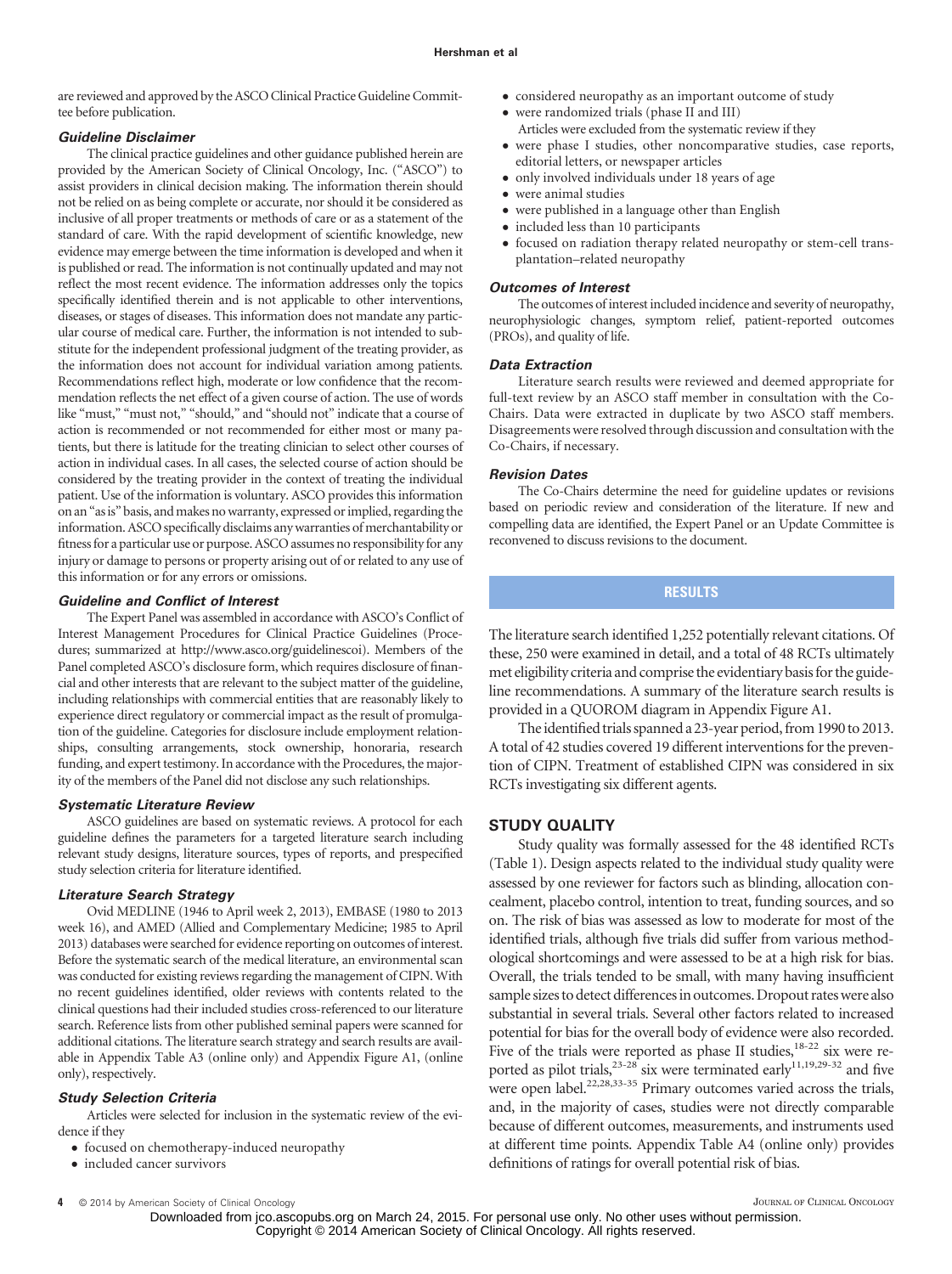|                                 |                           |                          |                |                   | Table 1. Quality Assessment |                          |                       |                          |                       |                            |
|---------------------------------|---------------------------|--------------------------|----------------|-------------------|-----------------------------|--------------------------|-----------------------|--------------------------|-----------------------|----------------------------|
|                                 |                           |                          | Sufficient     |                   |                             | Validated<br>and         |                       | Intention-               |                       | Overall                    |
| Study                           | Adequate<br>Randomization | Concealed<br>Allocation  | Sample<br>Size | Similar<br>Groups | <b>Blinded</b>              | Reliable<br>Measures     | Adequate<br>Follow-Up | to-Treat<br>Analysis     | Insignificant<br>COIs | Potential<br>Risk of Bias* |
| Prevention                      |                           |                          |                |                   |                             |                          |                       |                          |                       |                            |
| Lin 2006 <sup>23</sup>          | $\overline{?}$            | $\overline{?}$           | ?              |                   | $\overline{?}$              | $\sqrt{}$                | $\sqrt{}$             | ?                        | $\overline{?}$        | Intermediate               |
| Hershman 2013 <sup>57</sup>     | $\sqrt{}$                 | ?                        | $\sqrt{}$      | $\sqrt{}$         | $\sqrt{}$                   | $\sqrt{}$                | $\sqrt{}$             | $\overline{?}$           | $\sqrt{}$             | Low                        |
| Kemp 1996 <sup>37</sup>         | $\sqrt{}$                 | $\overline{?}$           | $\sqrt{}$      | $\sqrt{}$         | $\overline{?}$              | $\sqrt{}$                | $\sqrt{}$             | $\sqrt{}$                | $\overline{?}$        | Low                        |
| Planting 1999 <sup>39</sup>     | ?                         | ?                        | $\sqrt{}$      | $\sqrt{}$         | $\overline{?}$              | $\sqrt{}$                | $\sqrt{}$             | ?                        | $\overline{?}$        | Intermediate               |
| Lorusso 2003 <sup>38</sup>      | $\sqrt{}$                 | $\sqrt{}$                | $\sqrt{}$      | $\sqrt{}$         | $\overline{?}$              | $\overline{?}$           | $\sqrt{}$             | $\sqrt{}$                | $\overline{?}$        | Low                        |
| Kanat 2003 <sup>36</sup>        | $\sqrt{}$                 | ?                        | $\overline{?}$ | $\sqrt{}$         | ?                           | $\sqrt{}$                | $\sqrt{}$             | ?                        | $\overline{?}$        | Intermediate               |
| Leong 2003 <sup>40</sup>        | $\sqrt{}$                 | $\sqrt{}$                | —              | $\sqrt{}$         | $\sqrt{}$                   | $\sqrt{}$                | $\sqrt{}$             | $\overline{?}$           | $\overline{?}$        | Low                        |
| Hilpert 2005 <sup>18</sup>      | $\sqrt{}$                 | $\overline{?}$           | $\sqrt{}$      | $\overline{?}$    | $\sqrt{}$                   | $\sqrt{}$                | $\sqrt{}$             | $\overline{?}$           | $\overline{?}$        | Low                        |
| Kautio 200941                   | $\sqrt{}$                 | $\sqrt{}$                |                | $\sqrt{}$         | $\sqrt{}$                   | $\sqrt{}$                | $\sqrt{}$             | $\sqrt{}$                | $\overline{?}$        | Low                        |
| Ishibashi 2010 <sup>30</sup>    | $\sqrt{}$                 | $\sqrt{}$                |                | $\sqrt{}$         | $\sqrt{}$                   | $\sqrt{}$                | $\sqrt{}$             | ?                        | $\sqrt{}$             | Low                        |
| Chay 2010 <sup>19</sup>         | $\sqrt{}$                 | $\sqrt{}$                |                | $\sqrt{}$         | $\sqrt{}$                   | $\sqrt{}$                | $\sqrt{}$             | $\sqrt{}$                |                       | Low                        |
| Grothey 2008Abst 32             | $\sqrt{}$                 | ?                        |                | ?                 | $\sqrt{}$                   | $\sqrt{}$                |                       | $\overline{?}$           | $\overline{?}$        | Unknownt                   |
| Grothey 2011 <sup>11</sup>      | $\sqrt{}$                 | $\sqrt{}$                |                | $\sqrt{}$         | $\sqrt{}$                   | $\sqrt{}$                |                       | $\sqrt{}$                | $\sqrt{}$             | Low                        |
| Von Delius 200720               | $\sqrt{}$                 | $\sqrt{}$                |                | $\sqrt{}$         | $\sqrt{}$                   | $\sqrt{}$                | $\sqrt{}$             | $\sqrt{}$                | $\sqrt{}$             | Low                        |
| Gandara 1995 <sup>60</sup>      | $\sqrt{}$                 | ?                        |                | $\sqrt{}$         | $\sqrt{}$                   | $\sqrt{}$                | $\sqrt{}$             | $\overline{?}$           | $\overline{?}$        | Intermediate               |
| Loprinzi 201344                 | $\sqrt{}$                 | $\sqrt{}$                | $\sqrt{}$      | $\sqrt{}$         | $\sqrt{}$                   | $\sqrt{}$                | $\sqrt{}$             | $\overline{?}$           | $\overline{?}$        | Low                        |
| Loven 2009 <sup>24</sup>        | $\sqrt{}$                 | $\sqrt{}$                | -              | $\overline{?}$    | $\sqrt{}$                   | $\sqrt{}$                | $\sqrt{}$             |                          | $\overline{?}$        | Intermediate               |
| Wang 2007 <sup>28</sup>         | $\sqrt{}$                 |                          | $\sqrt{}$      | $\sqrt{}$         |                             | $\sqrt{}$                | $\sqrt{}$             | $\overline{?}$           | $\sqrt{}$             | High                       |
| Bogliun 1996 <sup>25</sup>      | $\sqrt{}$                 | $\overline{?}$           | ?              | $\sqrt{}$         | $\sqrt{}$                   | $\sqrt{}$                | $\sqrt{}$             | ?                        | $\overline{?}$        | Intermediate               |
| Cascinu 1995 <sup>48</sup>      | $\sqrt{}$                 | $\sqrt{}$                | $\sqrt{}$      | $\sqrt{}$         | $\sqrt{}$                   | $\sqrt{}$                | $\sqrt{}$             | $\overline{?}$           | $\overline{?}$        | Low                        |
| Cascinu 2002 <sup>47</sup>      | $\sqrt{}$                 | $\sqrt{}$                | $\sqrt{}$      | $\sqrt{}$         | $\sqrt{}$                   | $\sqrt{}$                | $\sqrt{}$             | $\sqrt{}$                | $\overline{?}$        | Low                        |
| Milla 200949                    | $\overline{?}$            | ?                        | $\overline{?}$ | $\overline{?}$    | ?                           | $\sqrt{}$                | $\sqrt{}$             | ?                        | $\overline{?}$        | Intermediate               |
| Schmidinger 2000 <sup>26</sup>  | $\overline{\cdot}$        | $\overline{?}$           |                | $\sqrt{}$         | $\overline{?}$              | $\sqrt{}$                | $\sqrt{}$             | $\sqrt{}$                | $\overline{?}$        | Intermediate               |
| Smyth 1997 <sup>50</sup>        | $\sqrt{}$                 | $\sqrt{}$                | $\overline{?}$ | $\sqrt{}$         | $\sqrt{}$                   | $\sqrt{}$                | $\sqrt{}$             | ?                        | $\overline{?}$        | Low                        |
| Leal 2013 <sup>51</sup>         | $\sqrt{}$                 | $\sqrt{}$                | $\sqrt{}$      | $\sqrt{}$         | $\sqrt{}$                   | $\sqrt{}$                | $\sqrt{}$             | $\overline{?}$           | $\overline{?}$        | Low                        |
| Nishioka 2011 <sup>34</sup>     | $\sqrt{}$                 | $\sqrt{}$                | $\sqrt{}$      | $\sqrt{}$         |                             | $\sqrt{}$                | $\sqrt{}$             | $\overline{?}$           | $\sqrt{}$             | Low                        |
| Cassidy 199831                  | $\sqrt{}$                 | $\sqrt{}$                |                | $\sqrt{}$         | $\sqrt{}$                   |                          |                       | $\overline{?}$           | $\overline{?}$        | High                       |
| Ghoreishi 2012 <sup>58</sup>    | $\sqrt{}$                 | $\sqrt{}$                | $\sqrt{}$      | $\sqrt{}$         | $\sqrt{}$                   | $\sqrt{}$                |                       | ?                        | $\sqrt{}$             | Low                        |
| Van der Hoop 1990 <sup>53</sup> | $\sqrt{}$                 | $\sqrt{}$                | $\overline{?}$ | $\sqrt{}$         | $\sqrt{}$                   | $\sqrt{}$                | $\sqrt{}$             | $\overline{?}$           | $\overline{?}$        | Low                        |
| Van Kooten 1992 <sup>27</sup>   | $\sqrt{}$                 | ?                        | $\overline{?}$ |                   | $\sqrt{}$                   | $\sqrt{}$                | $\sqrt{}$             | $\overline{?}$           | $\overline{?}$        | Intermediate               |
| Roberts 1997 <sup>54</sup>      | $\vee$                    | $\overline{?}$           | $\sqrt{}$      | $\sqrt{}$         | $\sqrt{}$                   | $\sqrt{}$                | $\sqrt{}$             | $\overline{?}$           | $\overline{?}$        | Low                        |
| Hovestadt 1992 <sup>55</sup>    | ?                         | $\overline{\phantom{a}}$ |                | $\overline{?}$    | $\sqrt{}$                   | $\sqrt{}$                | $\sqrt{}$             | $\overline{?}$           | $\overline{?}$        | Intermediate               |
| Van Gerven 1994 <sup>56</sup>   | $\overline{?}$            | $\overline{\phantom{a}}$ | $\overline{?}$ | $\sqrt{}$         | $\sqrt{}$                   | $\sqrt{}$                | $\sqrt{}$             |                          | $\overline{?}$        | Intermediate               |
| Koeppen 2004 <sup>52</sup>      | $\sqrt{}$                 | ?                        | $\overline{?}$ | $\sqrt{}$         | $\sqrt{}$                   | $\sqrt{}$                | $\sqrt{}$             | ?                        | $\overline{?}$        | Intermediate               |
| Argyriou 2006a <sup>35</sup>    | $\sqrt{}$                 | $\sqrt{}$                | $\overline{?}$ | $\sqrt{}$         |                             | $\sqrt{}$                | $\sqrt{}$             | $\sqrt{}$                | $\sqrt{}$             | Intermediate               |
| Arrieta 2011 <sup>59</sup>      | $\sqrt{}$                 | ?                        | $\overline{?}$ | $\sqrt{}$         | $\sqrt{}$                   | $\sqrt{}$                | ?                     | $\overline{?}$           | $\sqrt{}$             | Intermediate               |
| Davis 2005 <sup>21</sup>        | $\sqrt{}$                 | $\sqrt{}$                | $\sqrt{}$      | $\overline{?}$    | $\sqrt{}$                   | $\sqrt{}$                | $\vee$                | $\sqrt{}$                | ?                     | Low                        |
| Durand 2012 <sup>29</sup>       | $\sqrt{}$                 | $\overline{?}$           |                | $\sqrt{}$         | $\sqrt{}$                   | $\sqrt{}$                | $\overline{?}$        | $\overline{?}$           | $\sqrt{}$             | Intermediate               |
| Kottschade 201145               | $\sqrt{}$                 | $\sqrt{}$                |                | $\sqrt{}$         | $\sqrt{}$                   | $\sqrt{}$                | $\sqrt{}$             | ?                        | $\sqrt{ }$            | Low                        |
| Argyriou 2006b <sup>22</sup>    | $\sqrt{ }$                | ?                        | $\overline{?}$ | $\sqrt{}$         |                             | $\sqrt{}$                | $\sqrt{}$             | $\sqrt{}$                | $\sqrt{}$             | High                       |
| Pace 200333                     | $\overline{?}$            | $\overline{?}$           | $\overline{?}$ | $\sqrt{}$         |                             | $\overline{\phantom{0}}$ | $\sqrt{}$             | $\overline{\phantom{m}}$ | $\overline{?}$        | High                       |
| Pace 201046                     | $\sqrt{}$                 | $\sqrt{}$                | $\sqrt{}$      | $\sqrt{}$         | $\sqrt{}$                   | $\sqrt{}$                | $\sqrt{}$             | $\overline{?}$           | $\overline{?}$        | High                       |
| Treatment                       |                           |                          |                |                   |                             |                          |                       |                          |                       |                            |
| Smith 201362                    | $\sqrt{}$                 | ?                        | $\sqrt{}$      | $\sqrt{}$         | $\sqrt{}$                   | $\sqrt{}$                | $\sqrt{}$             | ?                        | $\sqrt{}$             | Low                        |
| Rao 200764                      | $\sqrt{}$                 | ?                        | $\sqrt{}$      | $\sqrt{}$         | $\sqrt{}$                   | $\sqrt{}$                | $\sqrt{}$             | ?                        | $\overline{?}$        | Low                        |
| Rao 200863                      | $\sqrt{}$                 | ?                        | $\sqrt{}$      | $\sqrt{}$         | $\sqrt{}$                   | $\sqrt{}$                | $\sqrt{}$             | ?                        | $\overline{?}$        | Low                        |
| Hammack 200265                  | $\sqrt{}$                 | ?                        | $\sqrt{}$      | $\sqrt{}$         | $\sqrt{}$                   | $\sqrt{}$                | $\sqrt{}$             | $\overline{?}$           | $\sqrt{}$             | Low                        |
| Kautio 200866                   | $\sqrt{}$                 | $\sqrt{}$                |                | $\sqrt{}$         | $\sqrt{}$                   | $\sqrt{}$                | $\sqrt{}$             | $\sqrt{}$                | ?                     | Low                        |
| Barton 201167                   | $\sqrt{}$                 | ?                        | $\sqrt{}$      | $\sqrt{}$         | $\overline{?}$              | $\sqrt{}$                | $\sqrt{}$             | $\sqrt{}$                | $\overline{?}$        | Low                        |

NOTE.  $\sqrt$  indicates criteria were met; — indicates criteria were not met; ? indicates insufficient detail, not reported, and/or uncertain if the criteria were met. Abbreviation: COI, conflict of interest.

- Ratings are based on the estimation of whether the criterion was met and the extent of potential bias, not simply on reporting.

†Insufficient details provided in abstract to assess quality.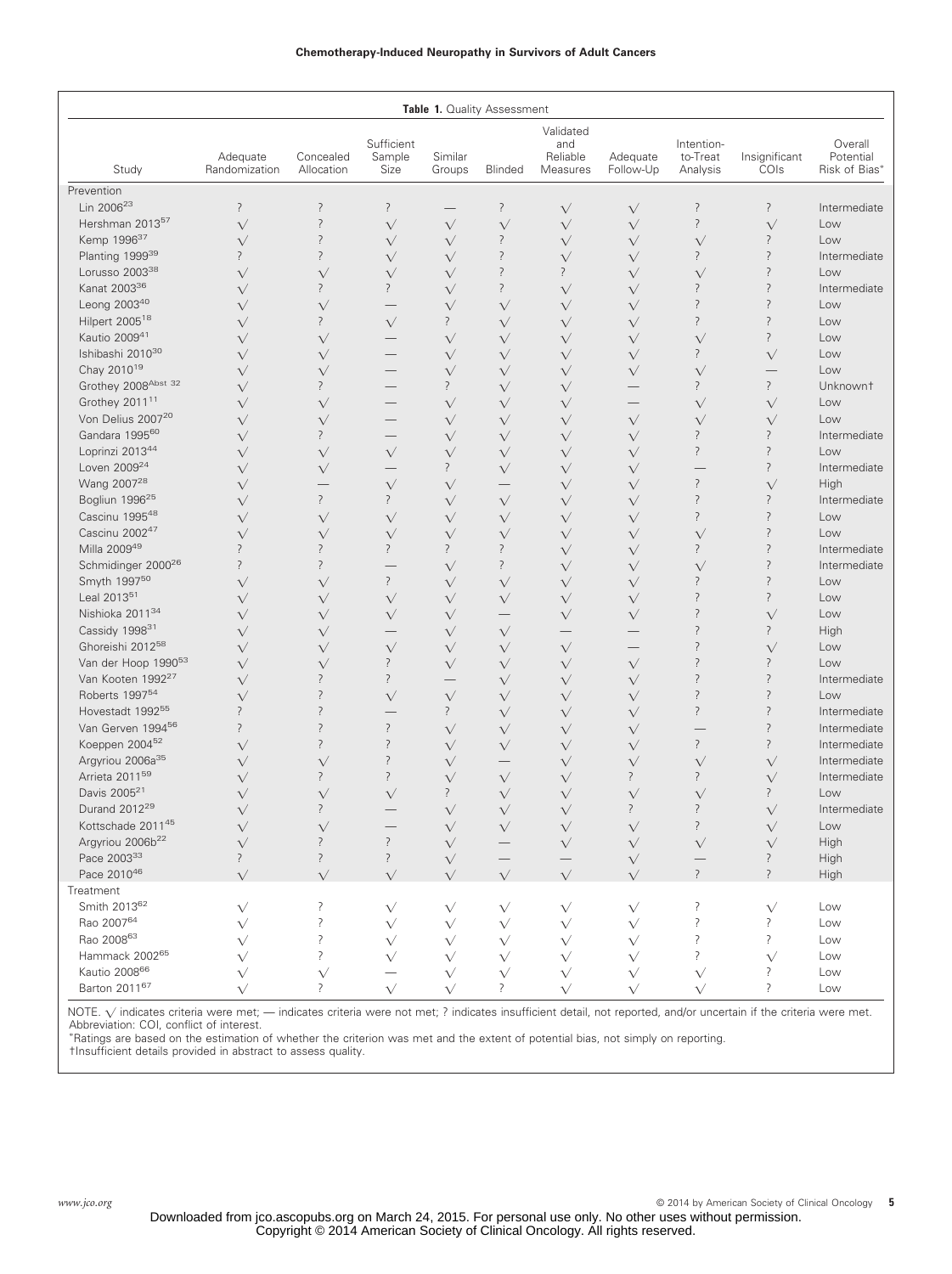### **PREVENTION**

### *Trial Results*

A total of 42 RCTs were identified (Table 2) that studied the efficacy of pharmacologic agents, including anticonvulsants, antidepressants, vitamins, minerals, and other chemoprotectants in the prevention of CIPN.

*Chemoprotectants.* Six trials examined the efficacy of amifostine in the prevention of peripheral neuropathy associated with taxane-based chemotherapy regimens.<sup>18,36-40</sup> While there was evidence of the protective effect of amifostine against the incidence of neurotoxicity<sup>18,36</sup> and its severity,<sup>18,37,38</sup> this benefit was limited and not consistent across all studies. In addition, the limited benefit was counterbalanced by toxicities such as nausea, vomiting, and light-headedness.

A phase II trial<sup>21</sup> randomly assigned 117 patients with solid tumors receiving treatment with carboplatin/paclitaxel to low-dose (2  $\mu$ g/kg) or high-dose (4  $\mu$ g/kg) recombinant human leukemia inhibitory factor (rhuLIF) or placebo. This study was convincingly negative, with no differences between the groups in standardized composite peripheral nerve electrophysiology (CPNE) scores, the primary end point, or other secondary neurological testing variables considered.

A randomized placebo-controlled trial of the calcium-channel antagonist, nimodipine, was initiated in 51 patients with ovarian cancer.<sup>31</sup> As a result of an increase in nausea and vomiting and subsequent poor compliance, the trial was prematurely discontinued. Despite such early cessation, neurotoxicity scores were available for 40 patients, and results show an unexpected significant increase in scores for patients on nimodipine versus placebo ( $P < .001$ ). This trial, despite its limitations, provides evidence that nimodipine can exacerbate neurotoxicity in patients receiving cisplatin-based regimens.

*Anticonvulsants.* Two trials assessed the effectiveness of anticonvulsants in the prevention of oxaliplatin-related neurotoxicity. A trial of carbamazepine was conducted in 36 patients with advanced colorectal cancer.<sup>20</sup> No significant difference in neurotoxicity was seen with carbamazepine compared with placebo, although this study was reported to be underpowered. Another randomized, open-label, controlled trial assessed the efficacy of oxcarbazepine for prophylaxis against oxaliplatin-induced peripheral neuropathy in 32 patients with colon cancer.35 There was a 58% reduction in risk of CIPN in patients receiving oxcarbazepine compared with controls (risk ratio  $= 0.42$ ; 95% CI, 0.19 to 0.91). Despite the positive results, the efficacy of oxcarbazepine in the prevention of CIPN remains uncertain. The trial had several limitations, including a small sample size and lack of a placebo control. Moreover, the clinical significance of the observed neurophysiologic outcome differences is unclear.

Antidepressants. Two trials<sup>29,41</sup> investigated the effects of antidepressants on peripheral neuropathy outcomes in patients with cancer. Kautio et al $41$  found no difference in the amount of CIPN between patients receiving amitriptyline and those receiving placebo. In contrast, in a relatively small trial, the antidepressant venlafaxine was reported to significantly decrease oxaliplatinassociated acute neurotoxicity (31%  $\nu$  5%,  $P = .03$ ) and chronic peripheral neuropathy (supported by significantly fewer patients having grade 3 toxicity  $[0\% \, v \, 33\%, \, P = .03]$  in the venlafaxine arm), when compared with placebo.<sup>29</sup>

*Vitamins, minerals, dietary supplements.* A number of placebocontrolled trials examined the effect of calcium and magnesium (CaMg) infusions on oxaliplatin-induced neuropathy in patients receiving infusional fluorouracil, leucovorin, and oxaliplatin chemotherapy. This work was based on a nonrandomized trial that retrospectively compared its results to those from a historical population of patients, reporting that CaMg infusions were associated with a marked reduction of neuropathy<sup>42</sup>; this led to the subsequent relatively widespread adoption of this practice into routine clinical care. This led to the development of placebo-controlled trials, but many of these trials were terminated prematurely, based on an errant report from one study that associated less antitumor activity in patients receiving CaMg.43 Three of these prematurely closed trials did not show any significant neuropathy benefit from CaMg<sup>19,30,32</sup> while one reported a significant decrease in the incidence of chronic, cumulative, grade  $\geq 2$ sensory neuropathy, as measured by the National Cancer Institute Common Terminology Criteria for Adverse Events (CTCAE; *P* .038) and the oxaliplatin-specific sensory neurotoxicity scale ( $P =$ .018).11Recently, alarge double-blind randomized trial of353 patients with colon cancer provided strong evidence that CaMg was not able to significantly decrease either the acute or persistent neuropathy associated with oxaliplatin.<sup>44</sup>

Four trials of varying methodological quality evaluated the neuroprotective effect of antioxidant supplementation with vitamin E in patients treated with taxanes or platinum-based regimens.<sup>22,33,45,46</sup> Although the first three published trials<sup>22,33,46</sup> provided data to support that vitamin E could decrease neuropathy, two of these trials<sup>22,33</sup> were relatively small, and both used an open-label control group without a placebo. The third trial<sup>46</sup> randomly allocated 108 patients receiving cisplatin therapy to vitamin E or placebo. However, only 41 of these patients qualified for inclusion in the statistical analysis. Although this trial reported that the vitamin E group appeared to have less neuropathy than those receiving placebo, only 17 patients randomly allocated to vitamin E were considered in the analysis. The limited number of subjects included in the analysis is inadequate to demonstrate vitamin E's neuroprotective effects against cisplatininduced neuropathy. The largest, most recently published trial involved 207 patients and reported that vitamin E did not appear to reduce the incidence of sensory neuropathy.45

Six small randomized trials<sup>25,26,47-50</sup> evaluated the protective effects of glutathione (GSH) against platinum-based neurotoxicity. Five of these trials<sup>25,47-50</sup> reported a statistically significant reduction in neurotoxicity, in one form or another, with administration of GSH compared with placebo. Benefits included a reduction in incidence and severity of neuropathy and improvements in nerve conduction and QOL. In addition, a small, randomized, placebo-controlled pilot study of *N*-acetylcysteine, an antioxidant known to increase serum glutathione concentrations, was conducted in 14 patients with stage III colon cancer receiving oxaliplatin-based adjuvant chemotherapy.<sup>23</sup> This study reported that grade 2 to 4 sensory neuropathy was lower in the treatment arm (20%) compared with the placebo arm (73%) after 12 cycles of chemotherapy ( $P < .05$ ). In contrast to the above data suggesting that GSH is beneficial, a recent larger placebo-controlled trial was unable to provide data supporting the benefit of GSH for the prevention of neurotoxicity in 185 patients receiving paclitaxel/carboplatin therapy.<sup>51</sup> As carboplatin is the least neurotoxic of the platinum agents, it appears that most of the neuropathy from this regimen was dictated by paclitaxel. Thus, the results of this study suggest that GSH is not an effective agent in the prevention of taxane-induced CIPN. It

**<sup>6</sup>** © 2014 by American Society of Clinical Oncology JOURNAL OF CLINICAL ONCOLOGY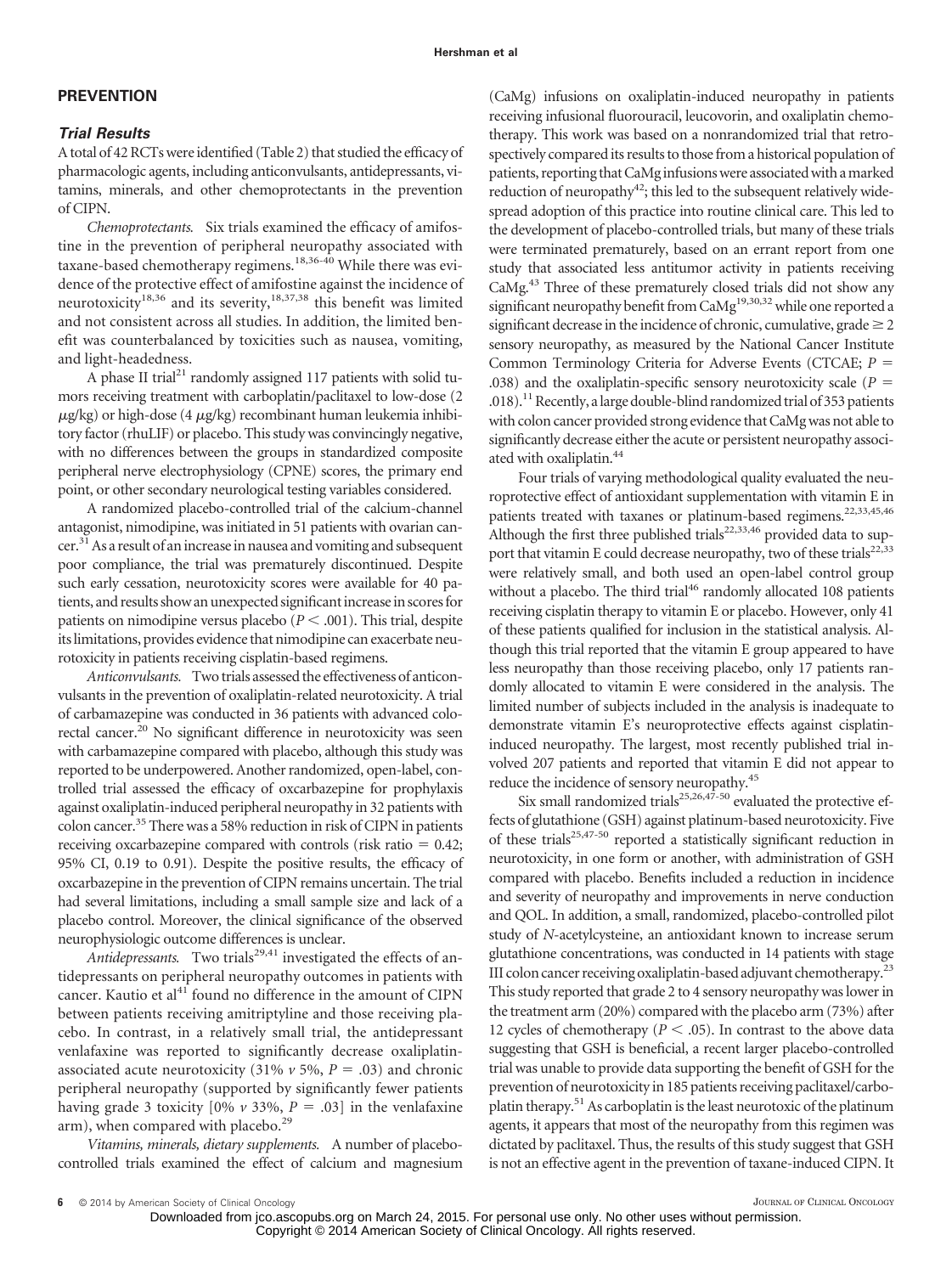|                                                                       | QOL, Symptom Relief,<br>and/or Other Patient-<br>Reported Outcomes | $\frac{\alpha}{2}$                                                                                                                                                                                                      |                                                                                                                                                                                                                                                                                                  | $\frac{\pi}{2}$                                                                                                                                                                                   | $\widetilde{\Xi}$                                                                                                                                                 | $\frac{\pi}{2}$                                                                                                                                       |                               |
|-----------------------------------------------------------------------|--------------------------------------------------------------------|-------------------------------------------------------------------------------------------------------------------------------------------------------------------------------------------------------------------------|--------------------------------------------------------------------------------------------------------------------------------------------------------------------------------------------------------------------------------------------------------------------------------------------------|---------------------------------------------------------------------------------------------------------------------------------------------------------------------------------------------------|-------------------------------------------------------------------------------------------------------------------------------------------------------------------|-------------------------------------------------------------------------------------------------------------------------------------------------------|-------------------------------|
|                                                                       | Neurophysiologic or<br>Investigations<br>Instrumental              | No significant changes<br>conduction velocity<br>sensory amplitude<br>patients receiving<br>of sural nerves in<br>in mean latency,<br>potentials, or<br>NAC <sub>1</sub>                                                | PL: 92.5; P = .32<br>FACT-TOI scoret 24 wk<br>(mean) t: ALC: 95.1,<br>PL: 98.9; P = .03<br>FACT-Fatigue scoret 12<br>FACT-Fatigue scoret 24<br>36.4, PL: 35.5; P = .2<br>FACT-TOI scoret 12-wk<br>$(mean)$ †: ALC: 91.9,<br>wk (mean)t: ALC:<br>wk (mean)t: ALC:<br>39.3, PL: 40.3;<br>$P = .51$ | $\widetilde{\Xi}$                                                                                                                                                                                 | showed a diminished<br>neurotoxicity in the<br>thresholds (VPT)<br>amifostine arm<br>Serial vibration<br>incidence of<br>perception<br>subclinical<br>$(P = .03)$ | $\frac{\alpha}{2}$                                                                                                                                    |                               |
|                                                                       | Severity of Neuropathy                                             | classification*: NAC:<br>classification*: NAC:<br>cycles assessed by<br>cycles assessed by<br>Grade 2-4 after 12<br>Grade 2-4 after 8<br>$20\%$ , PL: 89%;<br>$P < .05$<br>0%, PL: 56%;<br>NCI-CTC<br>NCI-CTC<br>P < 05 | FACT-NTX scoret 12-<br>FACT-NTX score# 24<br>wk (mean)": ALC:<br>wk (mean)†: ALC:<br>35.3, PL: 37.5;<br>35.4, PL: 36.4;<br>$P = .01$ NR<br>$P = .17$                                                                                                                                             | AM: 29%, PL: 35%;<br>Severity of neuropathy<br>grade 1: AM: 29%,<br>PL: $15\%$ ; $P = .029$<br>CTC classification:<br>PL: 31%; grade 2:<br>grade 3: AM: 9%,<br>assessed by NCI-<br>after 6 cycles | $\frac{\pi}{2}$                                                                                                                                                   | Grade 3-4 neurotoxicity<br>AM: 3.7% (95% CI,<br>2.1 to 5.3) PL: 7.2%<br>(95% CI, 5.0 to 9.4)<br>CTC classification:<br>assessed by NCI-<br>$P = .021$ |                               |
| able 2. Randomized Controlled Trials Regarding the Prevention of CIPN | Incidence of<br>Neuropathy                                         | $77.8\%$ ; $P = .158$<br>NAC: 40%, PL:<br>classification*:<br>Clinical grade 1<br>after 4 cycles,<br>assessed by<br>NCI-CTC                                                                                             | $\frac{\alpha}{2}$                                                                                                                                                                                                                                                                               | $\frac{\alpha}{2}$                                                                                                                                                                                | Grade 1 neuropathy<br>AM: 28.6%, PL:<br>25%; $P = \text{NR}$<br>classification:<br>assessed by<br>NCI-CTC                                                         | $\frac{\pi}{2}$                                                                                                                                       |                               |
|                                                                       | Intervention Dose                                                  | 1,200 mg orally                                                                                                                                                                                                         | 3,000 mg/day                                                                                                                                                                                                                                                                                     | $910$ mg/m <sup>2</sup> was<br>administered as<br>and the dose of<br>normal saline,<br>Amifostine was<br>reconstituted<br>with 9.5 mL<br>intravenous<br>a 15-min<br>infusion                      | 740 mg/m <sup>2</sup> over a<br>15-min infusion<br>directly before<br>cisplatin was<br>given                                                                      | 910 mg/m <sup>2</sup> given<br>directly before<br>administration<br>administered<br>as a 15-min<br>paclitaxel<br>infusion,                            | (continued on following page) |
|                                                                       | Patients (No.)                                                     | 14 total; NAC:<br>5, PL: 9                                                                                                                                                                                              | 409 total; ALC:<br>208, PL: 201                                                                                                                                                                                                                                                                  | 242 total; AM:<br>122, PL: 120                                                                                                                                                                    | 73 total; AM:<br>36, PL: 37                                                                                                                                       | 187 total; AM:<br>93, PL: 94                                                                                                                          |                               |
|                                                                       | Chemotherapy<br>Neurotoxic<br>Agent                                | Platinum                                                                                                                                                                                                                | Taxane                                                                                                                                                                                                                                                                                           | Platinum                                                                                                                                                                                          | Platinum                                                                                                                                                          | Carboplatin/paclitaxel                                                                                                                                |                               |
|                                                                       | Study Design<br>Authors and                                        | Lin 2006 <sup>23</sup>                                                                                                                                                                                                  | Hershman 2013 <sup>57</sup>                                                                                                                                                                                                                                                                      | Note: CIPN not<br>Kemp 1996 <sup>37</sup><br>outcome<br>primary                                                                                                                                   | Planting 1999 <sup>39</sup><br>Note: CIPN not<br>outcome<br>primary                                                                                               | Lorusso 2003 <sup>38</sup><br>Note: CIPN not<br>primary<br>outcome                                                                                    |                               |
|                                                                       | Pharmacologic<br>Agent                                             | Acetylcysteine<br>(NAC)                                                                                                                                                                                                 | Acetyl-L-carnitine<br><b>ALC</b>                                                                                                                                                                                                                                                                 | Amifostine (AM)                                                                                                                                                                                   |                                                                                                                                                                   |                                                                                                                                                       |                               |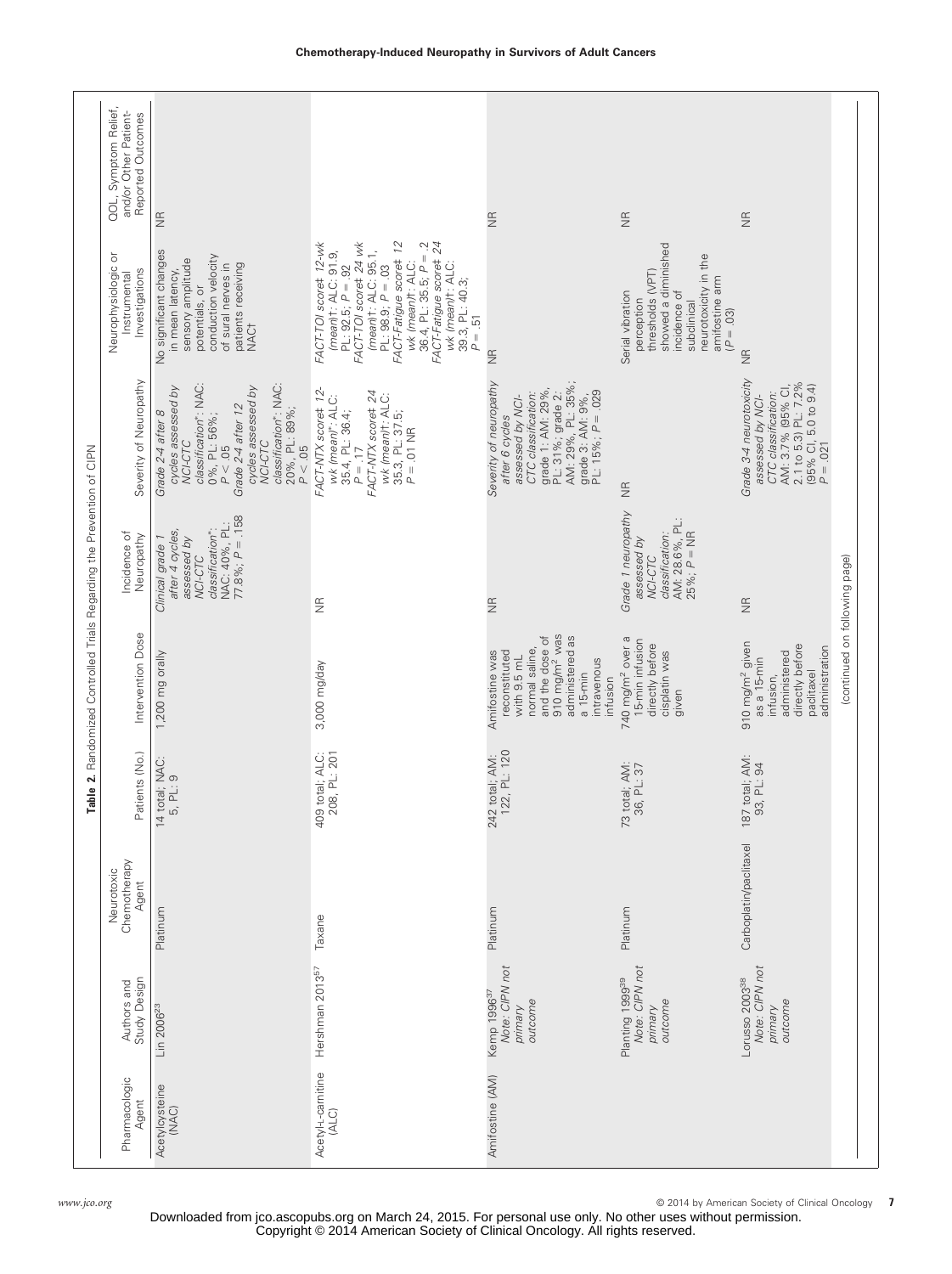|                                                                              | QOL, Symptom Relief,<br>and/or Other Patient-<br>Reported Outcomes | $\frac{\mathbb{E}}{\mathbb{E}}$                                                                                                                                              | $\frac{\pi}{2}$                                                                                                                                                                                     | EORTC-QLQ-C-30 Global<br>EORTC-QLQ-C-30 Global<br>trend over treatment<br>trend over follow up<br>health status score<br>health status score<br>$P = .0026; P L:$<br>$P = .0098$ PL:<br>$P = .3740$<br>periodt: AM:<br>periodt: AM:<br>$P = .4478$                                                                                                                                                                                                                                                                                                                                                          | significant difference<br>between groups<br>EORTC-C301: no                                                                                             |
|------------------------------------------------------------------------------|--------------------------------------------------------------------|------------------------------------------------------------------------------------------------------------------------------------------------------------------------------|-----------------------------------------------------------------------------------------------------------------------------------------------------------------------------------------------------|-------------------------------------------------------------------------------------------------------------------------------------------------------------------------------------------------------------------------------------------------------------------------------------------------------------------------------------------------------------------------------------------------------------------------------------------------------------------------------------------------------------------------------------------------------------------------------------------------------------|--------------------------------------------------------------------------------------------------------------------------------------------------------|
|                                                                              | Neurophysiologic or<br>Investigations<br>Instrumental              | group after treatment<br>Mean SNAP amplitudes<br>mean amps for either<br>significant decline in<br>chemotherapy, and<br>were comparable<br>after 6 cycles of<br>there was no | showed worsening in<br>difference between<br>and after treatment<br>parameters before<br>groups, but there<br>was no statistical<br>neurophysiologic<br>both treatment<br>Overall, the 72<br>groups | AM: 5.42 pm (after 6<br>AM: 3.18 $\mu$ m (after 5<br>cycles), PL: 3.83 $\mu$ m<br>multivariable analysis)<br>Max <i>imum VPT feet</i> *:<br>AM: 5.25 µm (after 6<br>AM: 2.75 $\mu$ m (after 6<br>cycles), PL: 2.93 $\mu$ m<br>multivariable analysis)<br>Maximum VDT feet":<br>multivariable analysis)<br>Maximum VDT hands*:<br>multivariable analysis)<br>cycles) PL: 11.88 $\mu$ m<br>cycles), PL: 8.61 um<br>Maximum VPT hands*:<br>(at 3 mo follow- up)<br>(after 3 mo follow<br>up) $P = .0015$ (by<br>(after 6 cycles);<br>(after 6 cycles);<br>$P = 0114$ (by<br>$P = .0012$ (by<br>$P = 0.038$ (by | $\frac{\alpha}{2}$                                                                                                                                     |
|                                                                              | Severity of Neuropathy                                             | $\frac{\pi}{2}$                                                                                                                                                              | $\frac{\pi}{2}$                                                                                                                                                                                     |                                                                                                                                                                                                                                                                                                                                                                                                                                                                                                                                                                                                             | Grade 3 motor AMI:<br>NCI-CTC grading on<br>Any sensory: AMI:<br>61%, PL: 76%;<br>26%, PL: 22%;<br>visits 4t:<br>$P = NS$<br>$P = NS$                  |
|                                                                              | Incidence of<br>Neuropathy                                         | $94.7\%$ ; $P = .018$<br>AM: 42.1%, PL:<br>classification:<br>assessed by<br>paresthesia<br>NCI-CTC<br>Grade 1-2                                                             | AM: 24%, PL:<br>37%; $P = \text{NR}$<br>classification:<br>assessed by<br>neuropathy<br>NCI-CTC<br>Grade 2-3                                                                                        | were better with<br>AM $(P = .01)$<br>CTCAE scores                                                                                                                                                                                                                                                                                                                                                                                                                                                                                                                                                          | symptoms based<br>progression of<br>appearance or<br>on diary data<br>difference in<br>neuropathic<br>No significant<br>between<br>groups <sup>*</sup> |
| 2. Randomized Controlled Trials Regarding the Prevention of CIPN (continued) | Intervention Dose                                                  | 910 mg/m <sup>2</sup> given<br>as a 15-min<br>within 30 min<br>administered<br>carboplatin<br>preceding<br>infusion,<br>infusion                                             | paclitaxel and 30<br>740 mg/m <sup>2</sup> over a<br>30 mins before<br>15-min infusion<br>mins before to<br>carboplatin                                                                             | 30 mins prior to<br>740 mg/m <sup>2</sup> over a<br>15-min infusion<br>chemo                                                                                                                                                                                                                                                                                                                                                                                                                                                                                                                                | (continued on following page)<br>maximum of 100<br>mg/d until end of<br>chemotherapy<br>25 mg/d up to<br>neurotoxic                                    |
| Table                                                                        | Patients (No.)                                                     | 38 total; AM:<br>19, PL: 19                                                                                                                                                  | 60 total; AM:<br>30, PL: 30                                                                                                                                                                         | 72 total; AM:<br>37, PL: 34                                                                                                                                                                                                                                                                                                                                                                                                                                                                                                                                                                                 | 4 total; AM:<br>58, PL: 56<br>Ξ                                                                                                                        |
|                                                                              | Chemotherapy<br>Neurotoxic<br>Agent                                | Carboplatin/paclitaxel                                                                                                                                                       | Carboplatin/paclitaxel                                                                                                                                                                              | Carboplatin/paclitaxel                                                                                                                                                                                                                                                                                                                                                                                                                                                                                                                                                                                      | Vinca alcaloids,<br>platinum or<br>Taxanes                                                                                                             |
|                                                                              | Study Design<br>Authors and                                        | Note: CIPN not<br>Kanat 2003 <sup>36</sup><br>outcome<br>primary                                                                                                             | Note: CIPN not<br>Leong 2003 <sup>40</sup><br>outcome<br>primary                                                                                                                                    | Hilpert 2005 <sup>18</sup>                                                                                                                                                                                                                                                                                                                                                                                                                                                                                                                                                                                  | Kautio 2009 <sup>41</sup>                                                                                                                              |
|                                                                              | Pharmacologic<br>Agent                                             |                                                                                                                                                                              |                                                                                                                                                                                                     |                                                                                                                                                                                                                                                                                                                                                                                                                                                                                                                                                                                                             | Amitriptyline<br>(AMI)                                                                                                                                 |

**8** © 2014 by American Society of Clinical Oncology **Journal of Clinical Oncology** Journal Of Clinical Oncology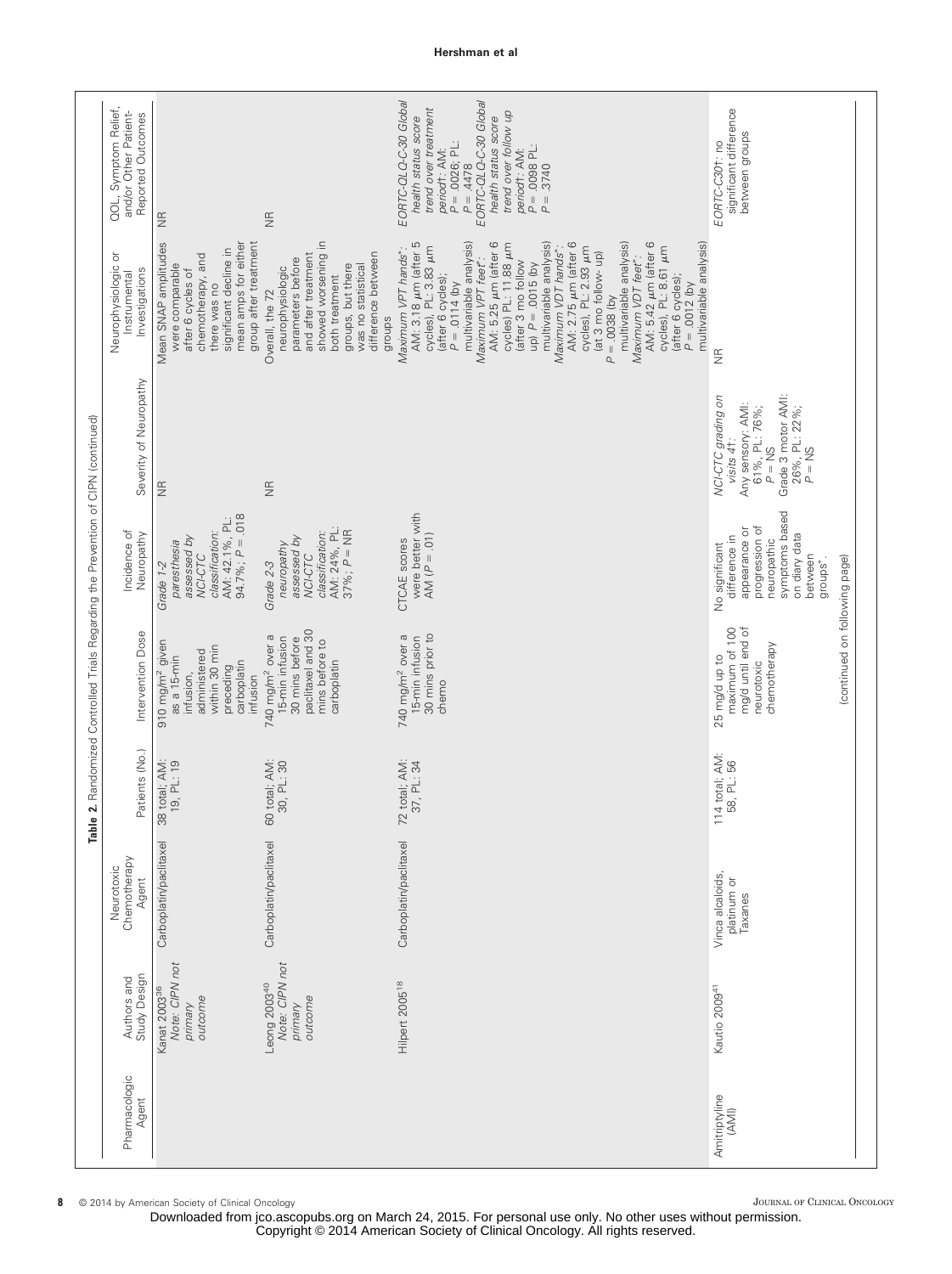|                                                                              | QOL, Symptom Relief,<br>and/or Other Patient-<br>Reported Outcomes | $\frac{\mathsf{K}}{\mathsf{K}}$                                                                                                                                                                                                                   | neuropathy: CaMg:<br>77%, PL: 86%;<br>Acute subjective<br>$P = .6$                                                                                                         | Sensitivities to touching<br>Muscle cramps at cycle<br>$8 \pm 20$ , PL: $46 \pm 101$ ;<br>No difference between<br>CaMg and placebo<br>1 (AUC)t: CaMg:<br>liquids, or throat<br>swallowing cold<br>discomfort<br>discomfort<br>cold items,<br>$P = 01$<br>arms | $\frac{\alpha}{2}$                                                                                                                         | significant difference<br>Patient-reported acute<br>CaMg was reported<br>decrease of throat<br>liquids, or muscle<br>in sensitivities to<br>neuropathyt: no<br>swallowing cold<br>discomfort with<br>touching cold,<br>cramps but a<br>discomfort<br>(P < .036) |                               |
|------------------------------------------------------------------------------|--------------------------------------------------------------------|---------------------------------------------------------------------------------------------------------------------------------------------------------------------------------------------------------------------------------------------------|----------------------------------------------------------------------------------------------------------------------------------------------------------------------------|----------------------------------------------------------------------------------------------------------------------------------------------------------------------------------------------------------------------------------------------------------------|--------------------------------------------------------------------------------------------------------------------------------------------|-----------------------------------------------------------------------------------------------------------------------------------------------------------------------------------------------------------------------------------------------------------------|-------------------------------|
|                                                                              | Neurophysiologic or<br>Investigations<br>Instrumental              | $\frac{\pi}{2}$                                                                                                                                                                                                                                   | treatment assessed<br>(note: higher scores =<br>worse neuropathy)<br>Objective neuropathy<br>by NCS: CaMg: 6,<br>PL: 0; $P = .02$<br>score at end of                       | $\frac{\alpha}{2}$                                                                                                                                                                                                                                             | $\frac{\mathsf{p}}{\mathsf{p}}$                                                                                                            | $\frac{\pi}{2}$                                                                                                                                                                                                                                                 |                               |
|                                                                              | Severity of Neuropathy                                             | grade 3: $0\%$ $P > .99$<br>6% PL: $6\%$ ; $P > .99$<br>Ca/Mg grade 3: 6% PL<br>DEB-NTS criteria for ≥<br>NCI-CTC Criteria for ≥<br>grade 2 <sup>*</sup> : Ca/Mg:<br>Ca/Mg grade 2:<br>71%, PL grade 2:<br>grades 2 and 3":<br>$56\%$ ; $P = .48$ | Grade 1-2 numbness<br>Grade 3 OSS or CTC<br>CTC classification:<br>numbness: CaMg:<br>assessed by NCI-<br>CaMg: $44\%$ , PL:<br>70%; $P = NR$<br>11%, PL: 0%;<br>$P = .09$ | $\frac{\alpha}{2}$                                                                                                                                                                                                                                             | discontinuation with<br>$CaMg$ versus PL*:<br>HR = 1.32 (95% Cl,<br>No difference in time<br>0.93 to 1.86);<br>to treatment<br>$P = .1179$ | CaMg/PL: 46%, PL<br>autonomic scalest:<br>CaMg/CaMg: 43%,<br>difference EORTC<br>CIPN-20 sensory<br>$CTCAE$ grade $\geq 2$<br>neurotoxicityt:<br>no significant<br>PL: 45%; no<br>motort, or<br>significant<br>difference                                       |                               |
| 2. Randomized Controlled Trials Regarding the Prevention of CIPN (continued) | Incidence of<br>Neuropathy                                         | grade 1*: Ca/Mg:<br>100%, PL: 94%;<br>DEB-NTS and NCI-<br>CTC criteria for ≥<br>$P = .48$                                                                                                                                                         | $\frac{\alpha}{2}$                                                                                                                                                         | CaMg: 22%, PL:<br>41%; $P = .038$<br>grade 2 sensory<br>neurotoxicity by<br>By OSSt: CaMg:<br>28%, PL: 51%;<br>classification":<br>Incidence of $\geq$<br>NCI CTCAE<br>$P = 018$                                                                               | $\frac{\pi}{2}$                                                                                                                            | $\frac{\pi}{2}$                                                                                                                                                                                                                                                 | (continued on following page) |
|                                                                              | Intervention Dose                                                  | Calcium gluconate<br>sulfate 720 mg<br>850 mg and<br>magnesium                                                                                                                                                                                    | Calcium gluconate<br>1g and 15%<br>diluted into 100<br>infused before<br>chemotherapy<br>mL of saline<br>magnesium<br>sulfate 1 g<br>and after                             | Intravenous calcium<br>before and after<br>gluconate plus<br>sulfate, 1 g of<br>each agent in<br>100 mL D5W<br>over 30 min,<br>each dose of<br>immediately<br>magnesium<br>oxaliplatin                                                                         | Mg-sulfate 1 g,<br>Ca-gluconate 1 g,<br>pre and post<br>oxaliplatin                                                                        | Ca-gluconate 1g,<br>before and after<br>in 100 mL D5W<br>1 g of each agent<br>after oxaliplatin<br>Mg-sulfate 1g,<br>before and PL<br>oxaliplatin OR<br>each dose of<br>over 30 min,<br>immediately                                                             |                               |
| Table                                                                        | Patients (No.)                                                     | 33 total; Ca/Mg:<br>17, PL: 16                                                                                                                                                                                                                    | 27 total enrolled<br>CaMg: 9, PL:<br>termination);<br>a se ybuts<br>(8 did not<br>complete<br>result of<br>study<br>$\frac{1}{2}$                                          | CaMg: 50,<br>PL: 52<br>02 total;                                                                                                                                                                                                                               | CaMg: NR,<br>PL: NR<br>139 total;                                                                                                          | CaMg/CaMg:<br>118, CaMg/<br>PL: 116, PL/<br>PL: 119<br>353 total;                                                                                                                                                                                               |                               |
|                                                                              | Chemotherapy<br>Neurotoxic<br>Agent                                | Oxaliplatin                                                                                                                                                                                                                                       | Oxaliplatin                                                                                                                                                                | Oxaliplatin                                                                                                                                                                                                                                                    | Oxaliplatin                                                                                                                                | Oxaliplatin                                                                                                                                                                                                                                                     |                               |
|                                                                              | Study Design<br>Authors and                                        | Ishibashi 2010 <sup>30</sup>                                                                                                                                                                                                                      | Chay 2010§ <sup>19</sup>                                                                                                                                                   | Grothey 2011 <sup>11</sup>                                                                                                                                                                                                                                     | Grothey 2008 <sup>32</sup><br>Abstract                                                                                                     | Loprinzi 201344                                                                                                                                                                                                                                                 |                               |
|                                                                              | Pharmacologic<br>Agent                                             | magnesium<br>(Ca/Mg)<br>Calcium and                                                                                                                                                                                                               |                                                                                                                                                                            |                                                                                                                                                                                                                                                                |                                                                                                                                            |                                                                                                                                                                                                                                                                 |                               |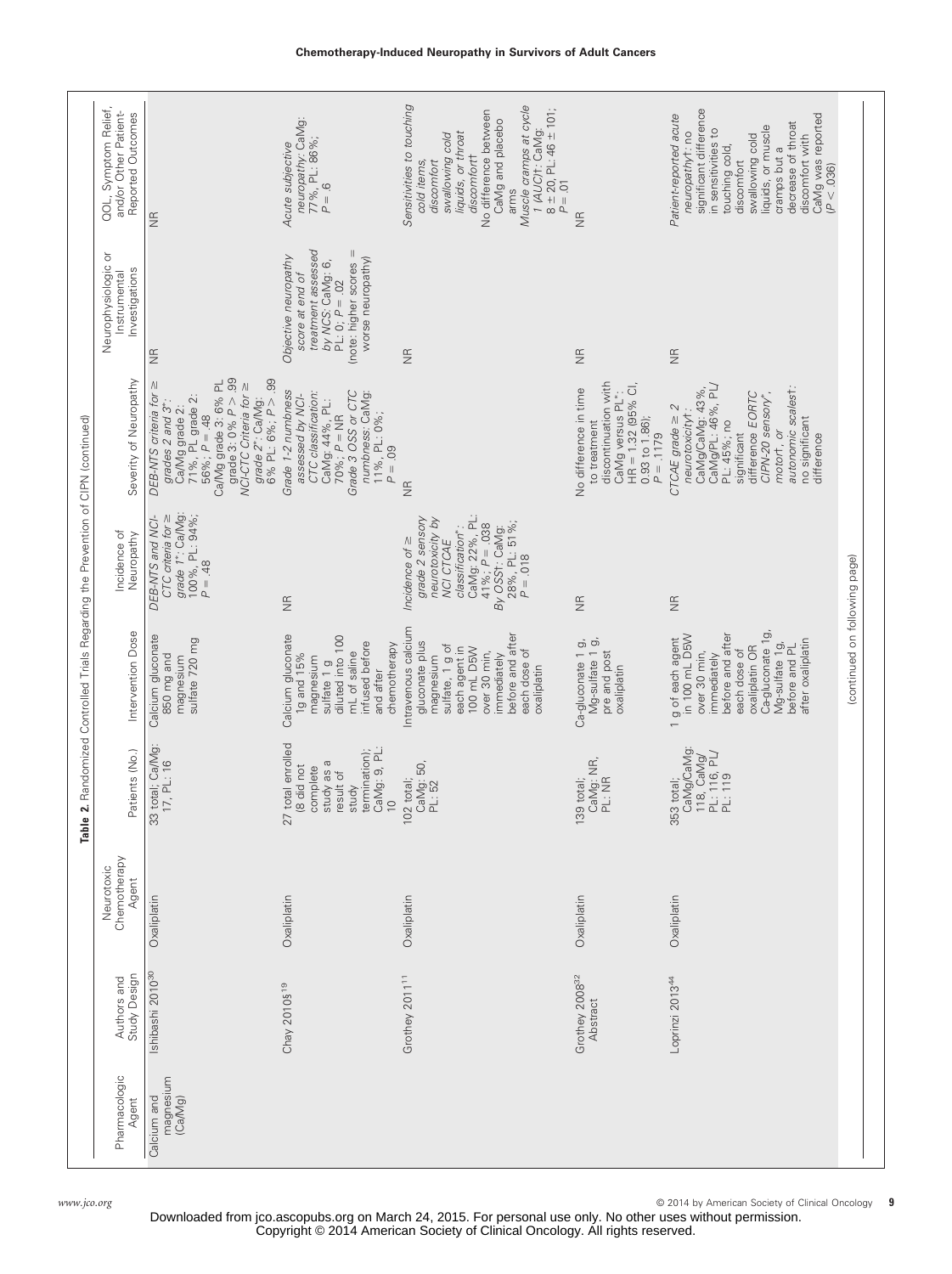|                                                                              | QOL, Symptom Relief,<br>and/or Other Patient-<br>Reported Outcomes | $\frac{\mathbb{C}}{\mathbb{Z}}$                                                                    | chemotherapy due to<br>toxicity (9% $\sqrt{23\%}$ ,<br>$P = .08$ ) and have a<br>more likely to stop<br>significantly more<br>toxicity and were<br>lower cumulative<br>Patients on active<br>cisplatin doses<br>$(P < .001)$<br>treatment had | $\frac{\mathsf{g}}{\mathsf{g}}$                                                                                                                                                                                                                                                                                                                           | Presence of acute, cold-<br>induced neurotoxicity.<br>activities of daily<br>living: Gluta: 16.7%,<br>PL: 40.9%; P = .02<br>Gluta: 33.3%, PL:<br>56.8%; $P = .03$<br>Interference with                                                                                                    |  |
|------------------------------------------------------------------------------|--------------------------------------------------------------------|----------------------------------------------------------------------------------------------------|-----------------------------------------------------------------------------------------------------------------------------------------------------------------------------------------------------------------------------------------------|-----------------------------------------------------------------------------------------------------------------------------------------------------------------------------------------------------------------------------------------------------------------------------------------------------------------------------------------------------------|-------------------------------------------------------------------------------------------------------------------------------------------------------------------------------------------------------------------------------------------------------------------------------------------|--|
|                                                                              | Neurophysiologic or<br>Investigations<br>Instrumental              | $\frac{\alpha}{2}$                                                                                 | $\frac{\alpha}{2}$                                                                                                                                                                                                                            | measured by electro-<br>abnormalities: Gluta:<br>30.4%, PL: 30%<br>Neuropathy as<br>diagnostic                                                                                                                                                                                                                                                            | physiological exam:<br>Gluta: 21.4%, PL:<br>$25.0\%$ ; $P = .68$<br>Abnormal electro-                                                                                                                                                                                                     |  |
|                                                                              | Severity of Neuropathy                                             | Grade 3-4 according to<br>Levi's scale": Carb:<br>21%, PL: 35%;<br>P = .72                         | $\frac{\pi}{2}$                                                                                                                                                                                                                               | reflexes: Gluta: 20%<br>PL: 16.7% $P = 1.0$<br>symptoms rank at a<br>severity score of 2<br>Severity of signs and<br>perception: Gluta:<br>touch perception:<br>Gluta: 0%, PL:<br>5.5%; P = .47<br>10%, PL: 22.2%;<br>Impaired deep<br>sensation: Gluta:<br>or 3": Reduced<br>0%, PL: 5.5%;<br>Impaired tendon<br>Reduced pain<br>$P = .395$<br>$P = .47$ | $\frac{\alpha}{2}$                                                                                                                                                                                                                                                                        |  |
|                                                                              | Incidence of<br>Neuropathy                                         | $11.8\%; P = .2$<br>cycle)t : Carb:<br>scores (worst<br>PNP numbness<br>grade, any<br>5.3%, PL:    | $DDTC: 13\%, PL: 12\%; P = NS$<br>Clinical peripheral<br>neuropathy:                                                                                                                                                                          | $\frac{\alpha}{2}$                                                                                                                                                                                                                                                                                                                                        | neuropathy after<br>neuropathy after<br>Grade 1-2 sensory<br>Grade 1-2 sensory<br>classification::<br>Gluta: 16.7%,<br>classification:<br>Gluta: 26.2%,<br>assessed by<br>assessed by<br>PL: 38.6%;<br>$P = .04$<br>PL: 36.4%;<br>NCI-CTC<br>NCI-CTC<br>4 cycles<br>2 cycles<br>$P = .05$ |  |
| 2. Randomized Controlled Trials Regarding the Prevention of CIPN (continued) | Intervention Dose                                                  | levels reached: 4-6<br>stepwise elevated<br>by 200 mg until<br>target plasma<br>200 mg and<br>mg/L | 1.6 $g/m^2$ over 4 h<br>starting 15 min<br>before cisplatin<br>administration                                                                                                                                                                 | 500 mg, 3× per<br>day                                                                                                                                                                                                                                                                                                                                     | (continued on following page)<br>starting on the<br>15g 2×/d for 7 d<br>chemotherapy<br>every 2 wk<br>day of                                                                                                                                                                              |  |
| Table                                                                        | Patients (No.)                                                     | 36 total; Carb:<br>19 PL: 17                                                                       | <b>DDTC: 106,</b><br>PL: 108<br>4 total;<br>$\overline{2}$                                                                                                                                                                                    | 43 total; Gluta:<br>23, PL: 20                                                                                                                                                                                                                                                                                                                            | 86 total; Gluta:<br>42, PL: 44                                                                                                                                                                                                                                                            |  |
|                                                                              | Chemotherapy<br>Neurotoxic<br>Agent                                | Oxaliplatin                                                                                        | Platinum                                                                                                                                                                                                                                      | Paclitaxel                                                                                                                                                                                                                                                                                                                                                | Oxaliplatin                                                                                                                                                                                                                                                                               |  |
|                                                                              | Authors and<br>Study Design                                        | Von Delius<br>2007 <sup>20</sup>                                                                   | Gandara 1995 <sup>60</sup><br>was not the<br>only focus of<br>neuropathy<br>study<br>Note:                                                                                                                                                    | Loven 2009 <sup>24</sup>                                                                                                                                                                                                                                                                                                                                  | Wang 2007§ <sup>28</sup>                                                                                                                                                                                                                                                                  |  |
|                                                                              | Pharmacologic<br>Agent                                             | Carbamazepine<br>(Carb)                                                                            | carbamate<br>Diethyldithio-<br>(DDTC)                                                                                                                                                                                                         | Glutamine<br>(Gluta)<br>Glutamate/                                                                                                                                                                                                                                                                                                                        |                                                                                                                                                                                                                                                                                           |  |

**10** © 2014 by American Society of Clinical Oncology **Journal Of Clinical Oncology** Journal Of Clinical Oncology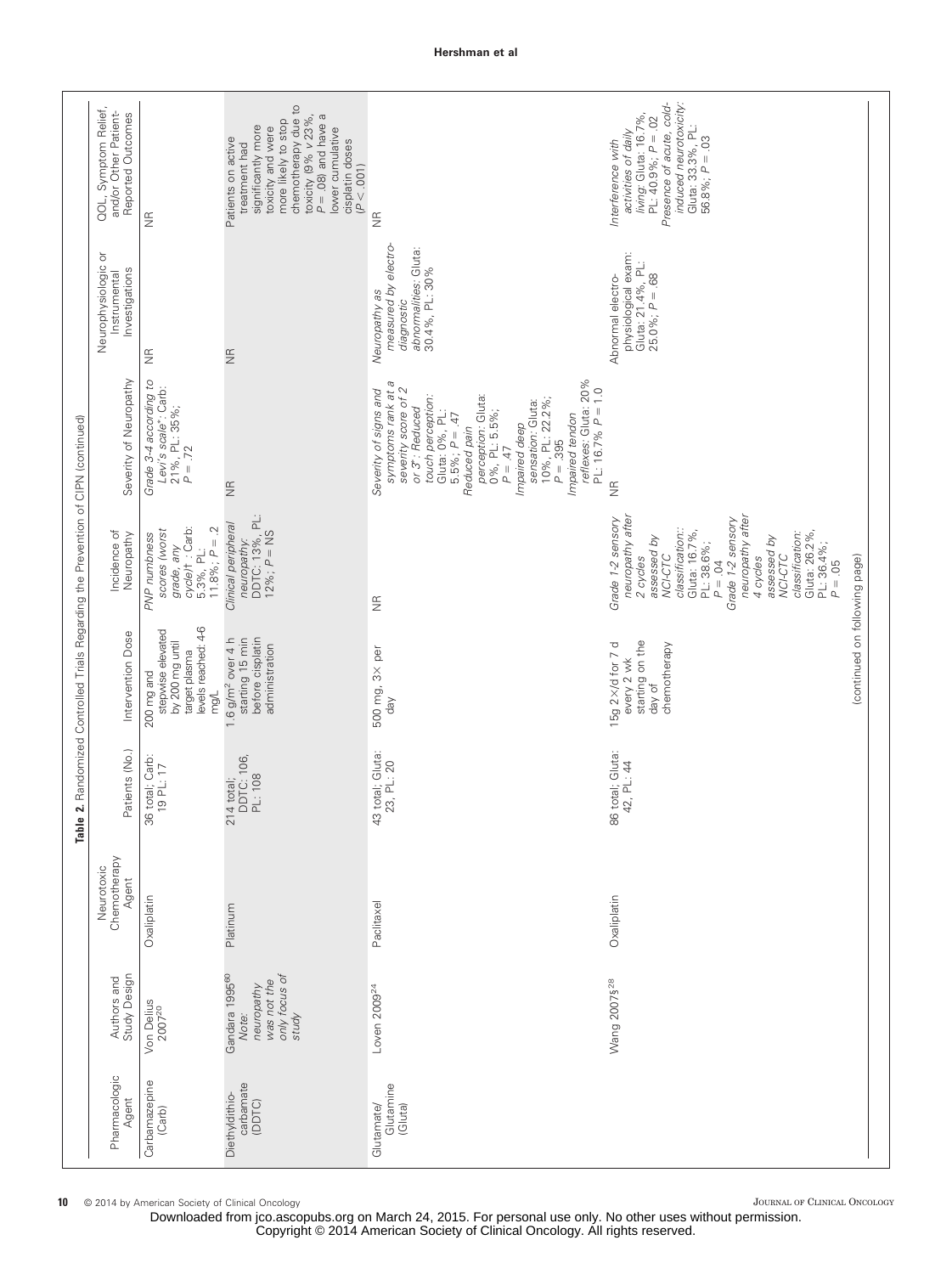|                        |                             |                                     | Table                         |                                                                                                                                                                                                            | 2. Randomized Controlled Trials Regarding the Prevention of CIPN (continued)                                                                                                                                                                                                                                                                        |                                                                                                                                                                                                    |                                                                                                                                                                                                                                                                                                            |                                                                                                                                                                                             |
|------------------------|-----------------------------|-------------------------------------|-------------------------------|------------------------------------------------------------------------------------------------------------------------------------------------------------------------------------------------------------|-----------------------------------------------------------------------------------------------------------------------------------------------------------------------------------------------------------------------------------------------------------------------------------------------------------------------------------------------------|----------------------------------------------------------------------------------------------------------------------------------------------------------------------------------------------------|------------------------------------------------------------------------------------------------------------------------------------------------------------------------------------------------------------------------------------------------------------------------------------------------------------|---------------------------------------------------------------------------------------------------------------------------------------------------------------------------------------------|
| Pharmacologic<br>Agent | Study Design<br>Authors and | Chemotherapy<br>Neurotoxic<br>Agent | Patients (No.)                | Intervention Dose                                                                                                                                                                                          | Incidence of<br>Neuropathy                                                                                                                                                                                                                                                                                                                          | Severity of Neuropathy                                                                                                                                                                             | Neurophysiologic or<br>Investigations<br>Instrumental                                                                                                                                                                                                                                                      | QOL, Symptom Relief,<br>and/or Other Patient-<br>Reported Outcomes                                                                                                                          |
| Glutathione<br>(GSH)   | Bogliun 1996§ <sup>25</sup> | Cisplatin                           | 54 total; GSH:<br>27, PL: 27  | before cisplatin<br>$2.5g$ over 15 min,<br>immediately                                                                                                                                                     | $\frac{\pi}{2}$                                                                                                                                                                                                                                                                                                                                     | Change of >12 points<br>in NDS: GSH:<br>26.3%, PL: 50%;<br>RR  : 0.53 (95% Cl,<br>$0.21$ to $1.29$ ;<br>$P = .16$                                                                                  | (depending on dose<br>of CDDP); RR  : 0.75<br>(95% CI, 0.56 to<br>amplitude: GSH:<br>Decrease in SNAP<br>12%-35%, PL:<br>$0.99$ ; $P = 043$<br>58%-68%                                                                                                                                                     | $\frac{\mathsf{p}}{\mathsf{p}}$                                                                                                                                                             |
|                        | Cascinu 1995 <sup>48</sup>  | Cisplatin                           | 50 total; GSH:<br>25 PL: 25,  | injection on days<br>saline over a 15-<br>1500 mg/m <sup>2</sup> GSH<br>and 600 mg by<br>administration<br>intramuscular<br>in 100 mL of<br>immediately<br>before each<br>min period<br>CDDP<br>$2$ to $5$ | 0%, PL: 66%<br>(95% Cl, 49% to<br>83%); P < .001<br>After 15 wk of<br>17% (95% Cl,<br>2% to 32%), PL:<br>After 9 wk of<br>treatment: GSH:<br>treatment: GSH:<br>76% to 100%);<br>88% (95% CI,<br>WHO criteria*:<br>assessed by<br>Neurotoxicity<br>P < 001                                                                                          | $\frac{\alpha}{2}$                                                                                                                                                                                 | .003), and latency at<br>the 15th week ( $P \le$<br>significantly affected<br>at the 9 <sup>th</sup> ( $P \le 0.003$ )<br>and 15th week ( $P \leq$<br>median, ulnar, and<br>mean SAPs were<br>SAPst: GSH: No<br>sural nerves PL:<br>Mean latency and<br>changes of the<br>$\overline{0}$                   | $\frac{\infty}{2}$                                                                                                                                                                          |
|                        | Cascinu 2002 <sup>47</sup>  | Oxaliplatin                         | 52 total GSH:<br>26 PL: 26    | saline over a 15-<br>1500 mg/m <sup>2</sup> GSH<br>administration<br>in 100 mL of<br>immediately<br>before each<br>min period<br>oxaliplatin                                                               | $23-61\%$ ), $P = \text{NR}$<br>GSH: 43% (95%<br>neuropathy after<br>GSH:27% (95%<br>Cl, 9.8-44%) PL:<br>Any neuropathy<br>classification:1:<br>Cl, 22 to 64%),<br>PL: 79% (95%)<br>Cl, 60 to 80%);<br>classificationt:<br>42% (95% CI,<br>after 8 cycles<br>assessed by<br>assessed by<br>NCI-CTC<br>NCI-CTC<br>4 cycles<br>$P = .04$<br>Grade 1-2 | neurotoxicityt: GSH:<br>neurotoxicity": GSH:<br>9.5% (95% CI, 0 to<br>Grade 2-4 NCI CTC<br>22%), PL: 58%<br>(95% Cl, 35 to<br>80% $P = .003$<br>0%, PL: 26%;<br>Grade 3-4<br>$P = .01$<br>clinical | $(P = .03)$ and sensory<br>significant change in<br>amplitude potentials<br>latency and sensory<br>amplitude $(P = .05)$<br>of the sural nerves<br>evaluation after 8<br>cyclest: GSH: no<br>changes in mean<br>potentials of the<br>PL: statistically<br>Neurophysiologic<br>mean latency<br>sural nerves | $\frac{\pi}{2}$                                                                                                                                                                             |
|                        | Leal 2013 <sup>51</sup>     | Paclitaxel/carboplatin              | 185 total; GSH:<br>94, PL: 91 | chemotherapy<br>administration<br>$1.5$ g/m <sup>2</sup> GSH IV<br>over 15 min<br>immediately<br>before                                                                                                    | $CIPNZO^* : P = .21$<br>EORTC- QLQ-<br>PN assessed by                                                                                                                                                                                                                                                                                               | neurotoxicityt: GSH:<br>38%, PL: 33%<br>$CTCAE$ grade $\geq 2$<br>$P = .449$                                                                                                                       | $\frac{\pi}{2}$                                                                                                                                                                                                                                                                                            | significant advantage<br>$(P = .30$ for every 3<br>wk subset; $P = .002$<br>subset, in favor of<br>neuropathyt: no<br>for glutathione<br>for the weekly<br>Acute paclitaxel<br>placebo arm) |
|                        |                             |                                     |                               | (continued on following page)                                                                                                                                                                              |                                                                                                                                                                                                                                                                                                                                                     |                                                                                                                                                                                                    |                                                                                                                                                                                                                                                                                                            |                                                                                                                                                                                             |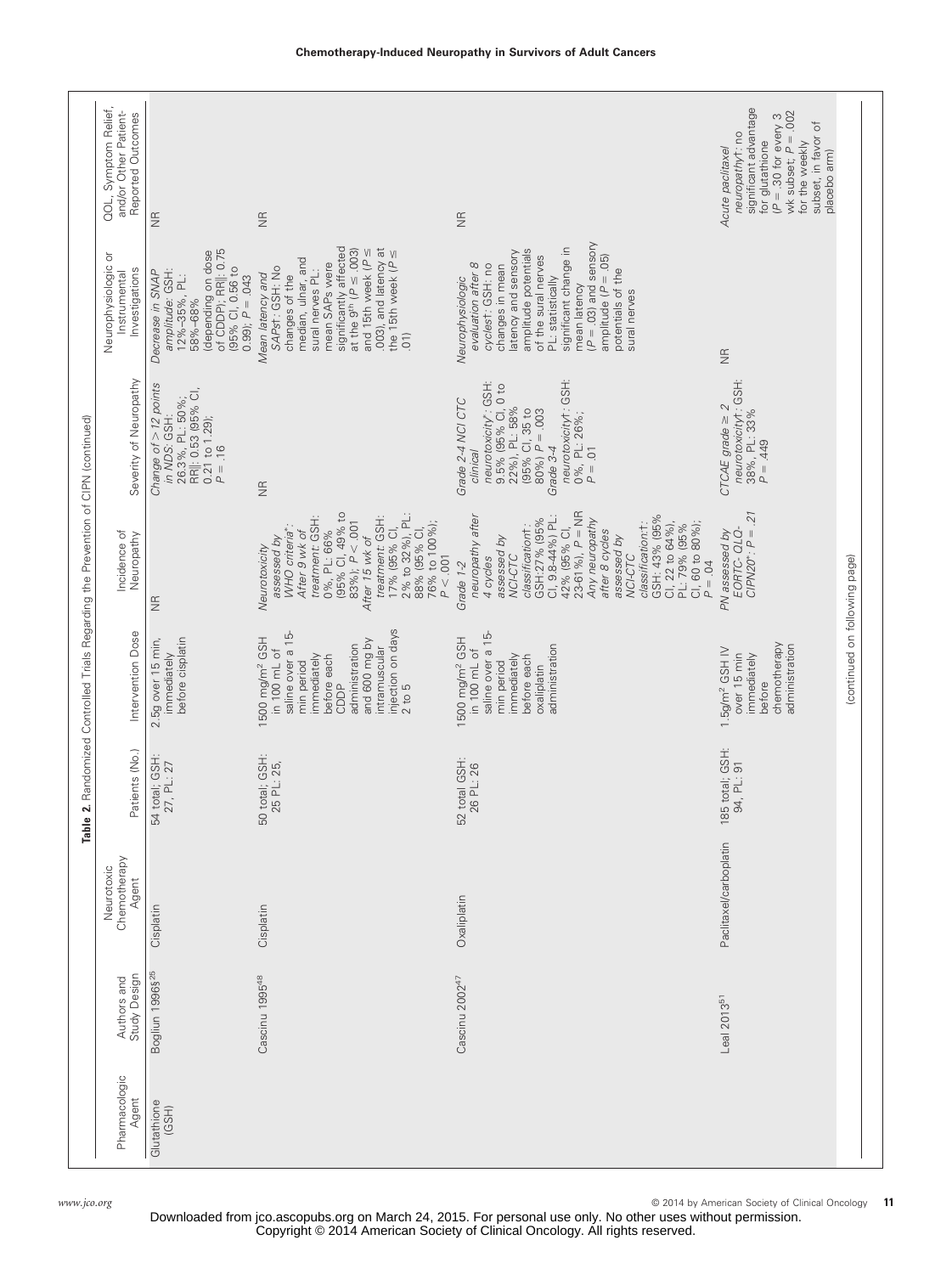|                                                                              | QOL, Symptom Relief,<br>and/or Other Patient-<br>Reported Outcomes | $\frac{\pi}{2}$                                                                                                                                                                                                                       | $\frac{\mathbb{E}}{\mathbb{E}}$                                                                 | significantly improved<br>courses at any dose:<br>GSH: 58%, PL: 39%;<br>Checklist: Peripheral<br>compared to the PL<br>Proportion of patients<br>Rotterdam Symptom<br>neurotoxicity was<br>in the GSH group<br>receiving a full 6<br>group ( $P < .05$ ).<br>$P = .04$ | $\frac{\infty}{2}$                                                                                                                                                                                 | week 27 as measured<br>questionnaire*: Nim:<br>10.4 $\pm$ 1.0, PL:<br>Neurotoxicity Score at<br>by author-designed<br>$6.4 \pm 0.8$ ; $P < .001$ |                               |
|------------------------------------------------------------------------------|--------------------------------------------------------------------|---------------------------------------------------------------------------------------------------------------------------------------------------------------------------------------------------------------------------------------|-------------------------------------------------------------------------------------------------|------------------------------------------------------------------------------------------------------------------------------------------------------------------------------------------------------------------------------------------------------------------------|----------------------------------------------------------------------------------------------------------------------------------------------------------------------------------------------------|--------------------------------------------------------------------------------------------------------------------------------------------------|-------------------------------|
|                                                                              | Neurophysiologic or<br>Investigations<br>Instrumental              | $\frac{\pi}{2}$                                                                                                                                                                                                                       | difference in nerve<br>conduction studies<br>between the GSH<br>and PL groups<br>No significant | $\frac{\alpha}{2}$                                                                                                                                                                                                                                                     | $\frac{\alpha}{2}$                                                                                                                                                                                 | $\frac{\pi}{2}$                                                                                                                                  |                               |
|                                                                              | Severity of Neuropathy                                             | $\frac{\alpha}{2}$                                                                                                                                                                                                                    | $\frac{\mathbb{E}}{\mathbb{E}}$                                                                 | $\frac{\mathbb{E}}{\mathbb{E}}$                                                                                                                                                                                                                                        | $\frac{\alpha}{2}$                                                                                                                                                                                 | $\frac{\pi}{2}$                                                                                                                                  |                               |
| 2. Randomized Controlled Trials Regarding the Prevention of CIPN (continued) | Incidence of<br>Neuropathy                                         | 50%, grade 2:<br>50%, grade 3: 0,<br>grade 4: 0; PL:<br>grade 1: 26%,<br>grade 2: 69%,<br>End of treatment<br>GSH: grade 1:<br>grade 3: 31%,<br>grade 4: 0;<br>$P = .0037$<br>classification:<br>assessed by<br>neuropathy<br>NCI-CTC | GSH or PL group<br>WHO neurotoxicity<br>change in the<br>measure: No                            | toxicity assessed<br>GSH: 39%, PL:<br>49%; $P = .22$<br>classification:<br>by NCI-CTC<br>Neurosensory                                                                                                                                                                  | unblinded control<br>unblinded control<br>after 10 courses:<br>Grade 3 assessed<br>After 20 courses:<br>by DEB-NTC"<br>group: 12%;<br>$\frac{1}{2}$ group: 75%;<br>GJG: 33%,<br>GJG: 0%,<br>P < 01 | $\frac{\alpha}{2}$                                                                                                                               |                               |
|                                                                              | Intervention Dose                                                  | saline over a 15-<br>1,500 mg/m <sup>2</sup> GSH<br>administration<br>in 100 mL of<br>physiological<br>immediately<br>before each<br>min period<br>oxaliplatin                                                                        | before cisplatin<br>5 g immediately                                                             | min immediately<br>infused over 20<br>before 100 mg/<br>every 3 weeks<br>for six courses<br>m <sup>2</sup> cisplatin<br>3 g/m <sup>2</sup> GSH                                                                                                                         | 7.5 g/d divided into<br>chemotherapy<br>administered<br>2-3 doses<br>during                                                                                                                        | dose reduction in<br>some patients<br>occurred in an<br>90 mg qds, but<br>salvage poor<br>compliance<br>attempt to                               | (continued on following page) |
| Table                                                                        | Patients (No.)                                                     | 27 total; GSH:<br>14, PL: 13                                                                                                                                                                                                          | 20 total; GSH:<br>11, PL: 9                                                                     | 151 total GSH:<br>74 PL: 77                                                                                                                                                                                                                                            | control group:<br>22, unblinded<br>45 total; GJG:<br>23                                                                                                                                            | total (50 took<br>study drug)<br>Nim: 24, PL:<br>26<br>으                                                                                         |                               |
|                                                                              | Chemotherapy<br>Neurotoxic<br>Agent                                | Oxaliplatin                                                                                                                                                                                                                           | Cisplatin                                                                                       | Cisplatin                                                                                                                                                                                                                                                              | Oxaliplatin                                                                                                                                                                                        | Cisplatin                                                                                                                                        |                               |
|                                                                              | Study Design<br>Authors and                                        | Milla 2009§ <sup>49</sup>                                                                                                                                                                                                             | Schmidinger<br>2000§ <sup>26</sup>                                                              | Smyth 1997 § <sup>50</sup>                                                                                                                                                                                                                                             | Nishioka 2011 <sup>34</sup>                                                                                                                                                                        | Nimodipine (Nim) Cassidy 1998 <sup>31</sup>                                                                                                      |                               |
|                                                                              | Pharmacologic<br>Agent                                             |                                                                                                                                                                                                                                       |                                                                                                 |                                                                                                                                                                                                                                                                        | Goshajinkigan<br>medicine<br>Kampo<br>$\overline{G}$                                                                                                                                               |                                                                                                                                                  |                               |

**12** © 2014 by American Society of Clinical Oncology **Journal Of Clinical Oncology** Journal Of Clinical Oncology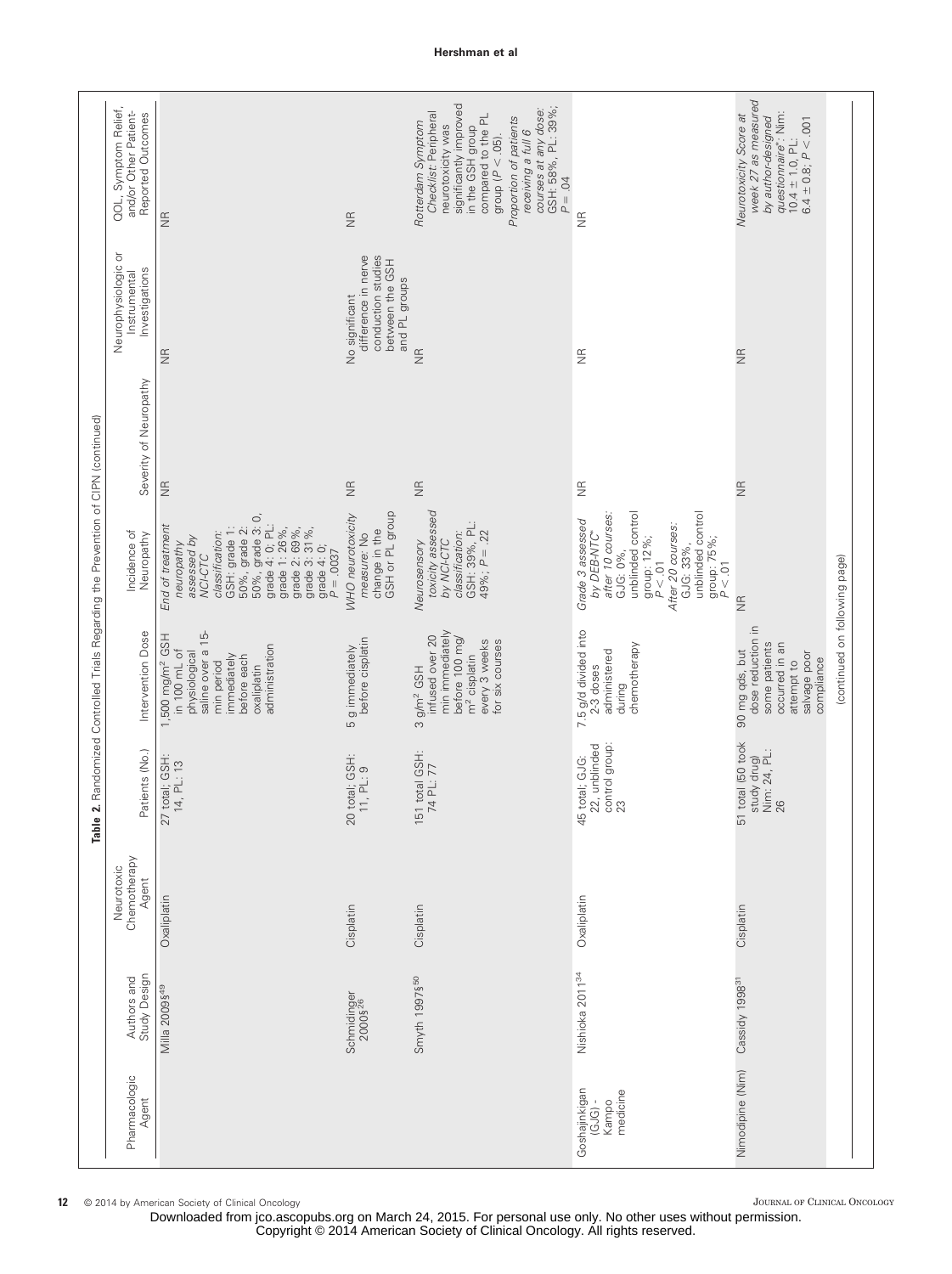|                                                                              | QOL, Symptom Relief,<br>and/or Other Patient-<br>Reported Outcomes | $\frac{\alpha}{2}$                                                                                                                                                                                                   | 67%, low: 33%, high:<br>Sum scores for patient-<br>low: 4.33, high: 3.57;<br>low: 3.69, high: 3.23;<br>Sum scores for patient<br>paresthesias after 4<br>coursest: PL: 7.42,<br>coursest: PL: 38%<br>After 6 coursest: PL:<br>coursest: PL: 4.85,<br>reported signs and<br>reported signs and<br>low: 8% high: 8%;<br>symptoms after 4<br>symptoms after 6<br>$29\%$ ; $P = \text{NR}$<br>Patient reported<br>$P = .16$<br>$P = .03$<br>$P = .03$               | $\frac{\mathsf{K}}{\mathsf{K}}$                                                                                                                                                                                                    |                               |
|------------------------------------------------------------------------------|--------------------------------------------------------------------|----------------------------------------------------------------------------------------------------------------------------------------------------------------------------------------------------------------------|-----------------------------------------------------------------------------------------------------------------------------------------------------------------------------------------------------------------------------------------------------------------------------------------------------------------------------------------------------------------------------------------------------------------------------------------------------------------|------------------------------------------------------------------------------------------------------------------------------------------------------------------------------------------------------------------------------------|-------------------------------|
|                                                                              | Neurophysiologic or<br>Investigations<br>Instrumental              | NCS parameters did<br>Sural a-SAP difference<br>not reach statistical<br>Omega: +0.06 PL:<br>Other differences of<br>chemotherapyt:<br>$-3.96$ $P = .015$<br>significancet<br>pre and post                           | Threshold of vibration<br>Threshold of vibration<br>.005 for high dose<br>.005 for high dose<br>vibrameter after 6<br>vibrameter after 4<br>$1.61 \pm 0.43$ , low:<br>$0.56 \pm 0.11$ high:<br>$0.50 \pm 0.06$ ; $P <$<br>$2.31 \pm 0.75$ high:<br>0.88 $\pm$ 0.17; $P \le$<br>$5.87 \pm 1.97$ low:<br>compared with<br>measured with<br>measured with<br>compared with<br>perception as<br>perception as<br>cyclest: PL:<br>cycles*: PL:<br>placebo<br>placebo | neuropathy): 2 mg:<br>6.65, 4 mg: 8.18, PL:<br>6.09; P = NS<br>mg: 2.81 4 mg: 3.27<br>(lower scores mean<br>less neuropathy): 2<br>VPT great toe (lower<br>scores mean less<br>PL: 2.56; $P = NS$<br>VPT <sup>*</sup> index finger |                               |
|                                                                              | Severity of Neuropathy                                             | $B = -1.02$ (95% CI<br>assessed by rTNSP<br>Borderline significant<br>analysis was used<br>Ordinal regression<br>to compare the<br>$-2.06$ to $0.02$ );<br>severity of PN<br>difference in<br>$P = .054$<br>severity | $\frac{\alpha}{2}$                                                                                                                                                                                                                                                                                                                                                                                                                                              | $\frac{\mathsf{R}}{\mathsf{Z}}$                                                                                                                                                                                                    |                               |
|                                                                              | Incidence of<br>Neuropathy                                         | difference in PN<br>$rTNSP OR = 0.3$<br>$(95\% \text{ C}1, 0.10 \text{ to} 0.88)$ ; $P = .029$<br>assessed by<br>significant<br>incidence<br>$\prec$                                                                 | $\frac{1}{2}$                                                                                                                                                                                                                                                                                                                                                                                                                                                   | $\frac{\mathsf{R}}{\mathsf{Z}}$                                                                                                                                                                                                    |                               |
| 2. Randomized Controlled Trials Regarding the Prevention of CIPN (continued) | Intervention Dose                                                  | 640 mg (54% DHA,<br>10% EPA) 3×/d                                                                                                                                                                                    | either a 0.25 mg<br>Two subcutaneous<br>or 1 mg dose<br>injections of                                                                                                                                                                                                                                                                                                                                                                                           | Two subcutaneous<br>either a 2-mg or<br>injections of<br>4-mg dose                                                                                                                                                                 | (continued on following page) |
| Table                                                                        | Patients (No.)                                                     | Omega: 30,<br>PL: 27<br>57 total;                                                                                                                                                                                    | 55 total Org low<br>0.25 mg: 17<br>mg: 16 PL:<br>22<br>Org high 1                                                                                                                                                                                                                                                                                                                                                                                               | mg: 63, Org<br>4 mg: 66, PL:<br>196 total; Org 2<br>67                                                                                                                                                                             |                               |
|                                                                              | Chemotherapy<br>Neurotoxic<br>Agent                                | Paclitaxel                                                                                                                                                                                                           | Cisplatin                                                                                                                                                                                                                                                                                                                                                                                                                                                       | Cisplatin                                                                                                                                                                                                                          |                               |
|                                                                              | Study Design<br>Authors and                                        | Ghoreishi 2012 <sup>58</sup>                                                                                                                                                                                         | Van der Hoop<br>1990 <sup>53</sup>                                                                                                                                                                                                                                                                                                                                                                                                                              | Roberts 1997 <sup>54</sup>                                                                                                                                                                                                         |                               |
|                                                                              | Pharmacologic<br>Agent                                             | Omega 3                                                                                                                                                                                                              | Org 2766                                                                                                                                                                                                                                                                                                                                                                                                                                                        |                                                                                                                                                                                                                                    |                               |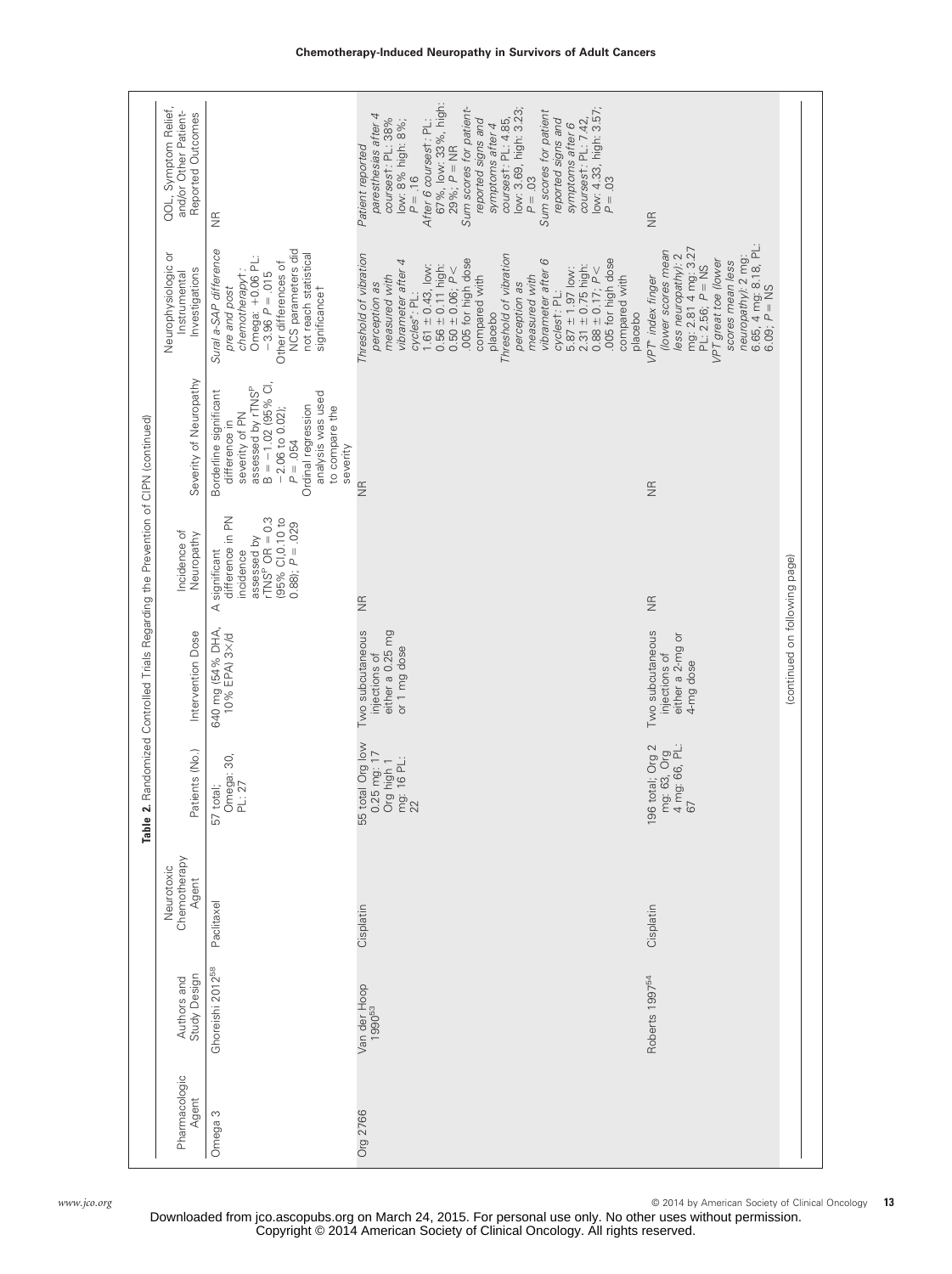|                        |                                       |                                     | Table                                                 | 2. Randomized Controlled Trials Regarding the Prevention of CIPN (continued)                                                                                                                                                                              |                            |                        |                                                                                                                                                                                                                                                             |                                                                                                                                                                                                                                                      |
|------------------------|---------------------------------------|-------------------------------------|-------------------------------------------------------|-----------------------------------------------------------------------------------------------------------------------------------------------------------------------------------------------------------------------------------------------------------|----------------------------|------------------------|-------------------------------------------------------------------------------------------------------------------------------------------------------------------------------------------------------------------------------------------------------------|------------------------------------------------------------------------------------------------------------------------------------------------------------------------------------------------------------------------------------------------------|
| Pharmacologic<br>Agent | Study Design<br>Authors and           | Chemotherapy<br>Neurotoxic<br>Agent | Patients (No.)                                        | Intervention Dose                                                                                                                                                                                                                                         | Incidence of<br>Neuropathy | Severity of Neuropathy | Neurophysiologic or<br>Investigations<br>Instrumental                                                                                                                                                                                                       | QOL, Symptom Relief,<br>and/or Other Patient-<br>Reported Outcomes                                                                                                                                                                                   |
|                        | Koeppen 2004 <sup>52</sup>            | Vinca alkaloid                      | 150 total; Org:<br>75, PL: 75                         | final two injections<br>treatment (plus or<br>VCR. Four weeks<br>after discontinua-<br>minus 1 wk) the<br>administration of<br>before and after<br>least 2-h apart<br>subcutaneous<br>injection 1-3 h<br>were given at<br>tion of VCR<br>2 mg given as    | $\frac{\pi}{2}$            | $\frac{\pi}{2}$        | $\frac{\pi}{2}$                                                                                                                                                                                                                                             | significant difference<br>between the two<br>groups ( $P > .14$ )<br>Neuropathy-free<br>interval <sup>*</sup> : no                                                                                                                                   |
|                        | Van Gerven<br>1994 <sup>56</sup>      | Cisplatin                           | 42 evaluable;<br>55 randomized,<br>Org: 19, PL:<br>23 | consecutive days<br>subcutaneously<br>injected for 5<br>$2$ mg/d                                                                                                                                                                                          | $\frac{\alpha}{2}$         | $\frac{\pi}{2}$        | comparison to each<br>other): Org: P = .06<br>$m\omega$ : Org: 50%, PL:<br>75%, RR   = 0.67<br>Abnormal VPT at 3-5<br>slopes" (changes<br>from baseline as<br>(95% CI, 0.31 to<br>Vibratory threshold<br>$1.43$ ; $P = .30$<br>opposed to a<br>PL: P < .001 | $\frac{\mathbb{E}}{\mathbb{E}}$                                                                                                                                                                                                                      |
|                        | van Kooten<br>1992 $\S$ <sup>27</sup> | Vinca alkaloids                     | 28 total; Org:<br>13, PL: 15                          | injections of 2 mg<br>patients with non-<br>disease on days 1<br>days 1 and 10 of<br>therapy course<br>and to patients<br>chemotherapy<br>Iymphoma on<br>with Hodgkin<br>and 8 of each<br>each chemo-<br>Org 2766 to<br>Subcutaneous<br>Hodgkin<br>course | $\frac{\pi}{2}$            | $\frac{\pi}{2}$        | sensory disturbances<br>position sense in the<br>(impaired touch and<br>hallux muscle) Org:<br>2, PL: 60; $P < .05$<br>pain perception in<br>patients receiving<br>hands and/or feet<br>and/or abnormal<br>Total number of                                  | numbness alone: Org:<br>Total number of sensory<br>three follow-up visits:<br>complaints reported<br>paresthesias, and<br>numbness during<br>9 P L: 29 P < .05<br>Org: 28, PL: 61;<br>$P = NS$<br>including pain,<br>Total number of<br>complains of |
|                        |                                       |                                     |                                                       | (continued on following page)                                                                                                                                                                                                                             |                            |                        |                                                                                                                                                                                                                                                             |                                                                                                                                                                                                                                                      |
|                        |                                       |                                     |                                                       |                                                                                                                                                                                                                                                           |                            |                        |                                                                                                                                                                                                                                                             |                                                                                                                                                                                                                                                      |

**14** © 2014 by American Society of Clinical Oncology **Journal Of Clinical Oncology** Journal Of Clinical Oncology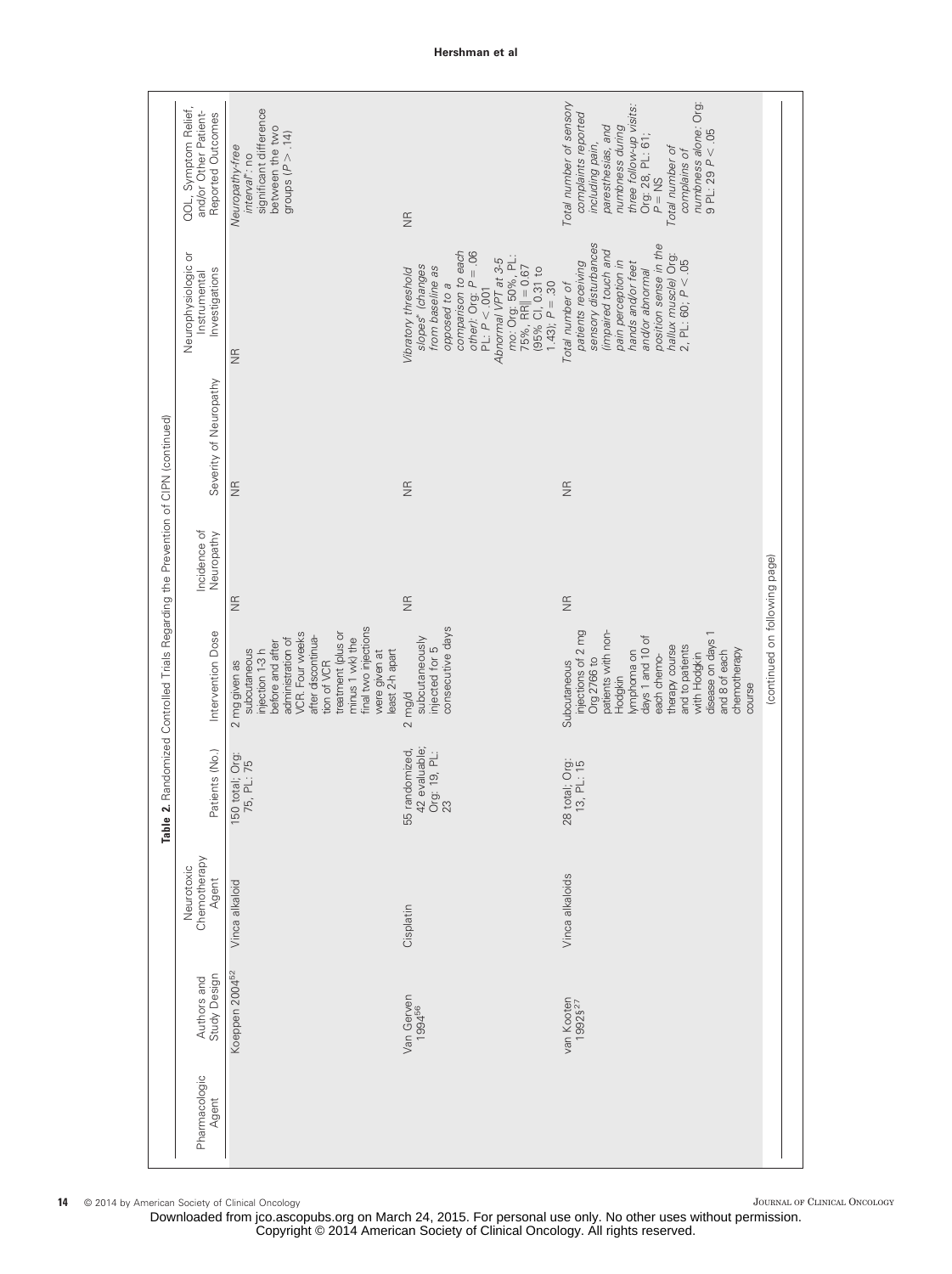|                                                                                 | QOL, Symptom Relief,<br>and/or Other Patient-<br>Reported Outcomes | neurological signs and<br>neurological signs and<br>mo: Org low: 4.5, Org<br>high: 3.5, PL: 5.7<br>Note: No formal test for<br>symptoms at 1 mo:<br>Org low: 6.3, Org<br>high: 0.0, PL: 6.3<br>Mean sum scores for<br>Mean sum scores for<br>symptoms at 4-12<br>patient reported<br>patient reported<br>significance<br>conducted | $20.0 \pm 23.1$ ; $P = .021$<br>disability score: OXC:<br>$5.1 \pm 8.2$ , unblinded<br>unblinded control<br>Symptom Score:<br>group: $1.5 \pm 1.3$ ;<br>$P = .025$<br>Mean Neuropathy<br>OXC: $0.6 \pm 0.9$ ,<br>Mean neuropathy<br>control group:                                       | $\frac{\mathsf{p}}{\mathsf{p}}$                                                                                                                                  | greater improvements<br>in global health status<br>QLQ-30 and CIPNS-321<br>with placebo patients<br>reductions in level of<br>reported significantly<br>fatigue compared<br>rhuLIF patients<br>and significant |  |
|---------------------------------------------------------------------------------|--------------------------------------------------------------------|------------------------------------------------------------------------------------------------------------------------------------------------------------------------------------------------------------------------------------------------------------------------------------------------------------------------------------|------------------------------------------------------------------------------------------------------------------------------------------------------------------------------------------------------------------------------------------------------------------------------------------|------------------------------------------------------------------------------------------------------------------------------------------------------------------|----------------------------------------------------------------------------------------------------------------------------------------------------------------------------------------------------------------|--|
|                                                                                 | Neurophysiologic or<br>Investigations<br>Instrumental              | Mean VPT at 1 mo: Org<br>Note: No formal test for<br>Mean VPT at 4-12 mo:<br>low: 2.9, Org high:<br>1.1, PL: 3.7<br>Org low: 3.6, Org<br>high: 2.0, PL: 4.8<br>significance<br>conducted                                                                                                                                           | Per/al a-CMAP; Per/al<br>a-CMAP; Ulnar MCV;<br>non-significant: Ulnar<br>S.Per/al a-SAP: P = .03<br>comparisons (V1 v<br>V4 values) of the<br>The following were<br>Between-group<br>mean a-SAP<br>a-SAP; Ulnar<br>Sural a-SAP:<br>statistically<br>changes:<br>$P = .047$<br><b>MCV</b> | treatment: RA: 28.3s,<br>PL: 38.4s; P = .05<br>amplitude damage at<br>baseline and post-<br>Differences in                                                       | Change in the velocity<br>cyclest: rhuLIF: 1.2<br>conduction; $P = NS$<br>conduction, PL: 2.7<br>from BL to after 4<br>of median nerve<br>m/s worse<br>m/s better                                              |  |
|                                                                                 | Severity of Neuropathy                                             | $\frac{\alpha}{2}$                                                                                                                                                                                                                                                                                                                 | by mean TNS: OXC:<br>Severity as measured<br>control group:<br>11.2 $\pm$ 9.1 (range<br>$4.1 \pm 6.5$ (range<br>0-17), unblinded<br>$0-28$ ); $P = .016$                                                                                                                                 | $\frac{\mathsf{p}}{\mathsf{p}}$                                                                                                                                  | Change in CPNE score<br>difference between<br>from BL to after 4<br>cycles <sup>*</sup> : No<br>significant<br>groups                                                                                          |  |
| le 2. Randomized Controlled Trials Regarding the Prevention of CIPN (continued) | Incidence of<br>Neuropathy                                         | $\frac{\alpha}{2}$                                                                                                                                                                                                                                                                                                                 | Incidence assessed<br>unblinded control<br>$RR = 0.42(95%$<br>CI, 0.19 to 0.91)<br>$P = .033$ (EFF<br>by NSS: OXC:<br>$P = .050$ (ITT<br>group: 75%;<br>population)<br>population)<br>$31.2\%$ ,                                                                                         | $(95\% \text{ C}l, 64\% \text{ to} 86\%); P = .056$<br>CI, 39% to<br>67%), PL: 75%<br>Neuropathy grade<br>by NCI criteria:<br>RA: 56% (95%<br>$\geq$ 2, assessed | (continued on following page)<br>$\frac{\alpha}{2}$                                                                                                                                                            |  |
|                                                                                 | Intervention Dose                                                  | subcutaneously<br>Low (0.25 mg/m <sup>2</sup> )<br>injected before<br>or high (1 mg/<br>cisplating and<br>the start of<br>$m2$ ) dose<br>24 h later                                                                                                                                                                                | then doubled on<br>up to maximum<br>a weekly basis<br>150 mg/d initially<br>target dose of<br>600 mg two<br>$(1200$ mg/d)<br>times a day                                                                                                                                                 | $20 \text{ rad/m}^2$ /d                                                                                                                                          | doses of either 2<br>ug/kg/d or 4 µg/<br>rhuLIF at two<br>kg/d                                                                                                                                                 |  |
| Tabl                                                                            | Patients (No.)                                                     | 18 total; Org<br>low: 5, Org<br>high: 6, PL: 7                                                                                                                                                                                                                                                                                     | 20, unblinded<br>control group:<br>40 total; OXC:<br>20                                                                                                                                                                                                                                  | 92 total; RA: 45,<br>PL: 47                                                                                                                                      | 117 total; rhuLIF<br>rhuLIF high:<br>39, PL: 42<br>low: 36,                                                                                                                                                    |  |
|                                                                                 | Chemotherapy<br>Neurotoxic<br>Agent                                | Cisplatin                                                                                                                                                                                                                                                                                                                          | Oxaliplatin                                                                                                                                                                                                                                                                              | Arrieta2011§ <sup>59</sup> Cisplatin + paclitaxel                                                                                                                | Carboplatin<br>Paclitaxel +                                                                                                                                                                                    |  |
|                                                                                 | Study Design<br>Authors and                                        | Hovestadt<br>1992§¶ <sup>55</sup>                                                                                                                                                                                                                                                                                                  | Argyriou 2006a <sup>35</sup>                                                                                                                                                                                                                                                             |                                                                                                                                                                  | Davis 2005 <sup>21</sup>                                                                                                                                                                                       |  |
|                                                                                 | Pharmacologic<br>Agent                                             |                                                                                                                                                                                                                                                                                                                                    | Oxycarbazepine<br>(OXC)                                                                                                                                                                                                                                                                  | Retinoic acid (RA)                                                                                                                                               | rhuLIF                                                                                                                                                                                                         |  |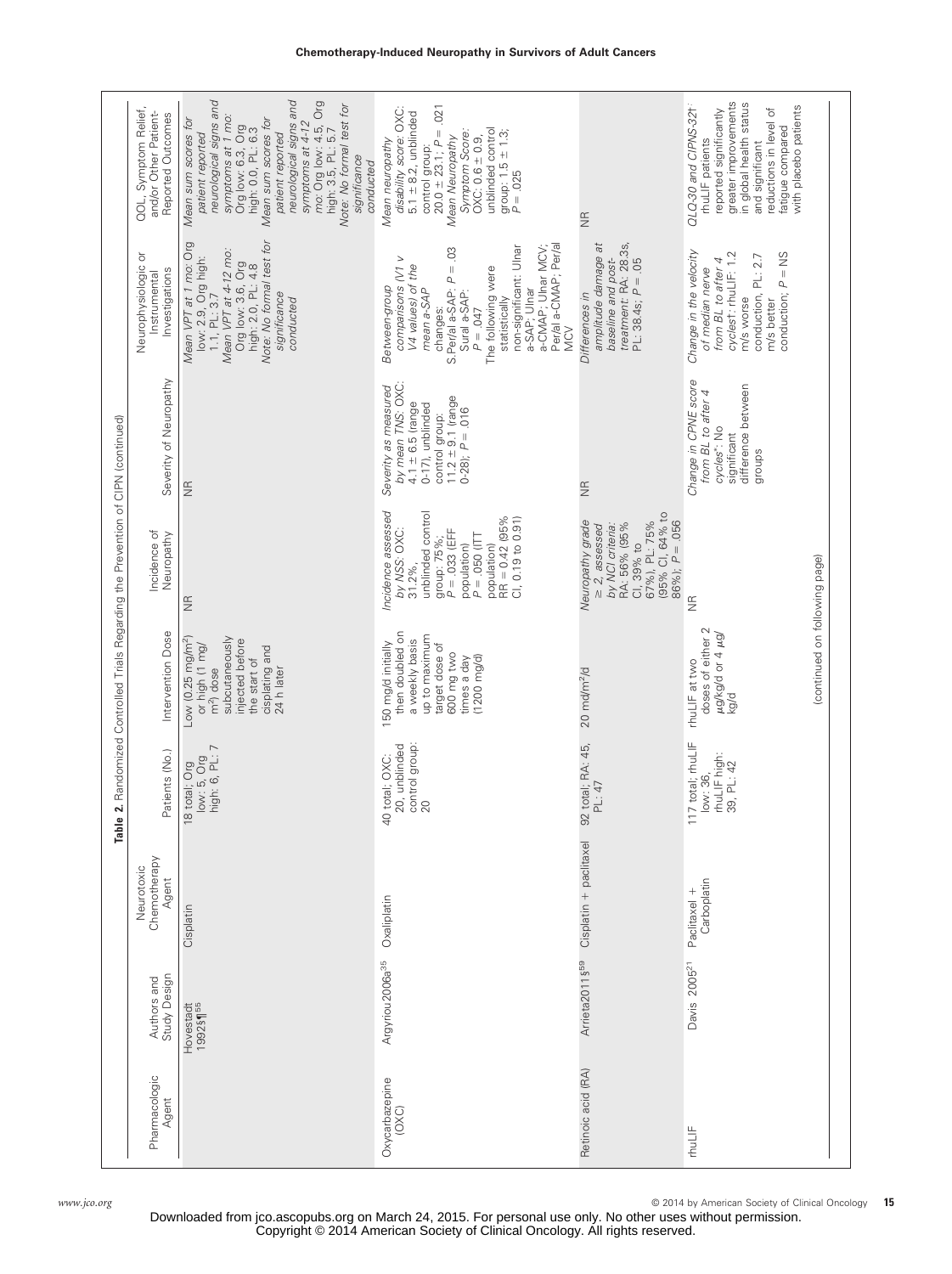|                                                                           | QOL, Symptom Relief,<br>and/or Other Patient-<br>Reported Outcomes | Functional impairment in<br>venlafaxine: 31.3%<br>ADLt: venlafaxine:<br>-0.67, PL: +0.69;<br>PL: $5.3\%$ $P = .03$<br>Full relief of acute<br>NeurotoxicityP:<br>P < 0.001 | $\frac{\mathbb{E}}{\mathbb{E}}$                                                                                                                                                                                                                                                                                                  | $\frac{\mathbb{C}}{\mathbb{Z}}$                                                                                                                                                                                                                                                                                                  | $\frac{\mathbb{E}}{\mathbb{E}}$                                                                                                                                                                                          |                               |
|---------------------------------------------------------------------------|--------------------------------------------------------------------|----------------------------------------------------------------------------------------------------------------------------------------------------------------------------|----------------------------------------------------------------------------------------------------------------------------------------------------------------------------------------------------------------------------------------------------------------------------------------------------------------------------------|----------------------------------------------------------------------------------------------------------------------------------------------------------------------------------------------------------------------------------------------------------------------------------------------------------------------------------|--------------------------------------------------------------------------------------------------------------------------------------------------------------------------------------------------------------------------|-------------------------------|
|                                                                           | Neurophysiologic or<br>Investigations<br>Instrumental              | $\frac{\alpha}{2}$                                                                                                                                                         | $\frac{\alpha}{2}$                                                                                                                                                                                                                                                                                                               | Per/al a-CMAP, Per/al<br>nonsignificant: Ulnar<br>a-CMAP, Ulnar MCV,<br>electrophysiological<br>subsequent scores<br>scores from BL to<br>between groupst:<br>$P = .021$ ; S. Per/al<br>The following were<br>$a-SAP: P = .017;$<br>Changes in mean<br>Ulnar a-SAP:<br>Sural a-SAP:<br>$P = .046$<br>statistically<br><b>MCV</b> | baseline: Vit E: -3.1,<br>baseline: Vit E: -1.6,<br>group: $-3.5$ ; $P < .01$<br>group: $-6.3$ ; $P < .01$<br>unblinded control<br>unblinded control<br>Median amplitude<br>Mean Sural SCV<br>change from<br>change from |                               |
|                                                                           | Severity of Neuropathy                                             | PL: $-0.26$ ; $P < 001$<br>PL: $-0.05$ ; $P = .06$<br>venlafaxine: -0.59,<br>venlafaxine: -1.39<br>NPSI - pain triggered<br>NPSI-pins and<br>needlest:<br>by coldt:        | 36 d (95% Cl, 28 to<br>44 d), PL: could not<br>neuropathyt: Vit E:<br>because only 6 of<br>grade 1 sensory<br>grade 2 sensory<br>27 patients had<br>resolution to $\leq$<br>resolution of $\geq$<br>be established<br>Median time to<br>neuropathy                                                                               | Mean PNP scoret: Vit<br>unblinded control<br>$E: 4.99 + 1.33$<br>$10.47 \pm 10.62$ ;<br>$P = .023$<br>group:                                                                                                                                                                                                                     | $2.1 \pm 2.1$ , unblinded<br>Severity as measured<br>control group:<br>4.7 ± 2.9; $P < .01$<br>by neurotoxicity<br>score: Vit E:                                                                                         |                               |
| Randomized Controlled Trials Regarding the Prevention of CIPN (continued) | Incidence of<br>Neuropathy                                         | $\frac{\alpha}{2}$                                                                                                                                                         | Cl, 25.0% to<br>44.8%), PL: 29%<br>(95% Cl, 20.1%<br>Vit E: 34% (95%<br>י בשנו או או בן 58<br>  Smeet: Vit E: 58<br>  Show Cl, 43 to<br>  Show Cl, 49 to<br>  Show Cl, 49 to<br>Grade 2+ sensory<br>$105 d$ ; $P = .58$<br>classification*:<br>Median time to<br>assessed by<br>to 39.4%);<br>neuropathy<br>NCI-CTC<br>$P = .43$ | Incidence assessed<br>unblinded control<br>unblinded control<br>population) Vit E:<br>$RR = 2.51 (95\%$<br>Cl, 1.16 to 5.47)<br>by NSS": Vit E:<br>group: $68.5\%$ ;<br>$P = .026$ (EFF<br>group: 68.4%;<br>$P = .030$ (ITT<br>population)<br>$31.3\%$ ,<br>$21.4\%$ ,                                                           | $RR = 0.36 (95\% \text{ CI}, 0.15 \text{ to } 0.83) P$<br>unblinded control<br>group: 85.7%; P<br>Vit E: 30.7%,<br>< 0.001<br>$rac{5}{\sqrt{2}}$                                                                         |                               |
|                                                                           | Intervention Dose                                                  | extended release<br>times a day from<br>oxaliplatin and<br>37.5 mg two<br>50 mg 1 h prior<br>day $2$ to $11$<br>venlafaxine                                                | 300 mg two times<br>per day for 1 mo<br>chemotherapy<br>completion of<br>beyond                                                                                                                                                                                                                                                  | 300 mg two times<br>and up to 3 mo<br>per day during<br>chemotherapy<br>after                                                                                                                                                                                                                                                    | and sustained for<br>3 mo after the<br>300 mg/d before<br>chemotherapy<br>cessation of<br>treatment<br>cisplatin                                                                                                         | (continued on following page) |
| Table 2.                                                                  | Patients (No.)                                                     | 48 total Ven: 24<br>PL: 24                                                                                                                                                 | total; Vit<br>E:103, PL:<br>104<br>207                                                                                                                                                                                                                                                                                           | 30 total; Vit E:<br>14, unblinded<br>control group:<br>16                                                                                                                                                                                                                                                                        | 47 total but only<br>27 reported;<br>Vit E: 13,<br>unblinded<br>control group;<br>14                                                                                                                                     |                               |
|                                                                           | Chemotherapy<br>Neurotoxic<br>Agent                                | Oxaliplatin                                                                                                                                                                | Taxane or platinum                                                                                                                                                                                                                                                                                                               | Paclitaxel                                                                                                                                                                                                                                                                                                                       | Cisplatin                                                                                                                                                                                                                |                               |
|                                                                           | Study Design<br>Authors and                                        | Durand 2012 <sup>29</sup>                                                                                                                                                  | Kottschade<br>2011 <sup>45</sup>                                                                                                                                                                                                                                                                                                 | Argyriou, 2006 <sup>22</sup>                                                                                                                                                                                                                                                                                                     | Pace 2003§33                                                                                                                                                                                                             |                               |
|                                                                           | Pharmacologic<br>Agent                                             | Venlafaxine                                                                                                                                                                | Vitamin E                                                                                                                                                                                                                                                                                                                        |                                                                                                                                                                                                                                                                                                                                  |                                                                                                                                                                                                                          |                               |

**16** © 2014 by American Society of Clinical Oncology **Journal Of Clinical Oncology** Journal Of Clinical Oncology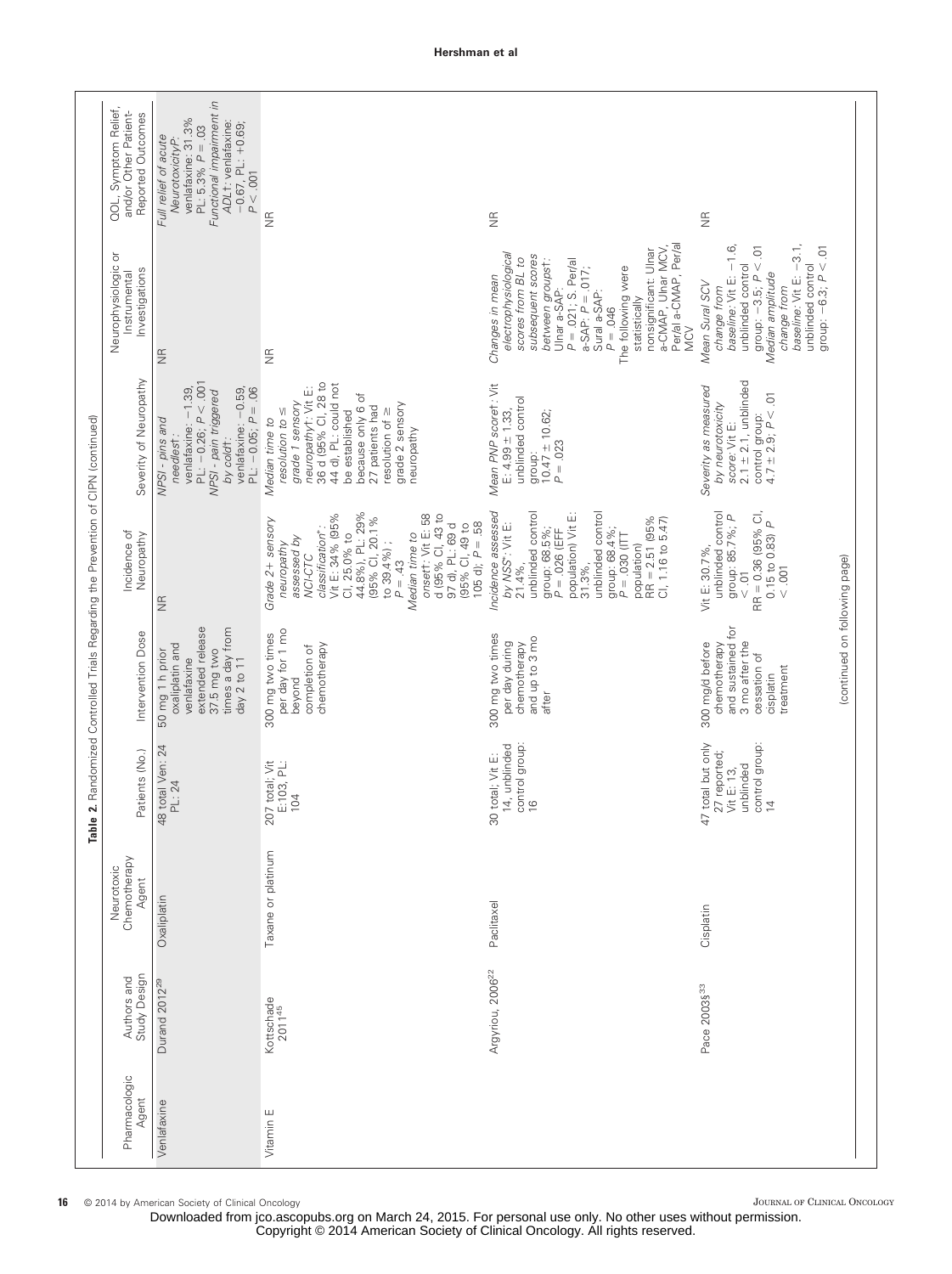|                                                                                    | QOL, Symptom Relief,<br>and/or Other Patient-<br>Reported Outcomes | $\frac{\alpha}{2}$                                                                                                                                                    | Abbreviations: ADL, activities of daily living; AUC, area under the curve; CIFNS, chemotherapy-induced peripheral neuropathy survey; DEB-NTS, Debiopharm Neurotoxicity Scale; ECOG, Eastern Cooperative<br>Group-Neurotoxicity scale; FACT-TOI, Functional Assessment of Cancer Therapy Scale - Taxane Trial Outcome Index; GOG, Gynecologic Oncology Group; NCI-CTC, National Cancer Institute-Common Toxicity<br>Criteria; NA, not applicable; NCS, nerve conduction studies; NDS, Neurological Disability Score; NR, not reported; NS, not significant; NSS, Neurological Symptom Score; OSS, oxaliplatin-specific scale; PL,<br>placebo; PN, per<br>Oncology Group; EORTC QLQ, European Organization for Research and Treatment of Cancer Quality of Life Questionnaire FACT/GOG-Ntx, Functional Assessment of Cancer Therapy Scale/Gynecologic Oncology<br>ratio, rTNT, reduced Total Neuropathy score; SCV, sensory conduction velocity; SNAP, sensory nerve action potentials; SWOG, South West Oncology Group; TNS, Total Neuropathy Score; VPT, vibration |  |
|------------------------------------------------------------------------------------|--------------------------------------------------------------------|-----------------------------------------------------------------------------------------------------------------------------------------------------------------------|--------------------------------------------------------------------------------------------------------------------------------------------------------------------------------------------------------------------------------------------------------------------------------------------------------------------------------------------------------------------------------------------------------------------------------------------------------------------------------------------------------------------------------------------------------------------------------------------------------------------------------------------------------------------------------------------------------------------------------------------------------------------------------------------------------------------------------------------------------------------------------------------------------------------------------------------------------------------------------------------------------------------------------------------------------------------|--|
|                                                                                    | Neurophysiologic or<br>Investigations<br>Instrumental              | baseline: Vit E: +0.1,<br>baseline: Vit E: -3.9,<br>Mean Sural amplitude<br>Median amplitude<br>change from<br>change from<br>$PL: -5.5$<br>$PL: -2.8$                |                                                                                                                                                                                                                                                                                                                                                                                                                                                                                                                                                                                                                                                                                                                                                                                                                                                                                                                                                                                                                                                                    |  |
|                                                                                    | Severity of Neuropathy                                             | Severity as measured<br>score (TNS): Vit E:<br>$1.4 \pm 1.5$ , PL:<br>4.1 $\pm$ 4.5; P < .01<br>by neurotoxicity                                                      |                                                                                                                                                                                                                                                                                                                                                                                                                                                                                                                                                                                                                                                                                                                                                                                                                                                                                                                                                                                                                                                                    |  |
| Table 2. Randomized Controlled Trials Regarding the Prevention of CIPN (continued) | Incidence of<br>Neuropathy                                         | $41.7\%; P < .01;$<br>incidence higher<br>CI, $0.02$ to $1.00$ ),<br>$RR = 0.14(95%$<br>than grade 3 of<br><b>INS: Vit E:</b><br>5.9%, PL:<br>Neurotoxicity<br>P < 05 |                                                                                                                                                                                                                                                                                                                                                                                                                                                                                                                                                                                                                                                                                                                                                                                                                                                                                                                                                                                                                                                                    |  |
|                                                                                    | Intervention Dose                                                  | and sustained for<br>3 mo after the<br>400 mg/d before<br>chemotherapy<br>cessation of<br>treatment<br>cisplatin                                                      | subset of longer-term follow-up patients.                                                                                                                                                                                                                                                                                                                                                                                                                                                                                                                                                                                                                                                                                                                                                                                                                                                                                                                                                                                                                          |  |
|                                                                                    | Patients (No.)                                                     | 108 total; Vit E:<br>54, PL: 54                                                                                                                                       | and less fatigue, respectively.                                                                                                                                                                                                                                                                                                                                                                                                                                                                                                                                                                                                                                                                                                                                                                                                                                                                                                                                                                                                                                    |  |
|                                                                                    | Chemotherapy<br>Neurotoxic<br>Agent                                | Cisplatin                                                                                                                                                             | #Higher scores reflect less neurotoxicity, better functional status<br>This is a follow-up study to Van der Hoop 1990, reporting on a                                                                                                                                                                                                                                                                                                                                                                                                                                                                                                                                                                                                                                                                                                                                                                                                                                                                                                                              |  |
|                                                                                    | Study Design<br>Authors and                                        | Pace 2010§46                                                                                                                                                          | Risk ratio calculated and reported in Albers et al (2011)<br>sPrimary or secondary end points not reported.                                                                                                                                                                                                                                                                                                                                                                                                                                                                                                                                                                                                                                                                                                                                                                                                                                                                                                                                                        |  |
|                                                                                    | Pharmacologic<br>Agent                                             |                                                                                                                                                                       | tSecondary end point of study.<br>Primary end point of study.<br>perception threshold.                                                                                                                                                                                                                                                                                                                                                                                                                                                                                                                                                                                                                                                                                                                                                                                                                                                                                                                                                                             |  |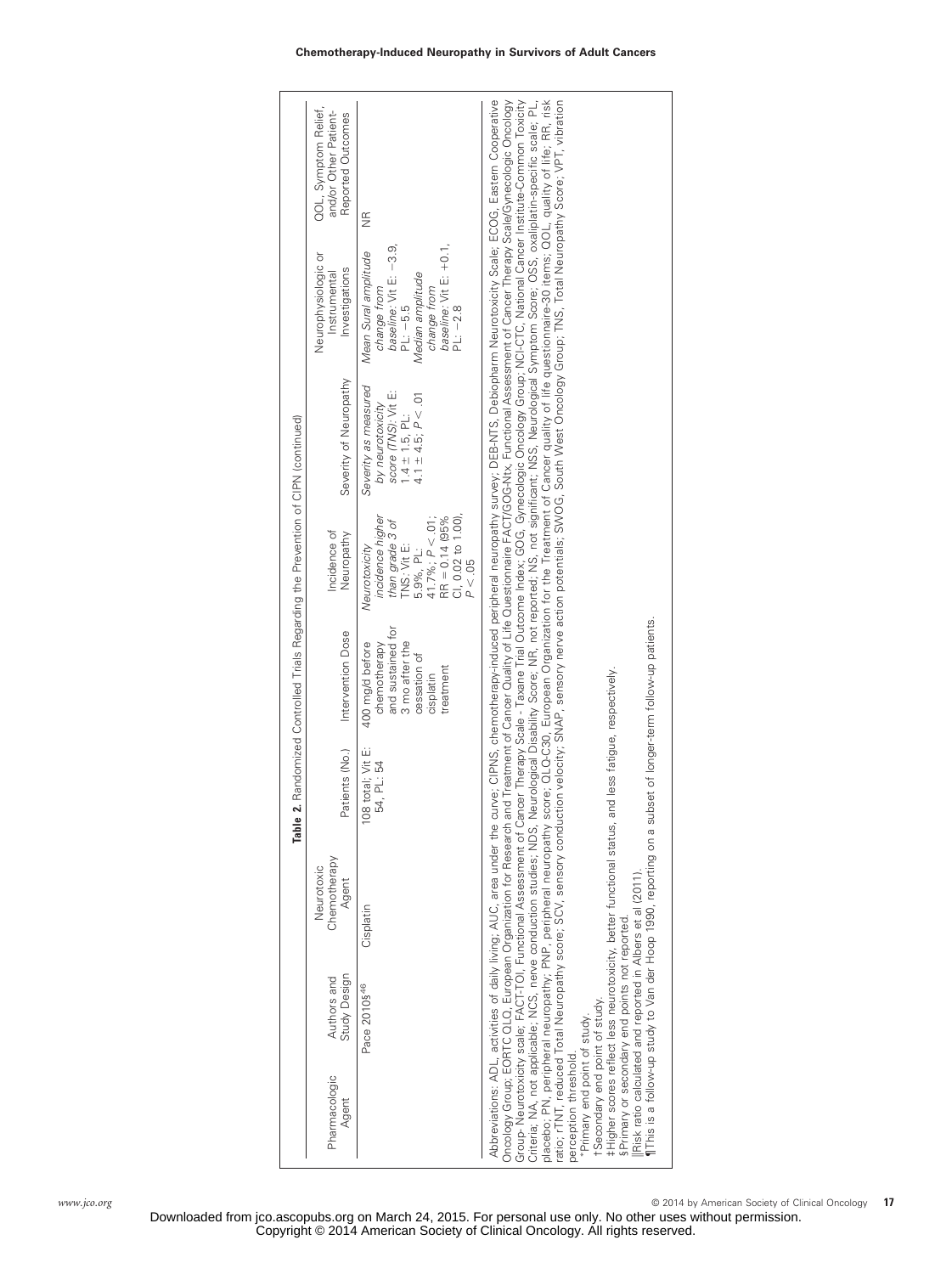can be argued that the effectiveness of GSH for decreasing platinumassociated neurotoxicity should be further evaluated in a large, methodologically rigorous trial.

The efficacy of the  $ACTH<sup>4-9</sup>$  analog Org 2766 for the prevention of cisplatin- and vincristine-based neuropathy was assessed in six placebo-controlled trials.27,52-56 Patients in these trials were randomly allocated to subcutaneous injections of Org 2766 at doses that ranged from 0.25 to 4.0 mg/kg. The first of these trials,<sup>53</sup> involving 55 patients in a three-arm study (low dose, higher dose, and placebo), reported a substantial reduction in neuropathy associated with this agent. A subsequent report,<sup>55</sup> involving 18 of the same patients with longer follow-up, reported additional benefit from Org 2766. Another report<sup>56</sup> which involved multiple authors in common with the previous two reports, again with a relatively small number of patients (42 evaluable patients among two arms), also supported that this agent was helpful for decreasing cisplatin-associated neuropathy. A subsequent Dutch trial, involving 28 patients receiving vincristine, also reported positive results. In contrast to these multiple small trials, two larger well-conducted trials<sup>52,54</sup> were unable to provide any suggestion that this agent decreased CIPN; in fact, the neuropathy was numerically worse with the study agent in one of the trials. $54$ 

Hershman et al compared acetyl-L-carnitine (ALC) at a dose of 3,000 mg per day with placebo in 409 women with breast cancer undergoing adjuvant taxane-based chemotherapy. Unexpectedly and alarmingly, a statistically significant increase in CIPN was reported in patients receiving ALC ( $P = .01$ ) at 24 weeks, although no difference was observed at 12 weeks, the primary outcome of the trial. This is the first trial to support that a nutritional supplement increased CIPN.<sup>57</sup>

Five remaining trials considered the prophylactic effect of nutritional supplements on CIPN. One pilot trial, $^{24}$  investigating longterm supplementation with glutamate for the prevention of CIPN in 43 women with ovarian cancer, failed to show a benefit in patients receiving the supplement compared with placebo controls. Another pilot study<sup>28</sup> investigating the efficacy of glutamine found that oral glutamine significantly reduced the incidence and severity of CIPN in 86 patients receiving oxaliplatin. However, this study was neither blinded nor placebo controlled, thus these findings should be interpreted with caution. A trial of 57 patients with breast cancer examined the efficacy of omega-3 fatty acids for the prevention of paclitaxelinduced neurotoxicity,<sup>58</sup> reporting a significant difference in CIPN incidence favoring patients in the omega-3 fatty acids arm over those in the placebo arm (odds ratio =  $0.3$ ; 95% CI, 0.10 to 0.88, *P* = .029). This promising-appearing result has not been replicated. A placebocontrolled trial<sup>59</sup> evaluating all-*trans* retinoic acid (20 mg/m<sup>2</sup>/d) in 95 patients with non–small-cell lung cancer found a trend toward a lower rate of  $\geq$  grade 2 neuropathy ( $P = .056$ ) and axonal degeneration, as demonstrated by nerve conduction velocity (*P* .05) in the all-*trans* retinoic acid group. In 2011, Nishioka et  $al<sup>34</sup>$  reported on the efficacy of the Kampo medicine, goshajinkigan (GJG), for peripheral neuropathy associated with oxaliplatin therapy. Among 45 patients with colorectal cancer randomized to oral GJG or an unblinded control arm, the incidence of grade 3 peripheral neuropathy in the GJG group was significantly lower than in the control group ( $P < .01$ ). No other reports regarding GJG are available. In the final trial, Gandara et  $al^{60}$ failed to demonstrate a significant chemoprotective effect against cisplatin-induced toxicities with diethyldithiocarbamate (DDTC) in 221 patients; in addition this therapy was associated with increased treatment toxicities and lower levels of cisplatin administration.

### *Clinical Interpretation*

To date, trials of agents used in cancer patients for the prevention of CIPN have not shown any consistent and/or conclusive clinically meaningful benefits when compared with placebo controls. The strength of the evidence for venlafaxine was inadequate and thus not strong enough to recommend it for use in routine clinical practice (Table 3). This result is consistent with the systematic Cochrane review on the treatment of platinum drug–induced peripheral neurotoxicity.<sup>61</sup> Additional work evaluating venlafaxine would be welcomed.

### **TREATMENT**

#### *Trial Results*

Six trials investigated antidepressants, anticonvulsants, and a topical gel for the treatment of CIPN<sup>62-67</sup> (Table 4).

Smith et al<sup>62</sup> studied the effect of duloxetine in a randomized, placebo-controlled, cross-over trial of 231 patients with CIPN. Patients received 30 mg of duloxetine or placebo for the first week and 60 mg of duloxetine or placebo for 4 more weeks. Patients who received duloxetine reported a significant decrease in average pain compared with those who received placebo ( $P = .003$ ). In addition to a decrease in pain, data from the trial also supported that duloxetine decreased numbness and tingling symptoms. Results from an exploratory subgroup analysis suggest that duloxetine may be more efficacious for oxaliplatin-induced, as opposed to paclitaxel-induced, painful neuropathy.

Two small trials<sup>65,66</sup> investigated the efficacy of the tricyclic antidepressants amitriptyline (target maximum dose of 50 mg/d) and nortriptyline (target maximum dose of 100 mg/d) in treatment of CIPN. These trials failed to demonstrate any significant improvements in patient-reported sensory symptoms or QOL, as measured by the European Organisation for the Research and Treatment of Cancer (EORTC) Quality of Life Questionnaire–Core 30<sup>66</sup> and a horizontal visual analog scale.<sup>65</sup> One trial<sup>66</sup> terminated patient recruitment early as a result of poor recruitment rates. Similarly, two trials<sup>63,64</sup> evaluating the effects of anticonvulsants on CIPN were unable to demonstrate any benefit for either gabapentin at a target dose of 2,700 mg/ $d^{64}$  or lamotrigine at a target dose of 300 mg/d. $^{63}$  Primary outcome measures in both studies included average pain as measured by a numerical rating scale and the Eastern Cooperative Oncology Group neuropathy scale.

Finally, one trial NCCTG N06CA,<sup>67</sup> evaluated a compounded topical gel treatment manufactured by Gateway Compounding Pharmacy in Bismark, ND, each 1.31 g measured dose containing baclofen (10 mg), amitriptyline HCL (40 mg), and ketamine (20 mg). In 208 randomly allocated patients, a trend was reported toward improvements in the EORTC Quality of Life Questionnaire–Chemotherapy-Induced Neuropathy 20 sensory subscale scores ( $P = .053$ ), whereas a significant improvement was reported in motor subscale scores  $(P=.021)$ .

### *Clinical Interpretation*

Duloxetine is recommended for clinical practice in patients with painful CIPN, based on efficacy data from a large randomized placebocontrolled trial, $62$  the results of which are consistent with the established efficacy of duloxetine in patients with painful diabetic

Downloaded from jco.ascopubs.org on March 24, 2015. For personal use only. No other uses without permission. Copyright © 2014 American Society of Clinical Oncology. All rights reserved.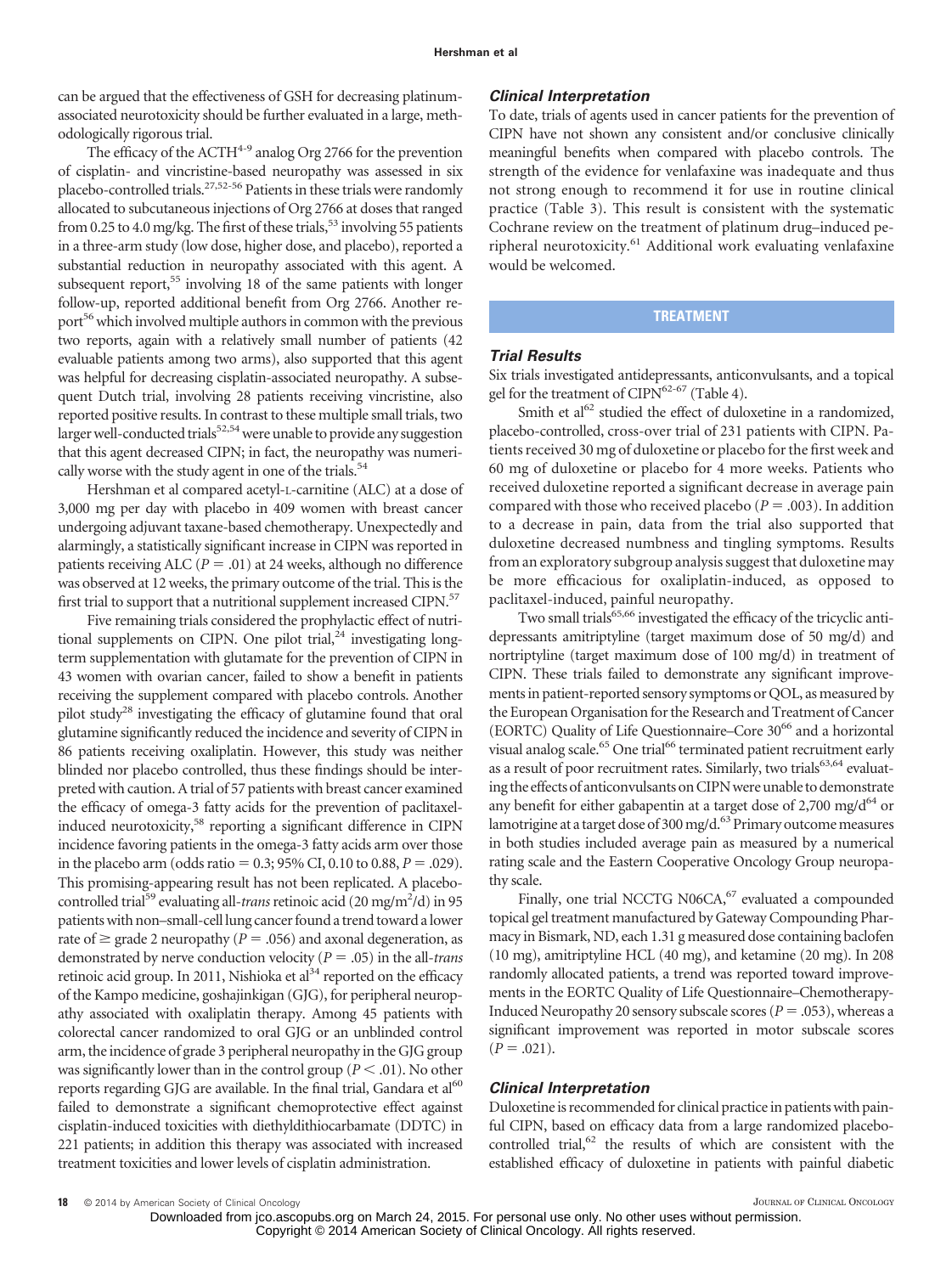| <b>Table 3.</b> Summary of Recommendations          |                               |                         |                            |          |                                                                                                                                                                                                                                                                                                                                                                                     |
|-----------------------------------------------------|-------------------------------|-------------------------|----------------------------|----------|-------------------------------------------------------------------------------------------------------------------------------------------------------------------------------------------------------------------------------------------------------------------------------------------------------------------------------------------------------------------------------------|
| Interventions                                       | Strength of<br>Recommendation | Strength of<br>Evidence | <b>Benefits</b>            | Harms*   | <b>Additional Comments</b>                                                                                                                                                                                                                                                                                                                                                          |
| Prevention                                          |                               |                         |                            |          |                                                                                                                                                                                                                                                                                                                                                                                     |
| Acetylcysteine                                      | Inconclusive                  | Low                     | Low                        | Low      | One very small randomized trial looked promising.                                                                                                                                                                                                                                                                                                                                   |
| Acetyl-L -carnitine                                 | Strong against                | High                    | No evidence<br>of efficacy | High     | A phase III trial ( $N = 409$ ) found no evidence of efficacy and<br>an unexpected increase in CIPN at 24 wk in active arm.                                                                                                                                                                                                                                                         |
| Amifostine                                          | Moderate against              | Intermediate            | Low                        | Moderate | While several trials supported that neuropathy might be a<br>little better with the active treatment arm, there was<br>substantial associated toxicity.                                                                                                                                                                                                                             |
| Amitriptyline                                       | Moderate against              | Intermediate            | No evidence<br>of efficacy | Moderate | Negative, reasonably-sized phase III trial with significant<br>difference in toxicities.                                                                                                                                                                                                                                                                                            |
| Calcium and<br>magnesium                            | Moderate against              | High                    | Low                        | Low      | Negative large phase III trial (and 3 smaller placebo-controlled<br>trials) did not substantiate uncontrolled data reports and a<br>positive trial that was prematurely closed.                                                                                                                                                                                                     |
| Carbamazepine/<br>oxycarbazepine                    | Inconclusive                  | Low                     | Low                        | Low      | Two relatively small trials, one of which was neutral and one<br>of which suggested benefit, although with an unblinded<br>control arm.                                                                                                                                                                                                                                             |
| Diethyldithio-<br>carbamate                         | Strong against                | Low                     | No evidence<br>of efficacy | High     | Active treatment arm had more toxicity, more patients likely<br>to stop chemotherapy as a result of toxicity, and lower<br>cisplatin cumulative doses.                                                                                                                                                                                                                              |
| Glutamate/glutamine                                 | Inconclusive                  | Low                     | Low                        | Low      | Two small- to moderate-sized trials, which suggested some<br>benefit in some measures of neuropathy.                                                                                                                                                                                                                                                                                |
| Glutathione for<br>paclitaxel/carboplatin           | Moderate against              | Intermediate            | Low                        | Low      | One reasonably-sized trial which was convincingly negative.                                                                                                                                                                                                                                                                                                                         |
| Glutathione for<br>cisplatin or<br>oxaliplatin      | Inconclusive                  | Low                     | Low                        | Low      | Six small trials, five of which suggested benefit along with the trial<br>that looked at N-acetyl-cysteine (which increases serum<br>glutathione concentrations), detailed earlier in this table.                                                                                                                                                                                   |
| Goshajinkigan (Kampo<br>medicine)                   | Inconclusive                  | Low                     | Low                        | Low      | Forty-five patient trial, with unblinded control arm, that<br>suggested benefit.                                                                                                                                                                                                                                                                                                    |
| Nimodipine                                          | Strong against                | Low                     | No evidence<br>of efficacy | Moderate | Worse outcome for active arm.                                                                                                                                                                                                                                                                                                                                                       |
| Omega 3                                             | Inconclusive                  | Low                     | Low                        | Low      | 57 patient trial that supported benefit for the active treatment<br>arm.                                                                                                                                                                                                                                                                                                            |
| Org 2766                                            | Moderate against              | Intermediate            | Low                        | Low      | Four reports regarding 3 small trials which suggested benefit<br>but negative results from 2 larger well conducted trials,<br>one of which reported worse outcome for active arm<br>(Roberts 1997).                                                                                                                                                                                 |
| Retinoic acid                                       | Moderate against              | Low                     | Low                        | Moderate | One small RCT with unblinded control group and significant<br>difference in toxicities.                                                                                                                                                                                                                                                                                             |
| rhuLIF                                              | Moderate against              | Low                     | No evidence<br>of efficacy | Low      | Worse neuropathy endpoints in the active therapy arm for<br>changes in velocity in the median nerve.                                                                                                                                                                                                                                                                                |
| Venlafaxine                                         | Insufficient                  | Intermediate            | Moderate                   | Moderate | A small randomized trial that was a mixture between a<br>prevention versus a treatment trial was associated with<br>many positive P values suggesting benefit.                                                                                                                                                                                                                      |
| Vitamin E                                           | Moderate against              | Intermediate            | Low                        | Low      | While three small randomized trials were reported as<br>showing benefit, a larger phase III trial was convincingly<br>negative.                                                                                                                                                                                                                                                     |
| Treatment                                           |                               |                         |                            |          |                                                                                                                                                                                                                                                                                                                                                                                     |
| Acetyl-L -carnitine                                 | Inconclusive                  | Low                     | Low                        | Moderate | While a positive phase III trial was reported in abstract form<br>only, note that a prevention trial was associated with more<br>neuropathy related to this agent.                                                                                                                                                                                                                  |
| Duloxetine                                          | Moderate for                  | Intermediate            | Moderate                   | Low      | Phase III trial positive, overall, for treatment of oxaliplatin or<br>paclitaxel neuropathy. Subset analysis suggested that<br>benefit may be primarily with oxaliplatin-induced<br>neuropathic pain.                                                                                                                                                                               |
| Gabapentin                                          | Inconclusive                  | Intermediate            | Low                        | Low      | Single negative phase III trial, but data supportive of benefit<br>in other forms of neuropathy and clinical experience in<br>CIPN support further study and clinical consideration.                                                                                                                                                                                                |
| Lamotrigine                                         | Moderate against              | Intermediate            | No evidence<br>of efficacy | Low      | Negative phase III trial and data in non-CIPN neuropathy are<br>not impressive.                                                                                                                                                                                                                                                                                                     |
| Nortriptyline/amitriptyline Inconclusive            |                               | Intermediate            | Low                        | Low      | Two small low-power phase III trials with numerical data<br>favoring the active treatment arms.                                                                                                                                                                                                                                                                                     |
| Topical amitriptyline,<br>ketamine,<br>$±$ Baclofen | Inconclusive                  | Intermediate            | Moderate                   | Low      | Phase III trial of compounded topical preparation from<br>Gateway Compounding Pharmacy in Bismark, ND, that<br>delivered 1.31-gm dose containing amitriptyline HCI 40<br>mg, Baclofen 10 mg and ketamine 20 mg in a pluronic<br>lecithin organogel, with data suggesting that the active<br>arm decreased sensory neuropathy ( $P = .053$ ) and motor<br>neuropathy ( $P = .021$ ). |

Abbreviations: CIPN, chemotherapy-induced neuropathy; RCT, randomized controlled trial.<br>\*"Harms" are based only on the results of the specific clinical trials in the previous Tables and not on any other evaluations of the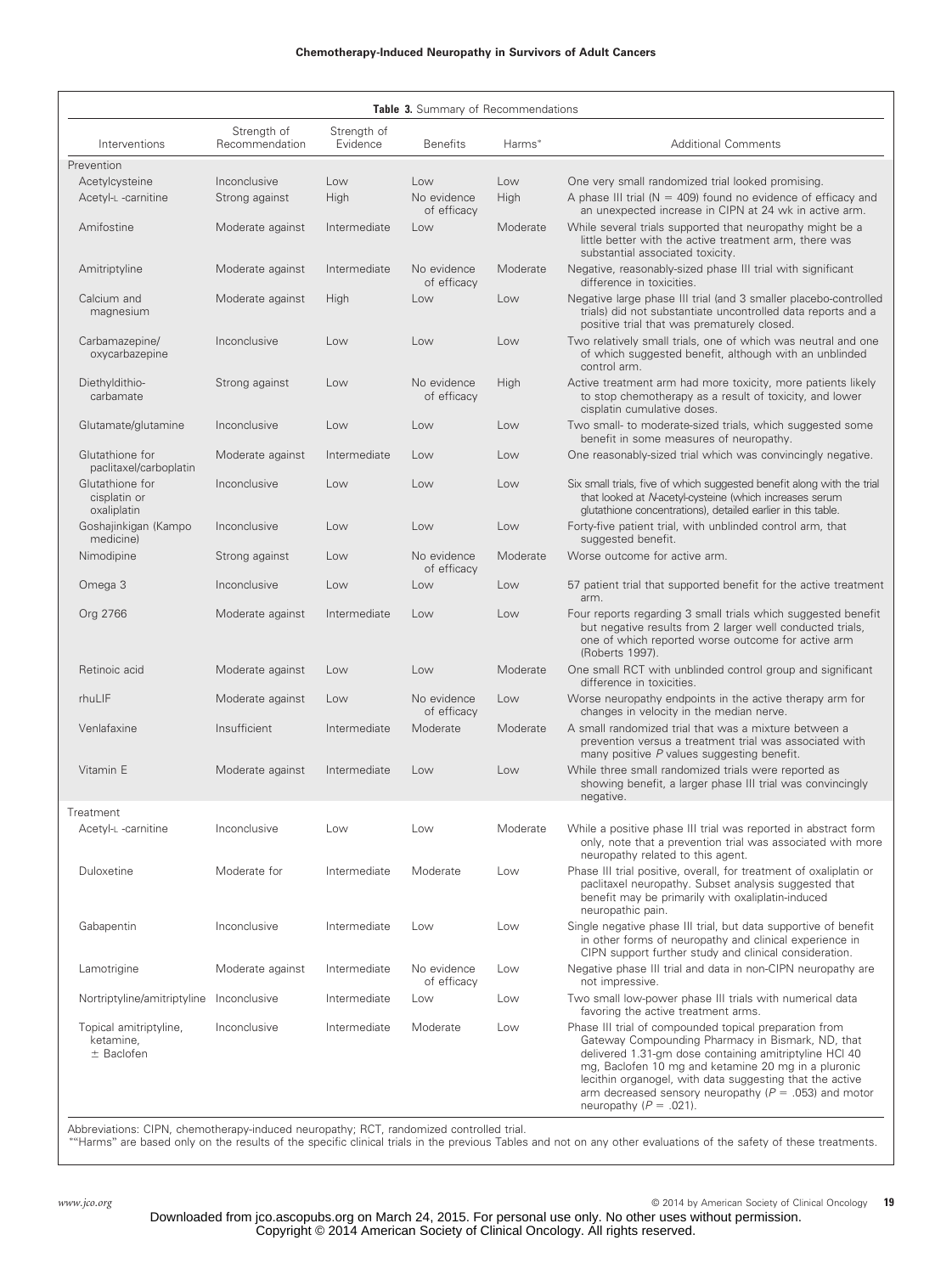**20** © 2014 by American Society of Clinical Oncology **Journal Of Clinical Oncology** Journal Of Clinical Oncology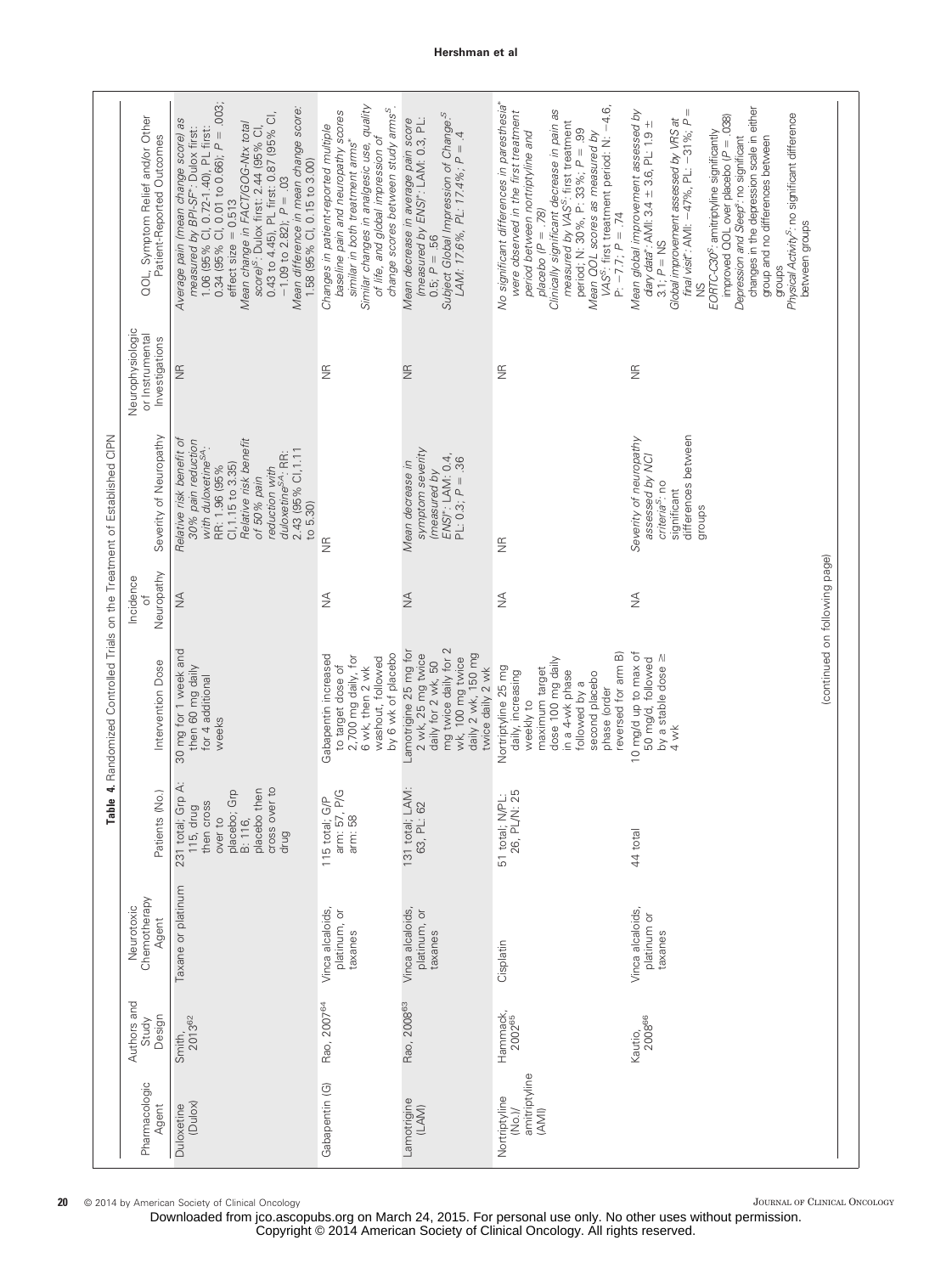|                                                                                  | QOL, Symptom Relief and/or Other<br>Patient-Reported Outcomes | Profile of Mood States <sup>S</sup> : no significant<br>Brief Pain Inventory <sup>S</sup> : no significant<br>difference between groups<br>difference between groups                                                                                                                                                                                                                                                                        | Abbreviations: ADL, activities of daily living; AUC, area under the curve; CIFNS, chemotherapy-induced peripheral neuropathy survey; DEB-NTS, Debiopharm Neurotoxicity Scale; ECOG, Eastern Cooperative<br>Oncology Group: ENS, Eastern Cooperative Oncology Group neuropathy scale; EORTC QLO, European Organisation for Research and Treatment of Cancer Quality of Life Questionnaire; FACI/GOG-Ntx, Functional<br>Assessment of Cancer Therapy Scale/Gynecologic Oncology Group-Neurotoxicity scale; FACT-TOI, Functional Assessment of Cancer Therapy Scale-Taxane Trial Outcome Index; GOG, Gynecologic Oncology<br>Group: NA, not applicable, NCi-CTC, National Cancer Institute Common Toxicity Criteria; NCS, nerve conduction studies; NDS, Neurological Disability Score; No. of patients, No. of patients randomly assigned;<br>NR, not reported; NS, not significant; NSS, Neurological Symptom Score; OSS, oxaliplatin-specific scale; PL, placebo; PN, peripheral neuropathy; PNP, peripheral neuropathy score; QLQ-C30, European Organisation<br>for the Treatment of Cancer quality of life questionnaire-30 items; rTNT, reduced Total Neuropathy Score; SCV, sensory conduction velocity; SNAP, sensory nerve action potentials; SWOG, South West Oncology |
|----------------------------------------------------------------------------------|---------------------------------------------------------------|---------------------------------------------------------------------------------------------------------------------------------------------------------------------------------------------------------------------------------------------------------------------------------------------------------------------------------------------------------------------------------------------------------------------------------------------|-------------------------------------------------------------------------------------------------------------------------------------------------------------------------------------------------------------------------------------------------------------------------------------------------------------------------------------------------------------------------------------------------------------------------------------------------------------------------------------------------------------------------------------------------------------------------------------------------------------------------------------------------------------------------------------------------------------------------------------------------------------------------------------------------------------------------------------------------------------------------------------------------------------------------------------------------------------------------------------------------------------------------------------------------------------------------------------------------------------------------------------------------------------------------------------------------------------------------------------------------------------------------------|
|                                                                                  | Neurophysiologic<br>or Instrumental<br>Investigations         | $\frac{\alpha}{2}$                                                                                                                                                                                                                                                                                                                                                                                                                          |                                                                                                                                                                                                                                                                                                                                                                                                                                                                                                                                                                                                                                                                                                                                                                                                                                                                                                                                                                                                                                                                                                                                                                                                                                                                               |
| 4. Randomized Controlled Trials on the Treatment of Established CIPN (continued) | Severity of Neuropathy                                        | (95% CI, 0.9 to 9.7);<br>EORTC CIPN-20 mean<br>neuropathy change<br>Motor subscale: BAK:<br>Autonomic subscale:<br>BAK: 3.3, PL: 1.7;<br>from BL to 4 wk".<br>$BAK: 8.1 \pm 15.05$ ,<br>$(95\%$ Cl, $-0.6$ to<br>(95% CI, -4.0 to<br>PL: 3.8 ± 15.52;<br>7.1 $\pm$ 13.72, PL:<br>Sensory subscale:<br>difference: 1.6;<br>difference: 4.3;<br>difference: 5.3;<br>$9.3$ ; $P = .053$<br>7.1); $P = .580$<br>$1.8 \pm 14.05$ ;<br>$P = .021$ |                                                                                                                                                                                                                                                                                                                                                                                                                                                                                                                                                                                                                                                                                                                                                                                                                                                                                                                                                                                                                                                                                                                                                                                                                                                                               |
|                                                                                  | Neuropathy<br>Incidence<br>đ                                  | $\frac{1}{2}$                                                                                                                                                                                                                                                                                                                                                                                                                               |                                                                                                                                                                                                                                                                                                                                                                                                                                                                                                                                                                                                                                                                                                                                                                                                                                                                                                                                                                                                                                                                                                                                                                                                                                                                               |
|                                                                                  | Intervention Dose                                             | affected area twice<br>amitriptyline HCL<br>ketamine 20 mg,<br>baclofen10 mg<br>Compounded gel<br>application to<br>daily for 4 wk<br>40 mg, and<br>containing                                                                                                                                                                                                                                                                              |                                                                                                                                                                                                                                                                                                                                                                                                                                                                                                                                                                                                                                                                                                                                                                                                                                                                                                                                                                                                                                                                                                                                                                                                                                                                               |
| Table                                                                            | Patients (No.)                                                | $208$ tota                                                                                                                                                                                                                                                                                                                                                                                                                                  | plodse                                                                                                                                                                                                                                                                                                                                                                                                                                                                                                                                                                                                                                                                                                                                                                                                                                                                                                                                                                                                                                                                                                                                                                                                                                                                        |
|                                                                                  | Chemotherapy<br>Neurotoxic<br>Agent                           | Vinca alkaloids,<br>thalidomide<br>taxanes or<br>platinum,                                                                                                                                                                                                                                                                                                                                                                                  | Group; TNS, Total Neuropathy Score; VPT, vibration perception thr                                                                                                                                                                                                                                                                                                                                                                                                                                                                                                                                                                                                                                                                                                                                                                                                                                                                                                                                                                                                                                                                                                                                                                                                             |
|                                                                                  | Authors and<br>Design<br>Study                                | 201167<br>Barton,                                                                                                                                                                                                                                                                                                                                                                                                                           | Primary or secondary end points not reported.                                                                                                                                                                                                                                                                                                                                                                                                                                                                                                                                                                                                                                                                                                                                                                                                                                                                                                                                                                                                                                                                                                                                                                                                                                 |
|                                                                                  | Pharmacologic<br>Agent                                        | amitriptyline,<br>± Baclofen<br>ketamine,<br>(BAK)<br>Topical                                                                                                                                                                                                                                                                                                                                                                               | Secondary end point of study.<br>Primary end point of study.<br>sASubgroup analysis.                                                                                                                                                                                                                                                                                                                                                                                                                                                                                                                                                                                                                                                                                                                                                                                                                                                                                                                                                                                                                                                                                                                                                                                          |

*www.jco.org* © 2014 by American Society of Clinical Oncology **21**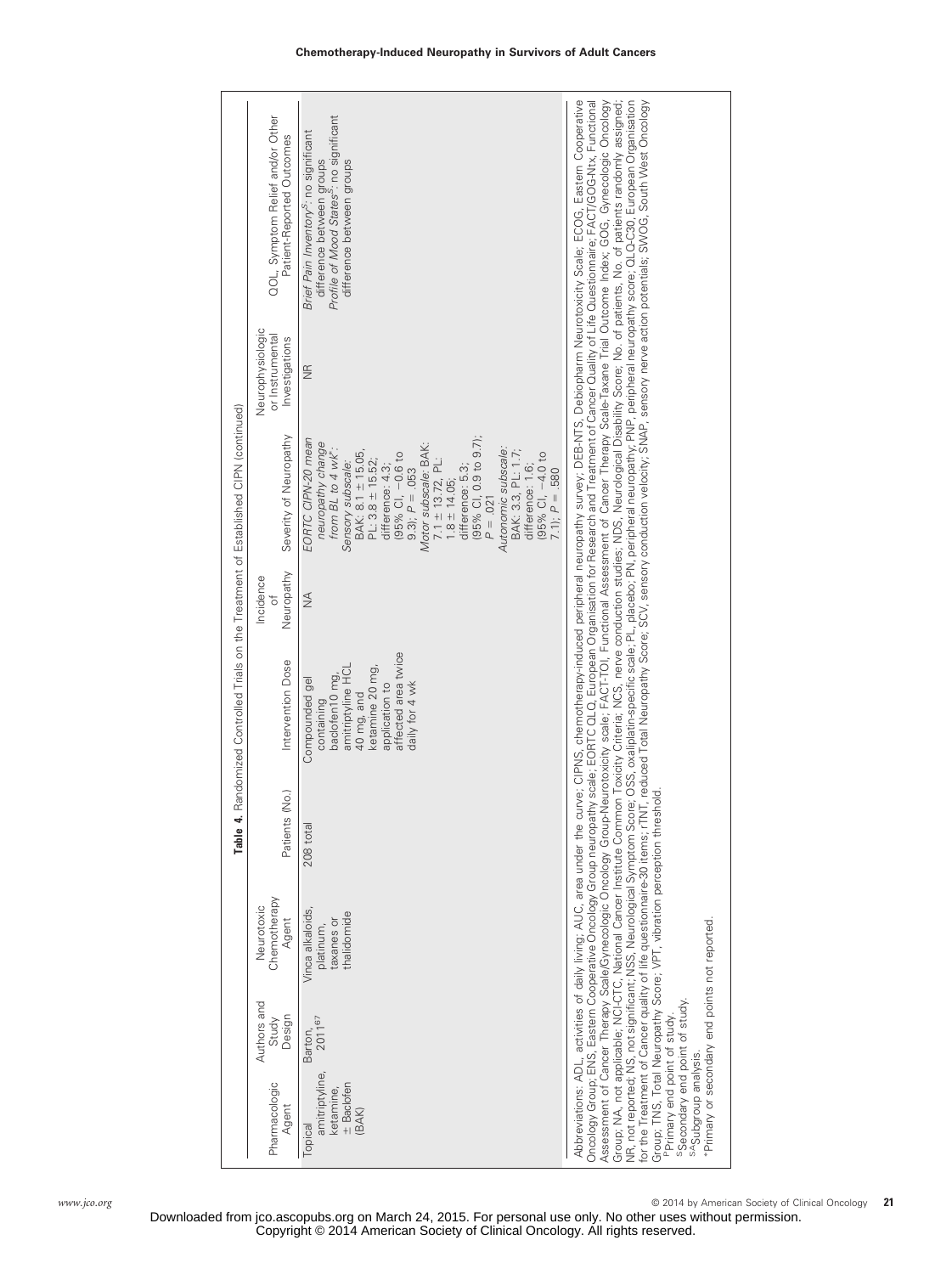peripheral neuropathy. It is important to note that this trial predominantly included patients with breast and gastrointestinal malignancies with grade 1 or higher sensory neuropathy and a score of at least 4 on a scale of 0 to 10 representing average chemotherapy-induced pain 3 or more months after treatment completion. Like all clinical trials, data showing a benefit for patients that do not match the study criteria are not known. Exploratory subgroup analysis suggests that duloxetine may work better for oxaliplatin-induced, as opposed to paclitaxel-induced, painful neuropathy. Ideally, all findings from this trial should be confirmed. In the meantime, clinicians should be prepared to weigh the recommendations for their individual patients with the potential risks and adverse effects. Lamotrigine is not recommended for clinical practice because of limited evidence of efficacy for CIPN or other forms of neuropathy (and because there is a risk of Stephens-Johnson syndrome associated with lamotrigine).

While none of the other studied compounds meet the criteria to be formally recommended for clinical practice at this time, there are three options that may be offered for patients despite not yet having been proven to be helpful for CIPN. These options are (1) a tricyclic antidepressant (such as nortriptyline); (2) gabapentin or another medication with the same mechanism of action, pregabalin; and  $(3)$ a compounded topical gel containing baclofen (10 mg), amitriptyline HCL (40 mg), and ketamine (20 mg). The reasons to consider these options are (1) the magnitude of the unmet need for treating established CIPN, (2) methodological concerns about the quality of the trials, and (3) the relative safety of these agents. However, there are limitations to using these agents. First, the tricyclic agents can cause toxicity, especially in elderly patients. Second, there is a single negative randomized trial evaluating gabapentin for the treatment of CIPN (which may have been underpowered and did not have painful CIPN as the primary end point). Third, although a trial of topical baclofen (10 mg), amitriptyline HCL (40 mg), and ketamine (20 mg) decreased CIPN symptoms, this compounded agent is not commercially available and can only be manufactured by a compounding pharmacy. In addition, the long-term safety of this preparation has not been established.

# **DISCUSSION**

Unfortunately, these guidelines do not make any recommendations for clinical practice regarding agents to prevent CIPN, other than decreasing the dose or duration of an offending cytotoxic agent. With regard to recommendations about the treatment of established CIPN, these guidelines do make some treatment recommendations and considerations (Table 3). This raises a reasonable question: why were these guidelines developed?

The decision to develop these guidelines was based on the magnitude of the clinical problem and the moderate body of work that has been completed to understand potential means of preventing and/or treating this prominent condition. These guidelines were designed to portray the problem, provide a current and comprehensive evidentiary base, and develop clinical recommendations for or against the use of studied therapies.

In addition to the single positive recommendation for duloxetine for the treatment of established CIPN pain, the conclusions of this committee include recommendations about what should not be routinely used in practice, despite some initial promising studies suggesting usefulness. A moderate recommendation is made against the use of lamotrigine for the treatment of established CIPN, and moderate to strong recommendations are made against the following agents for the prevention of CIPN: ALC , amifostine, amitriptyline, intravenous CaMg, DDTC, nimodipine, Org 2766, retinoic acid, rhuLIF, and vitamin E.

The current work sets the stage for future guideline updates as new evidence arises. As such, it is worthwhile to discuss thoughts about future CIPN research. First, studies regarding the basic mechanisms of CIPN are encouraged. The same is true regarding studies related to the clinical manifestations and measurement of this problem. The identification of valid and reproducible tools to assess the extent and severity of CIPN is needed to define the best end points for clinical trials.3,4 Moreover, the recognition of differences between patient-reported, clinician-reported, and objective outcomes should be carefully considered.<sup>1,68-71</sup> To this end, it is reasonable to summarize current thoughts about how to measure CIPN, which is primarily a sensory problem, in clinical trials. First, it is well accepted that PRO measures of sensory CIPN are preferred over cliniciandetermined assessments. Second, there are several PRO CIPN measures, which have strong psychometric properties, that have been extensively studied, including the European Organisation for Research and Treatment of Cancer Quality of Life Questionnaire-Chemotherapy-Induced Peripheral Neuropathy 20 scale, the Functional Assessment of Cancer Therapy/Gynecologic Oncology Group Neurotoxicity tool, and the Total Neuropathy Score (a mixture of PRO and physical examination measures).<sup>3,72-81</sup> Lastly, recent work comparing such tools does note that they each have strengths and that no clear-cut winner can be declared. $4,71$ 

The identification of new agents to prevent and/or treat CIPN is essential. An example of an agent that appears promising for the potential prevention of CIPN is minocycline, primarily based on encouraging preclinical data. $82-84$  Also, the preliminary data supporting that GSH may be helpful for platinum-caused neuropathy, reviewed above, deserves further evaluation, despite a negative trial that was unable to support the utility of GSH for the prevention of paclitaxelinduced neuropathy. In addition, evidence supporting the potential efficacy of venlafaxine for prevention of oxaliplatin-induced CIPN provides a compelling impetus for further study of venlafaxine and/or duloxetine for preventing CIPN.

More studies are also warranted to better define how individual patient genetic variations may contribute to differences in the development of CIPN.<sup>85</sup> To this end, a research group sequenced 20,794 genes associated with heredity neuropathy from patients who had received paclitaxel-based chemotherapy and reported that *EPHA5*, *ARHGEF10*, and *PRX*are associated with the likelihood of developing CIPN.<sup>86</sup> Novel genetic markers of paclitaxel-induced sensory peripheral neuropathy have also been preliminarily identified and include a common polymorphism in the congenital peripheral neuropathy gene, *FGD4*<sup>87</sup> and the *CYP2C8* gene, which is responsible for metabolizing paclitaxel,88 and the Fanconi anemia complementation group of genes (*FANCD2*).89 Future identification of patients at an increased risk of peripheral neuropathy may inform the use of alternative therapy and/or the clinical management of this toxicity.<sup>87</sup>

With regard to potential study ideas for the treatment of established CIPN, it could be argued that further study is needed to evaluate the efficacy and safety of a number of topical therapies. Additional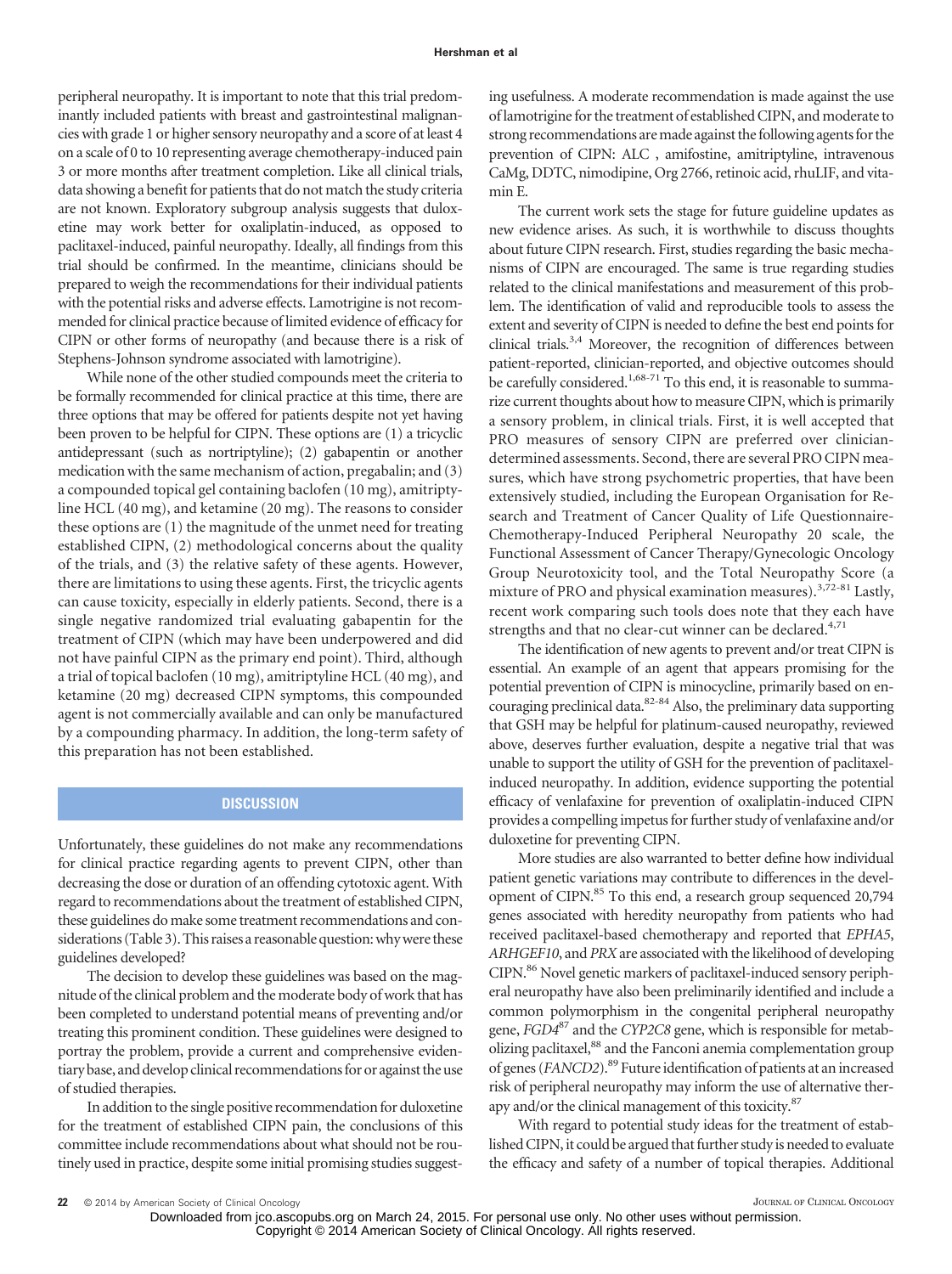data regarding a topical gel treatment containing baclofen, amitriptyline HCL, and ketamine for patients who have symptomatic CIPN would be helpful. Another promising agent is topical menthol. Menthol is a topical cooling compound that selectively activates TRPM8 receptors, which are upregulated after sensory nerve injury. A phase II clinical trial of topical 1% menthol in 29 patients with painful CIPN showed that 83% demonstrated pain improvement after 4 to 6 weeks.<sup>90</sup> A second open-label study of 1% topical menthol twice daily in 27 patients with CIPN reported that 75% of the subjects had a 10% decrease and 50% showed over 30% decrease in self-reported symptoms.<sup>91</sup> This supports the further investigation of menthol for treating established CIPN. Topical capsaicin preparations have also been used to effectively treat peripheral neuropathic pain. However, evidence of its effectiveness in CIPN has not yet been established. Trials investigating the efficacy of high-dose capsaicin preparations for severe CIPN are of interest.

Given the prominent clinical use of gabapentin and pregabalin in clinical practice, the demonstrated efficacy of these drugs for treating other types of neuropathy pain, and that only one phase III trial has been done in patients with established CIPN, another phase III trial of either drug would also be of great value.

### **EXTERNAL REVIEW**

A draft of the clinical practice guideline was reviewed by two Clinical Practice Guideline Committee members and 12 Survivorship Guideline Advisory Group members. In addition to providing comment and feedback, practitioners were asked to judge the evidence review and agreement with the recommendations. One additional reviewer was asked to assess the clarity of the recommendations and ease of implementation. The evidence review was rated as high quality, and there was high agreement with the substance of the recommendations.

The compounded topical baclofen-amitriptyline-ketamine gel was identified as having barriers to implementation. The product was created by one compounding pharmacy for a trial, and the combination is not US Food and Drug Administration approved. Lack of insurance reimbursement for compounded products was also raised. Although not a recommended treatment, the statement regarding the topical gel as an option comes with a qualifier that specifies patients should be informed about the limited scientific evidence, potential harms, benefits, and costs.

# **RECOMMENDATIONS**

The following recommendations are evidence based, informed by generally small RCTs, and guided by clinical experience. Ratings for benefits, harms, evidence quality, and recommendation strength are provided in Table 3 (see Appendix Table A1 for rating definitions).

# **PREVENTION OF CIPN**

There are no established agents recommended for the prevention of CIPN in patients with cancer undergoing treatment with neurotoxic agents. This is based on the paucity of high-quality, consistent evidence and a balance of benefits versus harms.

Clinicians should not offer the following agents for the prevention of CIPN to patients with cancer undergoing treatment with neurotoxic agents:

- ALC
- amifostine
- amitriptyline
- CaMg for patients receiving oxaliplatin-based chemotherapy
- DDTC
- GSH for patients receiving paclitaxel/carboplatin chemotherapy
- nimodipine
- Org 2766
- all-*trans* retinoic acid
- rhuLIF
- vitamin E.

Venlafaxine is not recommended for routine use in clinical practice. Although the venlafaxine data resulted in some support for its utility, the data were not strong enough to recommend its use in clinical practice until additional supporting data become available.

No recommendations can be made on the use of *N*acetylcysteine, carbamazepine, glutamate, GSH (for patients receiving cisplatin or oxaliplatin-based chemotherapy), GJG, omega-3 fatty acids, or oxycarbazepine for the prevention of CIPN at this time.

# **TREATMENT OF CIPN**

For patients with cancer experiencing CIPN, clinicians may offer duloxetine

No recommendations can be made on the use of.

- ALC, noting that a positive phase III abstract supported its value, but this work has not yet been published in a peerreviewed journal, and a prevention trial suggested that this agent was associated with worse outcomes.
- Tricyclic antidepressants; however, based on the limited options that are available for this prominent clinical problem and the demonstrated efficacy of these drugs for other neuropathic pain conditions, it is reasonable to try a tricyclic antidepressant (eg, nortriptyline or desipramine) in patients suffering from CIPN after a discussion with the patients about the limited scientific evidence for CIPN, potential harms, benefits, cost, and patient preferences.
- Gabapentin, noting that the available data were limited regarding its efficacy for treating CIPN. However, the panel felt that this agent is reasonable to try for selected patients with CIPN pain given (1) that only a single negative randomized trial for this agent was completed, (2) the established efficacy of gabapentin and pregabalin for other forms of neuropathic pain, and (3) the limited CIPN treatment options. Patients should be informed about the limited scientific evidence for CIPN, potential harms, benefits, and costs.
- A topical gel treatment containing baclofen (10 mg), amitriptyline HCL (40 mg), and ketamine (20 mg), noting that a single trial supported that this product did decrease CIPN symptoms. Given the available data, the panel felt that this agent is reasonable to try for selected patients with CIPN pain. Patients should be informed about the limited scientific evidence for the treatment of CIPN, potential harms, benefits, and costs.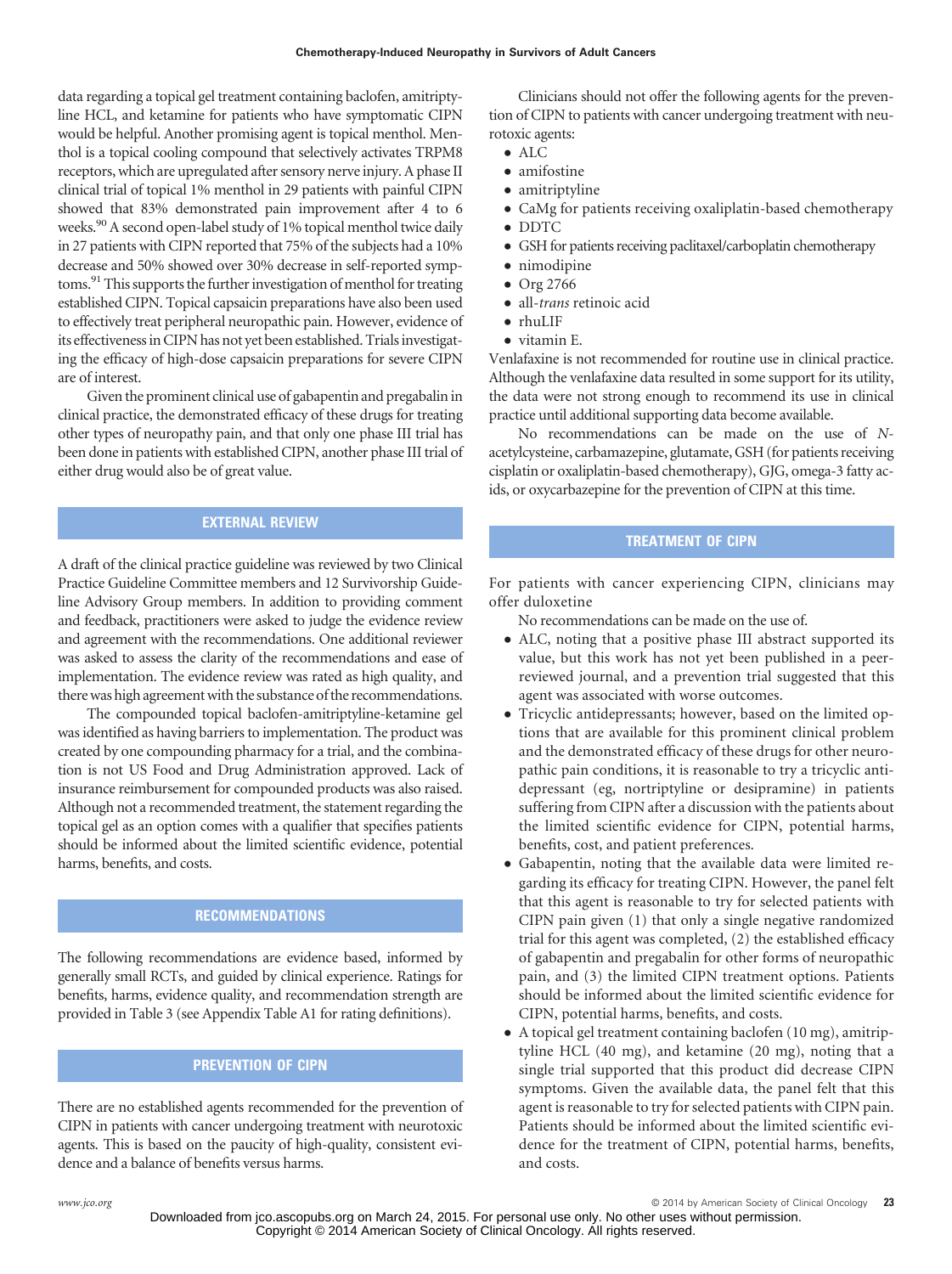### **SPECIAL COMMENTARY**

A number of nonpharmacologic interventions have been investigated for their role in preventing or treating peripheral neuropathy. However, the paucity of RCT evidence prohibitedinclusion of those studies in this systematic review. Moreover, the studies were often conducted in diabetic populations, with no specific focus on CIPN. Nevertheless, several of the interventions have been tested in populations that included patients with cancer experiencing CIPN and, as such, merit further examination.

Evidence of the efficacy and effectiveness of one such intervention, acupuncture, was systematically reviewed by Franconi et al for the treatment of CIPN.<sup>92</sup> Seven clinical studies of varying designs and methodological rigor were identified. Although there were some indications of improvement in symptoms and pain scores in most included studies, the current available evidence is limited. Evidence of efficacy of electrocutaneous nerve stimulation in relieving refractory chronic pain<sup>93</sup> led investigators to test its potential in patients with CIPN. A small pilot study specifically tested the MC5-A Calmare device on 16 patients with refractory CIPN.<sup>94</sup> The device, which is hypothesized to provide ''nonpain" information to the cutaneous nerves to block the effect of pain, showed an improvement in pain scores (59% reduction at 10 days,  $P < .001$ ) with no reported adverse effects. However, a placebo-controlled, randomized, small (14 total patients) trial, published only as an abstract, was unable to demonstrate a benefit for scrambler therapy.<sup>95</sup> Randomized controlled evaluation of the efficacy of electrocutaneous nerve stimulation in CIPN is ongoing. The use of other complementary or alternative medicine modalities in patients with CIPN is expanding.<sup>96</sup>

### **PATIENT AND CLINICIAN COMMUNICATION**

CIPN is a serious adverse effect of certain therapies that can interfere with the efficacy of treatment and decrease quality of life. It is important for the physician to initiate discussion of the potential for CIPN as the patient, who can be overwhelmed by the cancer diagnosis and treatment regimen, may not want to burden the clinician with additional concerns and they may think that early CIPN symptoms are imaginary. Indeed, the patient may not recognize the potential for more permanent damage. Therefore, it is important that the clinician address the potential intensity and symptomatic variants of CIPN. Also, because there is opportunity to decrease the CIPN if it is reported and recognized early, the clinician needs to be alert to its genesis. This might be accomplished by an initial discussion with the patient of the potential for CIPN followed by regular symptomatic assessments. If a numeric scale is used, it is important to augment the scale number with discussion of the actual symptoms and their impact on quality of life. While there may be instances where CIPN must be tolerated, because of limited treatment choices, there are other instances where, with early recognition and intervention, the treatment regimen can be changed to obviate the adverse effect.

# **HEALTH DISPARITIES**

A growing body of evidence is surfacing that suggests patients of African American descent are at a significant increased risk of taxaneinduced neuropathy. Data from breast cancer trials have recently put the risk of CIPN in black women at double that of white women (hazard ratio = 2.1;  $P = 4.5 \times 10^{-11}$ ).<sup>97</sup> This evidence has also been supported in a retrospective cohort<sup>98</sup> study of 260 women (27% black) receiving paclitaxel for nonmetastatic breast cancer. Black race was the only statistically significant independent risk factor for dose-limiting CIPN. Compared with whites, black women had a greater than 3-fold increased risk of dose-limiting CIPN (hazard ratio  $=$  3.35; 95% CI, 1.54 to 7.28). Clinicians need to be made aware of such emerging data supporting racial differences in susceptibility, onset, and severity in order to allow for appropriate management strategies and continued adherence to crucial chemotherapy treatments.<sup>98</sup>

### **MULTIPLE CHRONIC CONDITIONS**

Creating evidence-based recommendations to inform treatment of patients with additional chronic conditions, a situation in which the patient may have 2 or more such conditions—referred to as multiple chronic conditions (MCC)—is challenging. Patients with MCC are a complex and heterogeneous population, making it difficult to account for all of the possible permutations to develop specific recommendations for care.<sup>99</sup> In addition, the best available evidence for treating index conditions, such as cancer, is often from clinical trials whose study selection criteria may exclude these patients in order to avoid potential interaction effects or confounding of results associated with MCC. As a result, the reliability of outcome data from these studies may be limited, thereby creating constraints for expert groups to make recommendations for care in this heterogeneous patient population.

As many patients for whom guideline recommendations apply present with MCC, any management plan needs to take into account the complexity and uncertainty created by the presence of MCC and highlight the importance of shared decision making around guideline use and implementation. Indeed, cancer survivors with pre-existing conditions may be predisposed or more vulnerable to the development of neuropathy. Conditions reported to be associated with an increased risk include diabetes, alcoholism, nonalcoholic liver disease, amyloidosis, HIV, peripheral vascular disease, and nutritional deficiencies.77,100 Therefore, in consideration of recommended care for the target index condition, clinicians should review all other chronic conditions present in the patient and take those conditions into account when formulating the treatment and follow-up plan.

Taking the above considerations into account, practice guidelines should provide information on how to apply the recommendations for patients with MCC, perhaps as a qualifying statement for recommended care. This may mean that some or all of the recommended care options are modified or not applied, as determined by best practice in consideration of any MCC.

### **GUIDELINE IMPLEMENTATION**

ASCO guidelines are developed for implementation across health settings. Barriers to implementation include the need to increase awareness of the guideline recommendations among front-line practitioners and cancer survivors, and also to provide adequate services in the face of limited resources. The guideline Bottom Line was designed to facilitate implementation of recommendations. This guideline will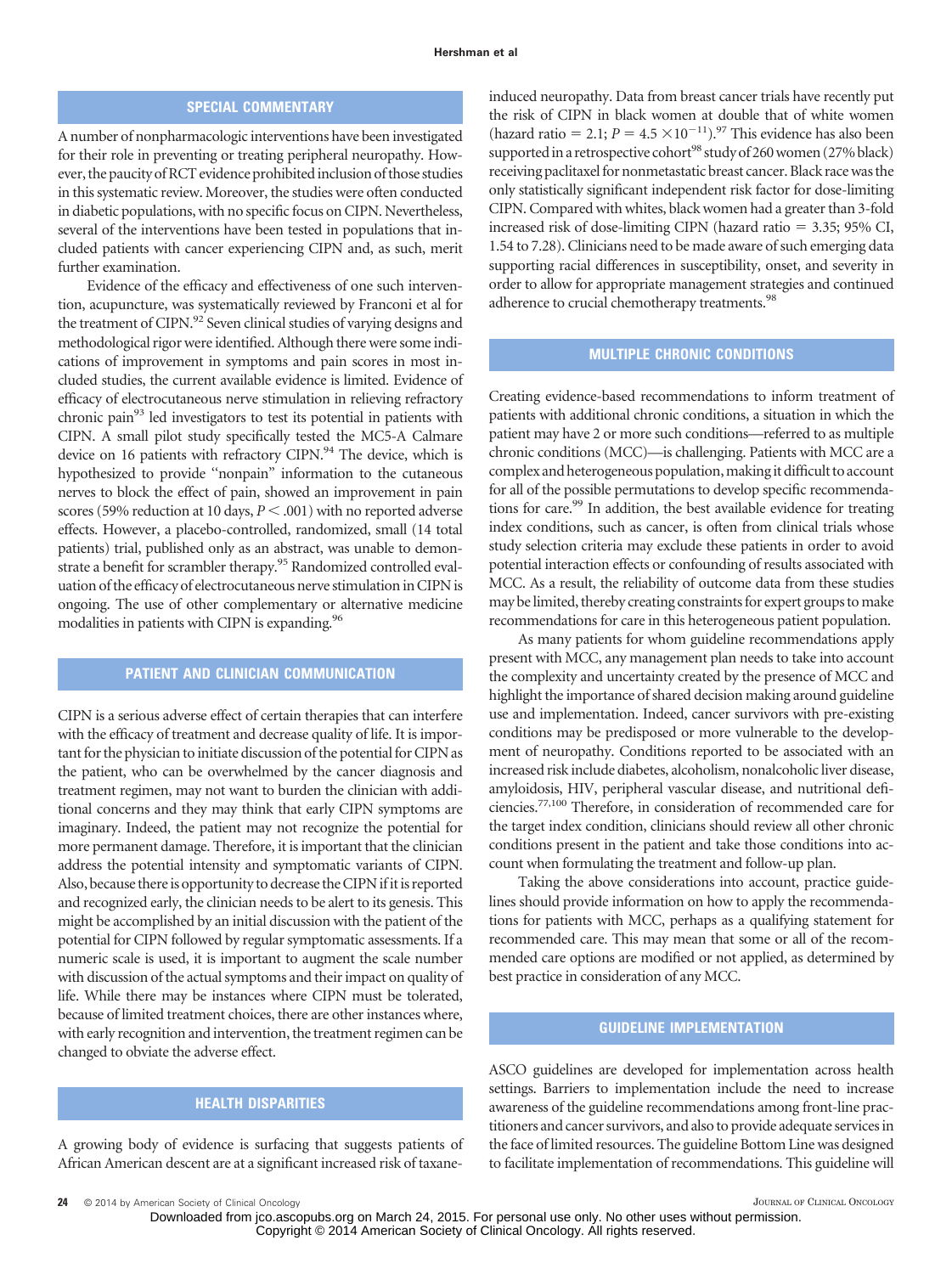be distributed widely through the ASCO Practice Guideline Implementation Network. ASCO guidelines are posted on the ASCO Web site and most often published in *Journal of Clinical Oncology* and *Journal of Oncology Practice*.

### **LIMITATION OF THE RESEARCH AND FUTURE DIRECTIONS**

ASCO believes that cancer clinical trials are vital to inform medical decisions and improve cancer care, and that all patients should have the opportunity to participate. The development of a comprehensive and standardized approach to the assessment of CIPN is still necessary to ensure the reliable and valid acquisition of data, will which allow clinicians to better recognize, understand, and respond to CIPN. Furthermore, since most studies tested interventions for paclitaxel- or oxaliplatin-induced CIPN, large, methodologically rigorous trials evaluating the prevention and treatment of CIPN caused by other neurotoxic drugs (eg, bortezomib, vinca alkaloids, *nab*-paclitaxel, docetaxel, cisplatin, thalidomide/lenalidomide) are still needed to ensure availability of evidence on which future clinical decisions can be based. Finally, many of the studies reviewed did not consistently report the adverse effects of the tested agents (see Data Supplement for Table 5: Data on Adverse Events). This is an important missing component that is indispensable for both physicians and patients in making informed decisions about management of CIPN and should be reported in all future trials.

### **ADDITIONAL RESOURCES**

Additional Information including data supplements, evidence tables, and clinical tools and resources can be found at [http://www.asco.org/](http://www.asco.org/guidelines/neuropathy)

#### **REFERENCES**

**1.** Hershman DL, Weimer LH, Wang A, et al: Association between patient reported outcomes and quantitative sensory tests for measuring longterm neurotoxicity in breast cancer survivors treated with adjuvant paclitaxel chemotherapy. Breast Cancer Res Treat 125:767-774, 2011

**2.** Cavaletti G, Zanna C: Current status and future prospects for the treatment of chemotherapy-induced peripheral neurotoxicity. Eur J Cancer 38:1832-1837, 2002

**3.** Cavaletti G, Frigeni B, Lanzani F, et al: Chemotherapy-induced peripheral neurotoxicity assessment: A critical revision of the currently available tools. Eur J Cancer 46:479-494, 2010

**4.** Cavaletti G, Cornblath DR, Merkies IS, et al: The Chemotherapy-Induced Peripheral Neuropathy Outcome Measures Standardization study: From consensus to the first validity and reliability findings. Ann Oncol 24:454-462, 2013

**5.** Pachman DR, Barton DL, Watson JC, et al: Chemotherapy-induced peripheral neuropathy: Prevention and treatment. Clin Pharmacol Ther 90:377- 387, 2011

**6.** Stubblefield MD, Burstein HJ, Burton AW, et al: NCCN task force report: Management of neuropathy in cancer. J Natl Compr Cancer Netw 7:S1-S26; quiz S7-S8, 2009 (suppl 5)

**7.** Argyriou AA, Bruna J, Marmiroli P, et al: Chemotherapy-induced peripheral neurotoxicity (CIPN):

an update. Crit Rev Oncol Hematol 82:51-77, 2012

**8.** Tanabe Y, Hashimoto K, Shimizu C, et al: Paclitaxel-induced peripheral neuropathy in patients receiving adjuvant chemotherapy for breast cancer. Int J Clin Oncol 18:132-138, 2013

**9.** Scripture CD, Figg WD, Sparreboom A: Peripheral neuropathy induced by paclitaxel: recent insights and future perspectives. Curr Neuropharmacol 4:165-172, 2006

**10.** Park SB, Lin CS, Krishnan AV, et al: Utilizing natural activity to dissect the pathophysiology of acute oxaliplatin-induced neuropathy. Exper Neurol 227:120-127, 2011

**11.** Grothey A, Nikcevich DA, Sloan JA, et al: Intravenous calcium and magnesium for oxaliplatininduced sensory neurotoxicity in adjuvant colon cancer: NCCTG N04C7. J Clin Oncol 29:421-427, 2011

**12.** Gamelin EGL, Bossi L, Quasthoff S: Clinical aspects and molecular basis of oxaliplatin neurotoxicity: Current management and development of preventive measures. Semin Oncol 29:21-33, 2002 (suppl 15)

**13.** Velasco R, Briani C, Argyriou AA, et al: Early predictors of oxaliplatin-induced cumulative neuropathy in colorectal cancer patients. J Neurol Neurosurg Psychiatry [epub ahead of print on June 29, 2013].

**14.** Loprinzi CL, Reeves BN, Dakhil SR, et al: Natural history of paclitaxel-associated acute pain syndrome: Prospective cohort study NCCTG N08C1. J Clin Oncol 29:1472-1478, 2011

[guidelines/neuropathy.](http://www.asco.org/guidelines/neuropathy) Patient information is available there and at [www.cancer.net.](http://www.cancer.net)

### **AUTHORS' DISCLOSURES OF POTENTIAL CONFLICTS OF INTEREST**

*Although all authors completed the disclosure declaration, the following author(s) and/or an author's immediate family member(s) indicated a financial or other interest that is relevant to the subject matter under consideration in this article. Certain relationships marked with a "U" are those for which no compensation was received; those relationships marked with a "C" were compensated. For a detailed description of the disclosure categories, or for more information about ASCO's conflict of interest policy, please refer to the Author Disclosure Declaration and the Disclosures of Potential Conflicts of Interest section in Information for Contributors.* **Employment or Leadership Position:** None **Consultant or Advisory Role:** Robert Dworkin, Acorda (C), Anika (C), Avanir (C), Bayer (C), Charleston (C), Concert (C), DePuy (C), Flexion (C), Genentech (C), Johnson & Johnson (C), Lilly (C), Lpath (C), Nektar (C), Neura (C), Olatec (C), Omeros (C), PeriphaGen (C), Pfizer (C), Phosphagenics (C), Prolong (C), Q-Med (C), Regenesis (C), Sanofi (C), Spinifex (C), Takeda (C), Taris (C), Teva (C); Bryan Schneider, Novartis (C), Genentech (C) **Stock Ownership:** None **Honoraria:** Bryan Schneider, Novartis, GlaxoSmithKline, Genentech **Research Funding:** Robert Dworkin, Eli Lilly, Pfizer, Sanofi, Bayer; Ellen M. Lavoie Smith, Lill, National Institutes of Health, University of Michigan; Charles L. Loprinzi, Pfizer, Competitive Technologies **Expert Testimony:** None **Patents, Royalties, and Licenses:** None **Other Remuneration:** None

### **AUTHOR CONTRIBUTIONS**

**Administrative support:** Christina Lacchetti, Kate Bak **Manuscript writing:** All authors **Final approval of manuscript:** All authors

> **15.** Loprinzi CL, Maddocks-Christianson K, Wolf SL, et al: The paclitaxel acute pain syndrome: Sensitization of nociceptors as the putative mechanism. Cancer J 13:399-403, 2007

> **16.** Reeves BN, Dakhil SR, Sloan JA, et al: Further data supporting that paclitaxel-associated acute pain syndrome is associated with development of peripheral neuropathy: North Central Cancer Treatment Group trial N08C1. Cancer 118:5171-5178, 2012

> **17.** Wolf SL, Barton DL, Qin R, et al: The relationship between numbness, tingling, and shooting/ burning pain in patients with chemotherapy-induced peripheral neuropathy (CIPN) as measured by the EORTC QLQ-CIPN20 instrument, N06CA. Support Care Cancer 20:625-632, 2012

> 18. Hilpert F, Stähle A, Tome O, et al: Neuroprotection with amifostine in the first-line treatment of advanced ovarian cancer with carboplatin/paclitaxelbased chemotherapy–a double-blind, placebocontrolled, randomized phase II study from the Arbeitsgemeinschaft Gynakologische Onkologoie (AGO) Ovarian Cancer Study Group. Support Care Cancer 13:797-805, 2005

> **19.** Chay WY, Tan SH, Lo YL, et al: Use of calcium and magnesium infusions in prevention of oxaliplatin induced sensory neuropathy. Asia-Pacific J Clin Oncol 6:270-277, 2010

> **20.** von Delius S, Eckel F, Wagenpfeil S, et al: Carbamazepine for prevention of oxaliplatin-related neurotoxicity in patients with advanced colorectal cancer: Final results of a randomised, controlled,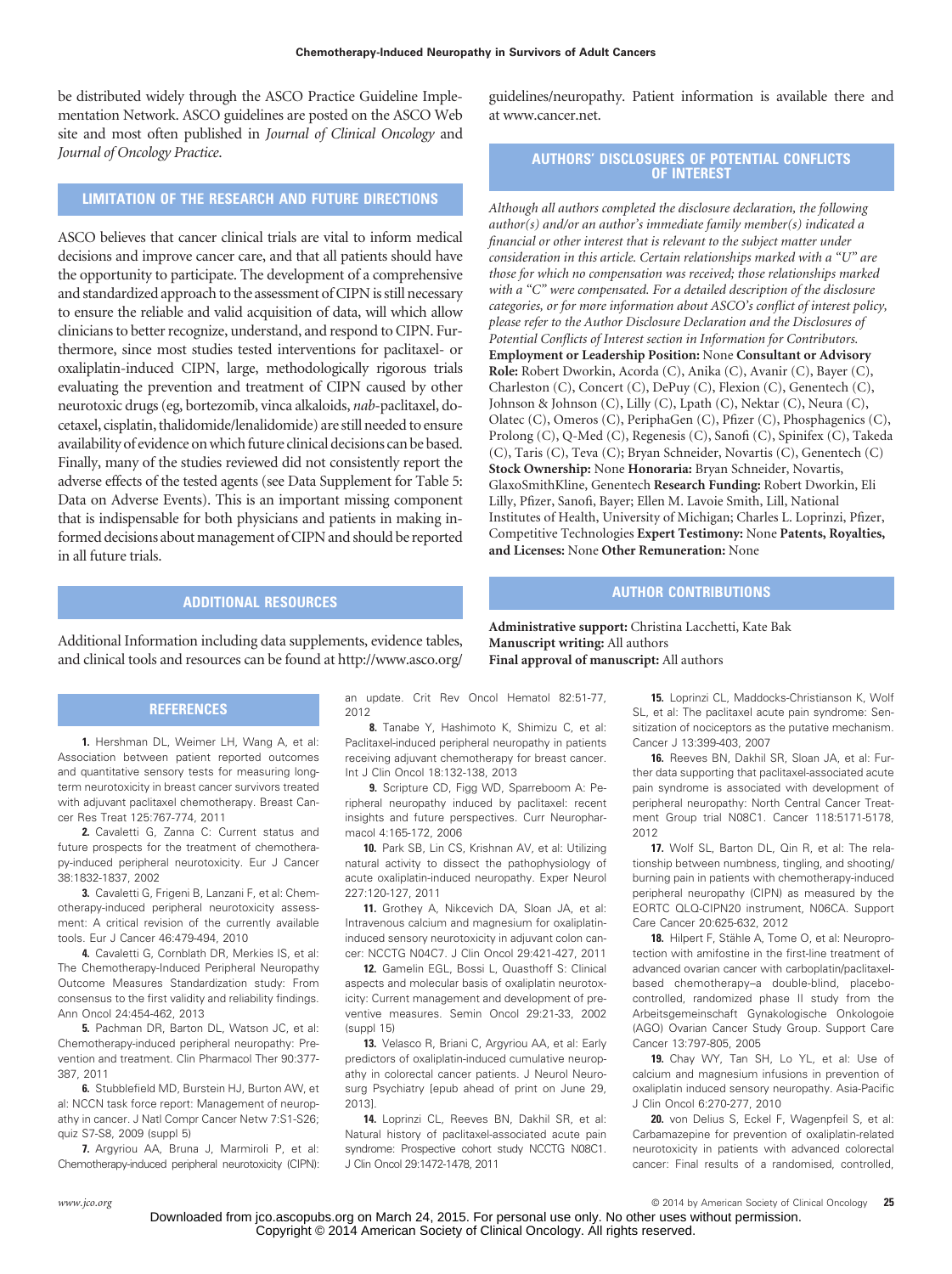multicenter phase II study. Invest New Drugs 25: 173-180, 2007

**21.** Davis ID, Kiers L, MacGregor L, et al: A randomized, double-blinded, placebo-controlled phase II trial of recombinant human leukemia inhibitory factor (rhuLIF, emfilermin, AM424) to prevent chemotherapy-induced peripheral neuropathy. Clin Cancer Res 11:1890-1898, 2005

**22.** Argyriou AA, Chroni E, Koutras A, et al: A randomized controlled trial evaluating the efficacy and safety of vitamin E supplementation for protection against cisplatin-induced peripheral neuropathy: Final results. Support Care Cancer 14:1134-1140, 2006

**23.** Lin PC, Lee MY, Wang WS, et al: N-acetylcysteine has neuroprotective effects against oxaliplatin-based adjuvant chemotherapy in colon cancer patients: Preliminary data. Support Care Cancer 14:484- 487, 2006

**24.** Loven D, Levavi H, Sabach G, et al: Longterm glutamate supplementation failed to protect against peripheral neurotoxicity of paclitaxel. Eur J Cancer Care 18:78-83, 2009

**25.** Bogliun GML, Marzola M, Miceli MD, et al: Neurotoxicity of cisplatin  $\pm$  reduced glutathione in the first-line treatment of advanced ovarian cancer. Int J Gynecol Cancer 6:415-419, 1996

**26.** Schmidinger M, Budinsky AC, Wenzel C, et al: Glutathione in the prevention of cisplatin induced toxicities. A prospectively randomized pilot trial in patients with head and neck cancer and non small cell lung cancer. Wiener Klinische Wochenschrift 112:617-623, 2000

**27.** van Kooten B, van Diemen HA, Groenhout KM, et al: A pilot study on the influence of a corticotropin (4-9) analogue on vinca alkaloidinduced neuropathy. Arch Neurol 49:1027-1031, 1992

**28.** Wang WS, Lin JK, Lin TC, et al: Oral glutamine is effective for preventing oxaliplatin-induced neuropathy in colorectal cancer patients. Oncologist 12:312-319, 2007

**29.** Durand JP, Deplanque G, Montheil V, et al: Efficacy of venlafaxine for the prevention and relief of oxaliplatin-induced acute neurotoxicity: Results of EFFOX, a randomized, double-blind, placebocontrolled phase III trial. Ann Oncol 23:200-205, 2012

**30.** Ishibashi K, Okada N, Miyazaki T, et al: Effect of calcium and magnesium on neurotoxicity and blood platinum concentrations in patients receiving mFOLFOX6 therapy: A prospective randomized study. Int J Clin Oncol 15:82-87, 2010

**31.** Cassidy J, Paul J, Soukop M, et al: Clinical trials of nimodipine as a potential neuroprotector in ovarian cancer patients treated with cisplatin. Cancer Chem Pharmacol 41:161-166, 1998

**32.** Grothey A, Hart LL, Rowland KM, et al: Intermittent oxaliplatin (oxali) administration and time-to-treatment-failure (TTF) in metastatic colorectal cancer (mCRC): Final results of the phase III CONcePT trial. J Clin Oncol 26:180s, 2008 (suppl; abstr 4010)

**33.** Pace A, Savarese A, Picardo M, et al: Neuroprotective effect of vitamin E supplementation in patients treated with cisplatin chemotherapy. J Clin Oncol 21:927-931, 2003

**34.** Nishioka M, Shimada M, Kurita N, et al: The Kampo medicine, goshajinkigan, prevents neuropathy in patients treated by FOLFOX regimen. Int J Clin Oncol 16:322-327, 2011

**35.** Argyriou AA, Chroni E, Polychronopoulos P, et al: Efficacy of oxcarbazepine for prophylaxis against cumulative oxaliplatin-induced neuropathy. Neurology 67:2253-2255, 2006

**36.** Kanat O, Evrensel T, Baran I, et al: Protective effect of amifostine against toxicity of paclitaxel and carboplatin in non-small cell lung cancer: A single center randomized study. Med Oncol 20:237-245, 2003

**37.** Kemp G, Rose P, Lurain J, et al: Amifostine pretreatment for protection against cyclophosphamide-induced and cisplatin-induced toxicities: Results of a randomized control trial in patients with advanced ovarian cancer. J Clin Oncol 14:2101- 2112, 1996

**38.** Lorusso D, Ferrandina G, Greggi S, et al: Phase III multicenter randomized trial of amifostine as cytoprotectant in first-line chemotherapy in ovarian cancer patients. Ann Oncol 14:1086-1093, 2003

**39.** Planting AS, Catimel G, de Mulder PH, et al: Randomized study of a short course of weekly cisplatin with or without amifostine in advanced head and neck cancer. EORTC Head and Neck Cooperative Group. Ann Oncol 10:693-700, 1999

**40.** Leong SS, Tan EH, Fong KW, et al: Randomized double-blind trial of combined modality treatment with or without amifostine in unresectable stage III non-small-cell lung cancer. J Clin Oncol 21:1767-1774, 2003

41. Kautio AL, Haanpää M, Leminen A, et al: Amitriptyline in the prevention of chemotherapyinduced neuropathic symptoms. Anticancer Res 29: 2601-2606, 2009

**42.** Gamelin L, Boisdron-Celle M, Delva R, et al: Prevention of oxaliplatin-related neurotoxicity by calcium and magnesium infusions: A retrospective study of 161 patients receiving oxaliplatin combined with 5-fluorouracil and leucovorin for advanced colorectal cancer. Clin Cancer Res 10:4055-4061, 2004

**43.** Hochster HS, Childs B. Use of calcium and magnesium salts to reduce oxaliplatin-related neurotoxicity. J Clin Oncol 25:4028a-4029a, 2007

**44.** Loprinzi CL, Dakhil SR, Fehrenbacher L, et al: Phase III randomized, placebo-controlled, doubleblind study of intravenous calcium/magnesium (CaMg) to prevent oxaliplatin-induced sensory neurotoxicity, N08CB (Alliance). J Clin Oncol [epub ahead of print on December 2, 2013]

**45.** Kottschade LA, Sloan JA, Mazurczak MA, et al: The use of vitamin E for the prevention of chemotherapy-induced peripheral neuropathy: Results of a randomized phase III clinical trial. Support Care Cancer 19:1769-1777, 2011

46. Pace A, Giannarelli D, Galiè E, et al: Vitamin E neuroprotection for cisplatin neuropathy: A randomized, placebo-controlled trial. Neurology 74:762- 766, 2010

**47.** Cascinu S, Catalano V, Cordella L, et al: Neuroprotective effect of reduced glutathione on oxaliplatin-based chemotherapy in advanced colorectal cancer: A randomized, double-blind, placebocontrolled trial. J Clin Oncol 20:3478-3483, 2002

**48.** Cascinu S, Cordella L, Del Ferro E, et al: Neuroprotective effect of reduced glutathione on cisplatinbased chemotherapy in advanced gastric cancer: A randomized double-blind placebo-controlled trial. J Clin Oncol 13:26-32, 1995

**49.** Milla P, Airoldi M, Weber G, et al: Administration of reduced glutathione in FOLFOX4 adjuvant treatment for colorectal cancer: Effect on oxaliplatin pharmacokinetics, Pt-DNA adduct formation, and neurotoxicity. Anti-cancer Drugs 20:396-402, 2009

**50.** Smyth JF, Bowman A, Perren T, et al: Glutathione reduces the toxicity and improves quality of life of women diagnosed with ovarian cancer treated with cisplatin: Results of a double-blind, randomised trial. Ann Oncol 8:569-573, 1997

**51.** Leal A, Qin R, Atherton P, et al: The use of glutathione for prevention of paclitaxel/carboplatin induced peripheral neuropathy: A phase III randomized, double-blind placebo-controlled study. Cancer doi: 10.1002/cncr.28654

52. Koeppen S, Verstappen CC, Körte R, et al: Lack of neuroprotection by an ACTH (4-9) analogue. A randomized trial in patients treated with vincristine for Hodgkin's or non-Hodgkin's lymphoma. J Cancer Res Clin Oncol 130:153-160, 2004

**53.** van der Hoop RG, Vecht CJ, van der Burg ME, et al: Prevention of cisplatin neurotoxicity with an ACTH(4-9) analogue in patients with ovarian cancer. New Engl J Med 322:89-94, 1990

**54.** Roberts JA, Jenison EL, Kim K, et al: A randomized, multicenter, double-blind, placebocontrolled, dose-finding study of ORG 2766 in the prevention or delay of cisplatin-induced neuropathies in women with ovarian cancer. Gynecol Oncol 67:172-177, 1997

**55.** Hovestadt A, van der Burg ME, Verbiest HB, et al: The course of neuropathy after cessation of cisplatin treatment, combined with Org 2766 or placebo. J Neurol 239:143-146, 1992

**56.** van Gerven JM, Hovestadt A, Moll JW, et al: The effects of an ACTH (4-9) analogue on development of cisplatin neuropathy in testicular cancer: A randomized trial. J Neurol 241:432-435, 1994

**57.** Hershman DL, Unger JM, Crew KD, et al: Randomized double-blind placebo-controlled trial of acetyl-L-carnitine for the prevention of taxaneinduced neuropathy in women undergoing adjuvant breast cancer therapy. J Clin Oncol 31:2627-2633, 2013

**58.** Ghoreishi Z, Esfahani A, Djazayeri A, et al: Omega-3 fatty acids are protective against paclitaxel-induced peripheral neuropathy: A randomized double-blind placebo controlled trial. BMC Cancer 12:355, 2012

59. Arrieta Ó, Hernández-Pedro N, Fernández-González-Aragón MC, et al: Retinoic acid reduces chemotherapy-induced neuropathy in an animal model and patients with lung cancer. Neurology 77:987-995, 2011

**60.** Gandara DR, Nahhas WA, Adelson MD, et al: Randomized placebo-controlled multicenter evaluation of diethyldithiocarbamate for chemoprotection against cisplatin-induced toxicities. J Clin Oncol 13: 490-496, 1995

**61.** Albers JW, Chaudhry V, Cavaletti G, et al: Interventions for preventing neuropathy caused by cisplatin and related compounds. Cochrane Database Syst Rev 2:CD005228, 2011

**62.** Smith EM, Pang H, Cirrincione C, et al: Effect of duloxetine on pain, function, and quality of life among patients with chemotherapy-induced painful peripheral neuropathy: A randomized clinical trial. JAMA 309:1359-1367, 2013

**63.** Rao RD, Flynn PJ, Sloan JA, et al: Efficacy of lamotrigine in the management of chemotherapyinduced peripheral neuropathy: A phase 3 randomized, double-blind, placebo-controlled trial, N01C3. Cancer 112:2802-2808, 2008

**64.** Rao RD, Michalak JC, Sloan JA, et al: Efficacy of gabapentin in the management of chemotherapy-induced peripheral neuropathy: A phase 3 randomized, double-blind, placebo-controlled, crossover trial (N00C3). Cancer. 110:2110-2118, 2007

**65.** Hammack JE, Michalak JC, Loprinzi CL, et al: Phase III evaluation of nortriptyline for alleviation of symptoms of cis-platinum-induced peripheral neuropathy. Pain 98:195-203, 2002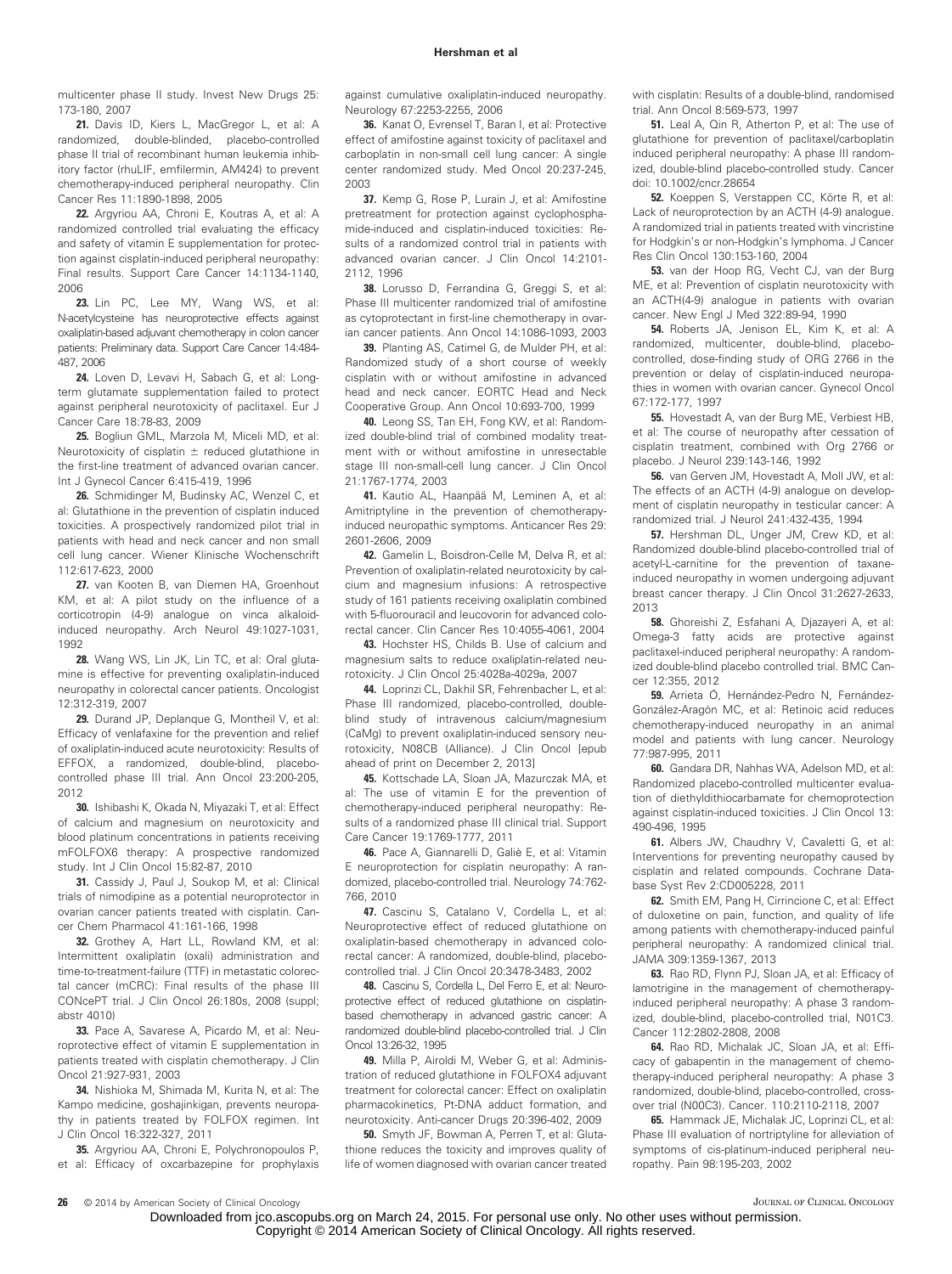**66.** Kautio AL, Haanpää M, Saarto T, et al: Amitriptyline in the treatment of chemotherapy-induced neuropathic symptoms. J Pain Symptom Manage 35:31-39, 2008

**67.** Barton DL, Wos EJ, Qin R, et al: A doubleblind, placebo-controlled trial of a topical treatment for chemotherapy-induced peripheral neuropathy: NCCTG trial N06CA. Support Care Cancer 19:833- 841, 2011

**68.** Binkley JM, Levangie PK, Pearl M, et al: Patient perspectives on breast cancer treatment side effects and the prospective surveillance model for physical rehabilitation for women with breast cancer. Cancer 118:2207-2216, 2012 (suppl)

**69.** Bennett BK, Park SB, Lin CS, et al: Impact of oxaliplatin-induced neuropathy: A patient perspective. Support Care Cancer 20:2959-2967, 2012

**70.** Inoue N, Ishida H, Sano M, et al: Discrepancy between the NCI-CTCAE and DEB-NTC scales in the evaluation of oxaliplatin-related neurotoxicity in patients with metastatic colorectal cancer. Int J Clin Oncol 17:341-347, 2012

**71.** Alberti P, Cornblath DR, Merkies IS, et al: Physician-assessed and patient-reported outcome measures in chemotherapy-induced sensory peripheral neurotoxicity: Two sides of the same coin. Ann Oncol 2013 [Epub ahead of print on November 19, 2013]

**72.** Calhoun EA, Welshman EE, Chang CH, et al: Psychometric evaluation of the Functional Assessment of Cancer Therapy/Gynecologic Oncology Group-neurotoxicity (Fact/GOG-ntx) questionnaire for patients receiving systemic chemotherapy. Int J Gynecol Cancer 13:741-748, 2003

**73.** Griffith KA, Merkies IS, Hill EE, et al: Measures of chemotherapy-induced peripheral neuropathy: A systematic review of psychometric properties. J Peripher Nerv Syst 15:314-325, 2010

**74.** Aaronson NK, Ahmedzai S, Bergman B, et al:. The European Organisation for Research and Treatment of Cancer QLQ-C30: A quality-of-life instrument for use in international clinical trials in oncology. J Natl Cancer Inst 85:365-376, 1993

**75.** Dworkin RH, Turk DC, Peirce-Sandner S, et al:. Research design considerations for confirmatory chronic pain clinical trials: IMMPACT recommendations. Pain 149:177-193, 2010

**76.** Lavoie Smith EM, Cohen JA, Pett MA, et al: The validity of neuropathy and neuropathic pain measures in patients with cancer receiving taxanes and platinums. Oncol Nurs Forum 38:133-142, 2011

**77.** Smith EM, Beck SL, Cohen J: The total neuropathy score: A tool for measuring chemother-

apy-induced peripheral neuropathy. Oncol Nurs Forum 35:96-102, 2008

**78.** Cavaletti G, Bogliun G, Marzorati L, et al: Grading of chemotherapy-induced peripheral neurotoxicity using the total neuropathy scale. Neurology 61:1297-1300, 2003

**79.** Cornblath DR, Chaudhry V, Carter K, et al: Total neuropathy score: Validation and reliability study. Neurology 53:1660-1664, 1999

**80.** Lavoie Smith EM, Qin R, Steen PD, et al: Assessing patient-reported peripheral neuropathy: The reliability and validity of the European Organization for Research and Treatment of Cancer QLQ-CIPN20 Questionnaire. Qual Life Res [epub ahead of print March 30, 2013]

**81.** Postma TJ, Aaronson NK, Heimans JJ, et al: The development of an EORTC quality of life questionnaire to assess chemotherapy-induced peripheral neuropathy: The QLQ-CIPN20. Eur J Cancer 41:1135-1139, 2005

**82.** Cata JP, Weng HR, Dougherty PM: The effects of thalidomide and minocycline on taxolinduced hyperalgesia in rats. Brain Res 1229:100- 110, 2008

**83.** White CM, Martin BK, Lee LF, et al: Effects of paclitaxel on cytokine synthesis by unprimed human monocytes, T lymphocytes, and breast cancer cells. Cancer Immunol Immunother 46:104-112, 1998

**84.** Zaks-Zilberman M, Vogel SN: Induction of proinflammatory and chemokine genes by lipopolysaccharide and paclitaxel (Taxol) in murine and human breast cancer cell lines. Cytokine 15:156-165, 201XXXX

**85.** Cavaletti G, Alberti P, Marmiroli P: Chemotherapy-induced peripheral neurotoxicity in the era of pharmacogenomics. Lancet Oncol 12: 1151-1161, 2011

**86.** Beutler AS, Kanwar R, Qin R, et al: Sequencing symptom control: Results from the Alliance N08C1 and N08CA genetics of chemotherapy neuropathy trials. Proc Am Assoc Cancer Res 2013 (abstr | R-196)

**87.** Baldwin RM, Owzar K, Zembutsu H, et al: A genome-wide association study identifies novel loci for paclitaxel-induced sensory peripheral neuropathy in CALGB 40101. Clin Cancer Res 18:5099-5109, 2012

**88.** Hertz DL, Roy S, Motsinger-Reif AA, et al: CYP2C8\*3 increases risk of neuropathy in breast cancer patients treated with paclitaxel. Ann Oncol 24:1472-1478, 2013

**89.** Sucheston LE, Zhao H, Yao S, et al: Genetic predictors of taxane-induced neurotoxicity in a

■■■

SWOG phase III intergroup adjuvant breast cancer treatment trial (S0221). Breast Cancer Res Treat 130:993-1002, 2011

**90.** Storey DJ, Colvin LA, Boyle D, et al: Topical menthol: A novel intervention that improved chemotherapy induced peripheral neuropathy (CIPN) related pain and physical function. Support Care Cancer 19:S158, 2011 (suppl 2; abstr 263)

**91.** Nakamura M, Onikubo T, Kamikawa H, et al: Phase II study of topical menthol for chemotherapyindced peripheral neuropathy (CIPN). Ann Oncol 23:ix513, 2012 (suppl 9; abstr)

**92.** Franconi G, Manni L, Schroder S, et al: A systematic review of experimental and clinical acupuncture in chemotherapy-induced peripheral neuropathy. Evid Based Complement Alternat Med 2013:516916, 2013

**93.** Marineo G, Iorno V, Gandini C, et al: Scrambler therapy may relieve chronic neuropathic pain more effectively than guideline-based drug management: Results of a pilot, randomized, controlled trial. J Pain Symptom Manage 43:87-95, 2012

**94.** Smith TJ, Coyne PJ, Parker GL, et al: Pilot trial of a patient-specific cutaneous electrostimulation device (MC5-A Calmare) for chemotherapyinduced peripheral neuropathy. J Pain Symptom Manage 40:883-891, 2010

**95.** Campbell TC, Retseck J, Eickhoff JC, et al: A randomized, double-blind study of "Scrambler" therapy versus sham for painful chemotherapy-induced peripheral neuropathy (CIPN). J Clin Oncol 31:608s, 2013 (suppl; abstr 9635)

**96.** Brunelli B, Gorson KC: The use of complementary and alternative medicines by patients with peripheral neuropathy. J Neurol Sci 218:59-66, 2004

**97.** Schneider BP, Li L, Miller K, et al: Genetic associations with taxane-induced neuropathy by a genome-wide association study (GWAS) in E5103. J Clin Oncol 29:80s, 2011 (suppl; abstr 1000)

**98.** Speck RM, Sammel MD, Farrar JT, et al: Impact of chemotherapy-induced peripheral neuropathy on treatment delivery in nonmetastatic breast cancer. J Oncol Pract 9:e234-e240, 2013

**99.** Multimorbidity. AGSEPotCoOAw. Patientcentered care for older adults with multiple chronic conditions: A stepwise approach from the American Geriatrics Society. J Am Geriatr Soc 60:1957-1968, 2012

**100.** Stubblefield MD, McNeely ML, Alfano CM, et al: A prospective surveillance model for physical rehabilitation of women with breast cancer: Chemotherapyinduced peripheral neuropathy. Cancer 118:2250-2260, 2012 (suppl)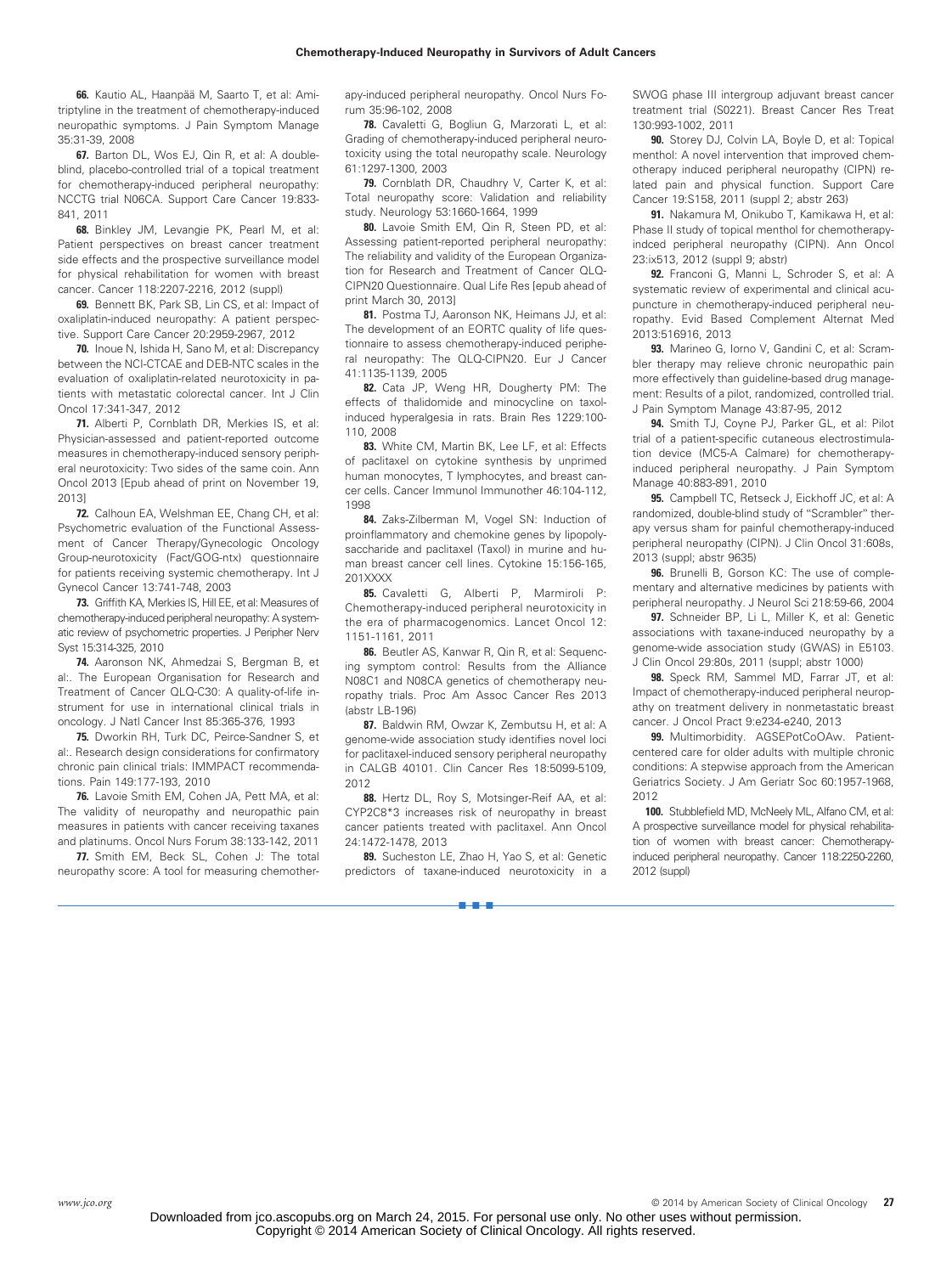### **Hershman et al**

### *Acknowledgment*

We thank James Frame, MD, Julia Rowland, PhD, the Survivorship Guideline Advisory Group Members, and the Clinical Practice Guidelines Committee for their thoughtful reviews and insightful comments on this guideline document.

### *Appendix*

|                                          | Table A1. Guide for Rating Recommendations and Strength of Evidence                                                                                                                                                                                                                                                                                                                                                                                                                                                                                                                                       |
|------------------------------------------|-----------------------------------------------------------------------------------------------------------------------------------------------------------------------------------------------------------------------------------------------------------------------------------------------------------------------------------------------------------------------------------------------------------------------------------------------------------------------------------------------------------------------------------------------------------------------------------------------------------|
| Parameter                                | Definition                                                                                                                                                                                                                                                                                                                                                                                                                                                                                                                                                                                                |
| Type of recommendation                   |                                                                                                                                                                                                                                                                                                                                                                                                                                                                                                                                                                                                           |
| Evidence based                           | There was sufficient evidence from published studies to inform a recommendation to quide clinical practice.                                                                                                                                                                                                                                                                                                                                                                                                                                                                                               |
| Formal consensus                         | The available evidence was deemed insufficient to inform a recommendation to quide clinical practice. Therefore, the expert Panel<br>used a formal consensus process to reach this recommendation, which is considered the best current quidance for practice.<br>The Panel may choose to provide a rating for the strength of the recommendation (i.e., "strong," "moderate," or "weak"). The<br>results of the formal consensus process are summarized in the quideline and reported in an online data supplement.                                                                                      |
| Informal consensus                       | The available evidence was deemed insufficient to inform a recommendation to quide clinical practice. The recommendation is<br>considered the best current quidance for practice, based on informal consensus of the expert Panel. The Panel agreed that a<br>formal consensus process was not necessary for reasons described in the literature review and discussion. The Panel may<br>choose to provide a rating for the strength of the recommendation (i.e., "strong," "moderate," or "weak").                                                                                                       |
| No recommendation                        | There is insufficient evidence, confidence, or agreement to provide a recommendation to guide clinical practice at this time. The<br>Panel deemed the available evidence as insufficient and concluded it was unlikely that a formal consensus process would<br>achieve the level of agreement needed for a recommendation.                                                                                                                                                                                                                                                                               |
| Rating for strength of<br>recommendation |                                                                                                                                                                                                                                                                                                                                                                                                                                                                                                                                                                                                           |
| Strong                                   | There is high confidence that the recommendation reflects best practice. This is based on: a) strong evidence for a true net effect<br>(eq. benefits exceed harms); b) consistent results, with no or minor exceptions; c) minor or no concerns about study quality;<br>and/or d) the extent of panelists' agreement. Other compelling considerations (discussed in the quideline's literature review and<br>analyses) may also warrant a strong recommendation. Furthermore, the balance of benefits versus harms substantially favors<br>the benefits and most patients would want the intervention.    |
| Moderate                                 | There is moderate confidence that the recommendation reflects best practice. This is based on: a) good evidence for a true net<br>effect (eq, benefits exceed harms); b) consistent results, with minor and/or few exceptions; c) minor and/or few concerns about<br>study quality; and/or d) the extent of panelists' agreement. Other compelling considerations (discussed in the guideline's<br>literature review and analyses) may also warrant a moderate recommendation. Most patients would want the intervention, but<br>many would not.                                                          |
| Weak                                     | There is some confidence that the recommendation offers the best current quidance for practice. This is based on: a) limited<br>evidence for a true net effect (eq, benefits exceed harms); b) consistent results, but with important exceptions; c) concerns<br>about study quality; and/or d) the extent of panelists' agreement. Other considerations (discussed in the guideline's literature<br>review and analyses) may also warrant a weak recommendation. Some patients would want the intervention, some would not.<br>Shared decision-making that incorporates benefits and risks is necessary. |
| Rating for strength of<br>evidence       | <b>Definition</b>                                                                                                                                                                                                                                                                                                                                                                                                                                                                                                                                                                                         |
| High                                     | High confidence that the available evidence reflects the true magnitude and direction of the net effect (i.e., balance of benefits<br>versus harms) and further research is very unlikely to change either the magnitude or direction of this net effect.                                                                                                                                                                                                                                                                                                                                                 |
| Intermediate                             | Moderate confidence that the available evidence reflects the true magnitude and direction of the net effect. Further research is<br>unlikely to alter the direction of the net effect however it might alter the magnitude of the net effect.                                                                                                                                                                                                                                                                                                                                                             |
| Low                                      | Low confidence that the available evidence reflects the true magnitude and direction of the net effect. Further research may<br>change either the magnitude and/or direction this net effect.                                                                                                                                                                                                                                                                                                                                                                                                             |
| Insufficient                             | Evidence is insufficient to discern the true magnitude and direction of the net effect. Further research may better inform the<br>topic. The use of the consensus opinion of experts is reasonable to inform outcomes related to the topic.                                                                                                                                                                                                                                                                                                                                                               |
| Inconclusive                             | There is conflicting evidence of effectiveness and further research is needed to inform the topic.                                                                                                                                                                                                                                                                                                                                                                                                                                                                                                        |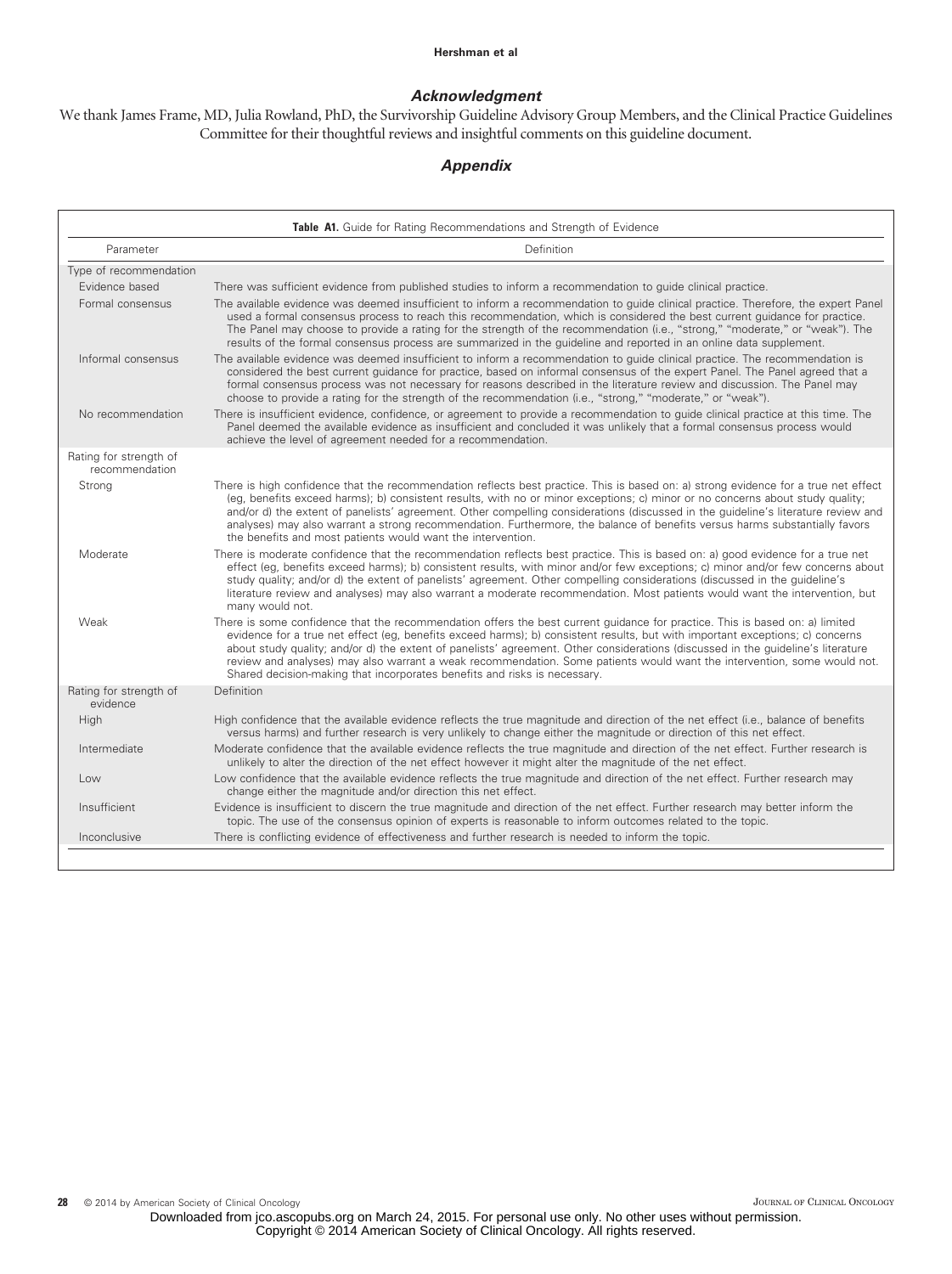| Member                                                          | <b>Affiliation</b>                                            |  |
|-----------------------------------------------------------------|---------------------------------------------------------------|--|
| Charles Loprinzi, MD (Co-chair), medical oncology               | Mayo Clinic                                                   |  |
| Dawn Hershman, MD (Co-Chair), medical oncology                  | Columbia University Medical Centre                            |  |
| Maryam Lustberg, MD, medical oncology                           | <b>Ohio State University</b>                                  |  |
| Tom Smith, MD, medical oncology                                 | Johns Hopkins                                                 |  |
| Nina Wagner-Johnston, MD, medical oncology                      | <b>Washington University</b>                                  |  |
| Judith Paice, PhD, nursing                                      | Northwestern University                                       |  |
| Ellen Smith, PhD, nursing                                       | University of Michigan                                        |  |
| Robert H. Dworkin, PhD, pain research                           | University of Rochester                                       |  |
| Bryan Schneider, MD, medical oncology, genetics                 | Melvin and Bren Simon Cancer Center, Indiana University       |  |
| Jonathan Bleeker, MD, oncology                                  | Mayo Clinic                                                   |  |
| Shelby Terstriep, MD, oncology                                  | Sanford Roger Maris Cancer Center                             |  |
| Guido Cavaletti, MD, neurology                                  | University of Milano-Bicocca, Italy                           |  |
| Patrick Gavin, RPh, Alliance patient advocate/pharmacist        | Patrick Gavin R.Ph. Consulting LLC                            |  |
| Cynthia Chauhan, patient advocate                               | The Mayo Clinic Breast SPORE                                  |  |
| Mary Lou Smith, patient advocate                                | Research Advocacy Network                                     |  |
| Antoinette Lavino, RPh., BCOP, oncology pharmacist, PGIN member | Massachusetts General North Shore Cancer Center Massachusetts |  |

| Search Strategy |                                                                                                                                        |  |  |  |
|-----------------|----------------------------------------------------------------------------------------------------------------------------------------|--|--|--|
|                 | exp Neoplasms/(5517150)                                                                                                                |  |  |  |
| $\overline{2}$  | cancer\$.mp. (2892023)                                                                                                                 |  |  |  |
| 3               | or/1-2 (5917802)                                                                                                                       |  |  |  |
| 4               | neuropath\$.mp. (283232)                                                                                                               |  |  |  |
| 5               | CIPN.mp. (258)                                                                                                                         |  |  |  |
| 6               | or/4-5 (283246)                                                                                                                        |  |  |  |
| 7               | 3 and 6 (46.425)                                                                                                                       |  |  |  |
| 8               | (randomized controlled trial or controlled clinical trial or clinical trial).pt. (627101)                                              |  |  |  |
| 9               | (meta-analysis or meta analysis or meta-analyses or meta analyses or meta-analyzed or meta-analysed or systematic-review).pt. (39,407) |  |  |  |
| 10              | or/8-9 (665901)                                                                                                                        |  |  |  |
| 11              | 7 and 10 (1454)                                                                                                                        |  |  |  |
| 12              | (letter or editorial or comment\$).pt. (2422407)                                                                                       |  |  |  |
| 13              | (case review or case report or case series).ti. (333931)                                                                               |  |  |  |
| 14              | (infant or child or children or adolescent or pediatric or peadiatric).ti. (1246702)                                                   |  |  |  |
| 15              | (diabetic\$ or diabetes or arthritis or stem cell).ti. (715227)                                                                        |  |  |  |
| 16              | or/12-15 (4573330)                                                                                                                     |  |  |  |
| 17              | 11 not 16 (1397)                                                                                                                       |  |  |  |
| 18              | limit 17 to english language (1334)                                                                                                    |  |  |  |
| 19              | limit 18 to human [Limit not valid in AMED; records were retained] (1333)                                                              |  |  |  |
| 20              | limit 19 to $yr = "1990 - Current" (1278)$                                                                                             |  |  |  |
| 21              | limit 20 to humans [Limit not valid in AMED; records were retained] (1278)                                                             |  |  |  |
| 22              | remove duplicates from 21 (1252)                                                                                                       |  |  |  |